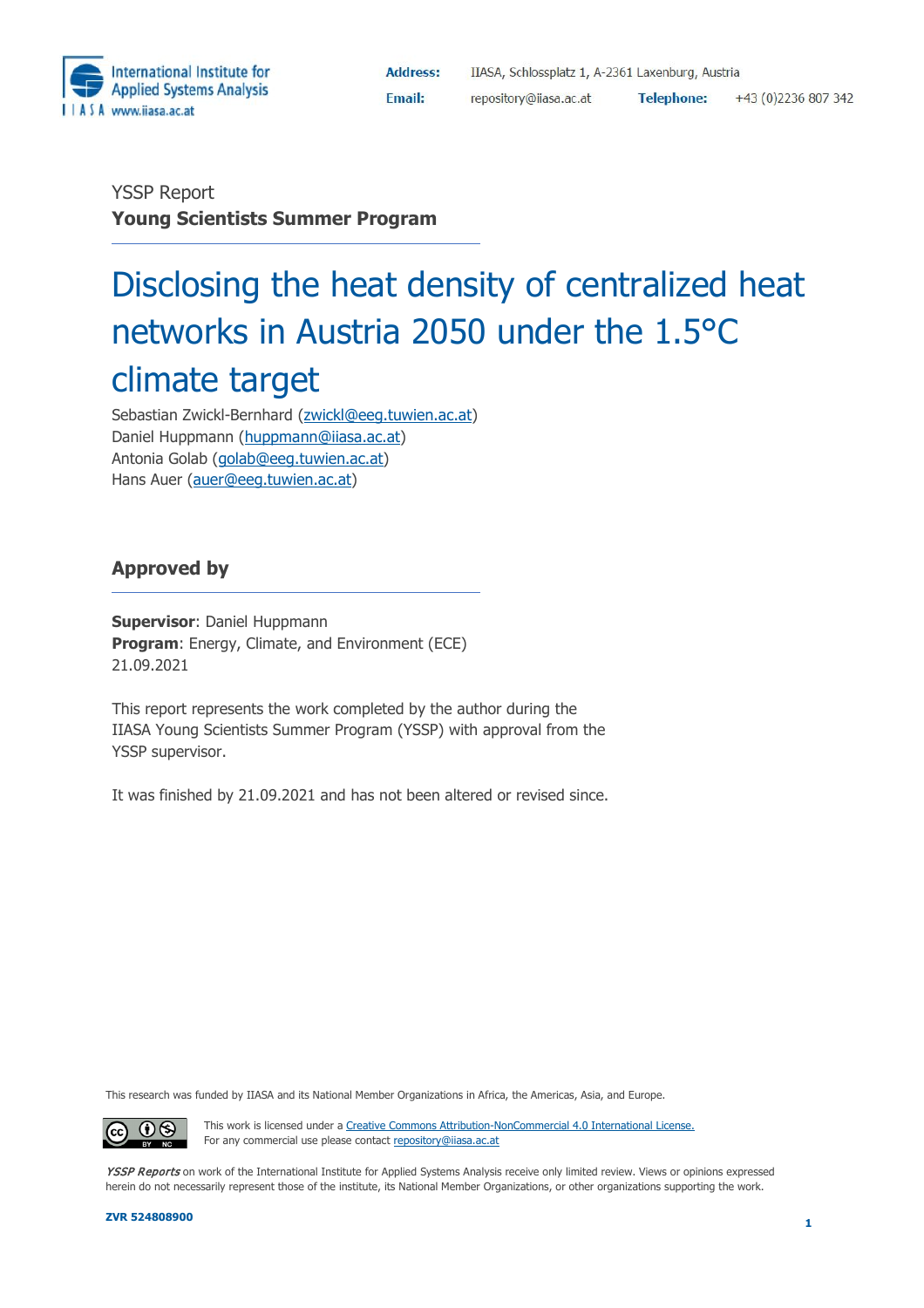# <span id="page-1-0"></span>Disclosing the heat density of centralized heat networks in Austria 2050 under the 1.5°C climate target

Sebastian Zwickl-Bernhard<sup>a,b,∗</sup>, Daniel Huppmann<sup>b</sup>, Antonia Golab<sup>a</sup>, Hans Auer<sup>a</sup>

 $a_{Enerqu}$  Economics Group (EEG), Technische Universität Wien, Gusshausstrasse 25-29/E370-3, 1040 Wien, Austria  $^{b}$ Energy, Climate and Environment (ECE) Program, International Institute for Applied Systems Analysis (IIASA), Laxenburg, Austria

### Abstract

Achieving the 1.5 °C climate target requires, among others, a sustainable transformation of the heat supply. We downscale different European decarbonization scenarios of the heating sector to the Austrian municipal level, using tailor-made downscaling techniques accounting for infrastructure requirements of renewable heat sources and the topology of centralized heat networks. We demonstrate that allocating district heating networks as part of the downscaling from national results to a local resolution is crucial for a cost-effective and efficient decarbonized heat supply in Austria in 2050. We identify potential for eight different districts with centralized heating networks, supplying heat demand between 0.6 and 12 TWh. Nevertheless, seven of these networks do not reach the heat density required for economic and technical efficiency from today's techno-economic perspective and industry benchmarks. We conclude that the decarbonization leads to centralized heat networks with lower heat densities. Keywords: Centralized heat networks, heat density, district heating, 1.5°C climate target, downscaling, 2050

Preprint submitted to Sustainable Energy Technologies and Assessments September 21, 2021

<sup>∗</sup>Corresponding author Email address: zwickl@eeg.tuwien.ac.at (Sebastian Zwickl-Bernhard)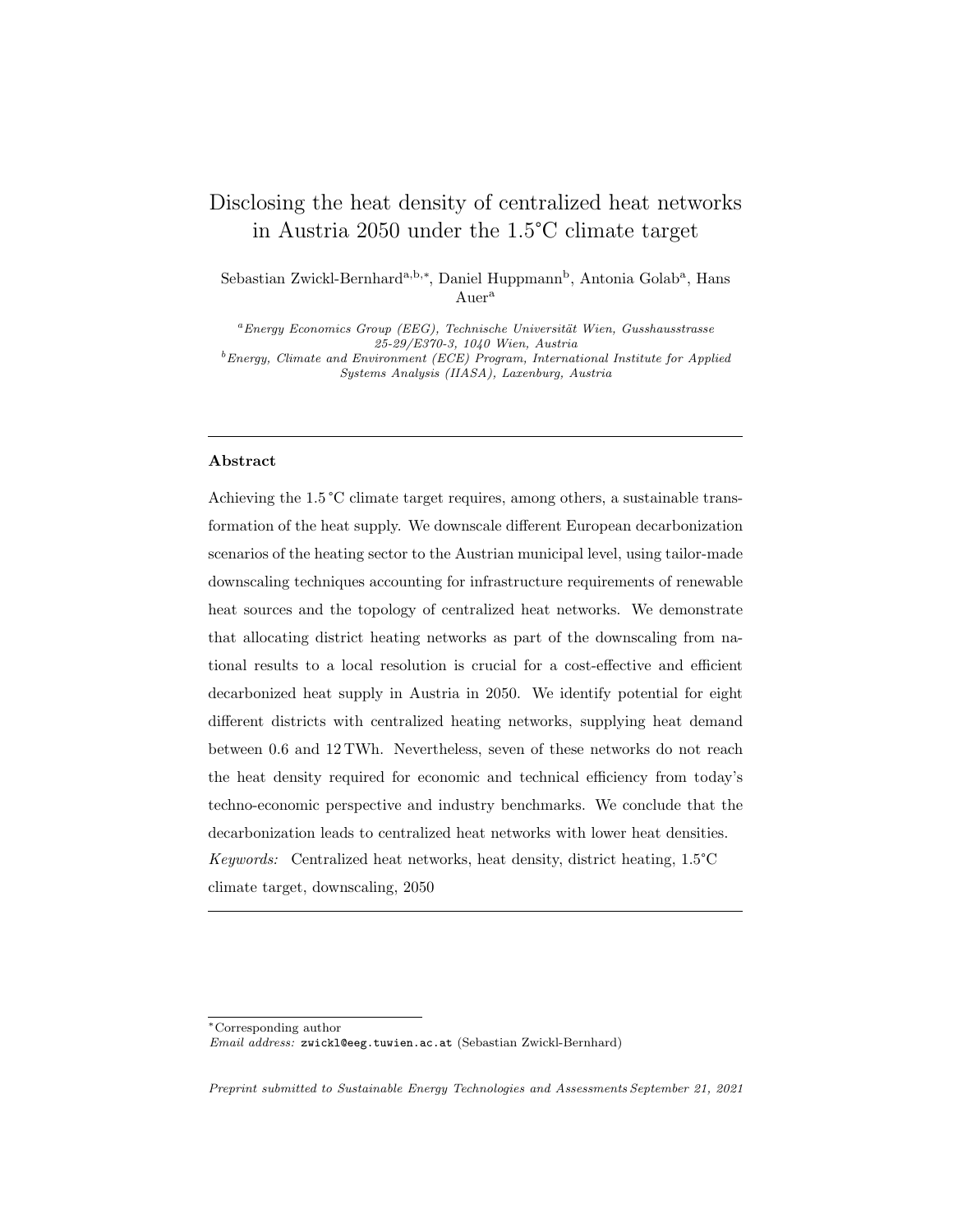## Nomenclature

| Type                                   | Description                                                | Unit               |
|----------------------------------------|------------------------------------------------------------|--------------------|
| Set and index                          |                                                            |                    |
| $t \in \mathcal{T} = \{1, \ldots, T\}$ | Set of heat generation technologies/sources, index by $t$  |                    |
| $r \in \mathcal{R} = \{1, \ldots, R\}$ | Set of sub-regions, index by $r$                           |                    |
| $s \in \mathcal{S} = \{0, 1, *\}$      | Stage of iterations, index by s                            |                    |
| Variables                              |                                                            |                    |
| $q_t$                                  | Heat generation per $t$                                    | TWh                |
| $\rho_r$                               | Population density per $r$                                 | $1/(km^2)$         |
| $p_r$                                  | Total population per $r$                                   | $\mathbf{1}$       |
| $\sigma_t$                             | Minimal network infrastructure requirements per t          | 1//km <sup>2</sup> |
| $\pi_r$                                | Available potential of heat network infrastructure per $r$ | $1/(km^2)$         |
| $\hat{q}_{t,r}$                        | Heat generation per $t$ and $r$                            | TWh                |
| $q_r^{heat}$                           | Heat demand per $r$                                        | TWh                |
| $\tilde{q}_t$                          | Available heat generation per $t$                          | TWh                |
| $G^s$                                  | Centralized heat network graph at $s$                      |                    |
| $n^{s}$                                | Node of centralized heat network graph at $s$              |                    |
| $l_{k,j}^s$                            | Line connecting nodes $k$ and $j$ at $s$                   |                    |
| $q_{n}^s$                              | Nodal centralized heat generation at $s$                   | TWh                |
| $\tilde{q}^s_{n^s}$                    | Nodal on-site heat generation at s                         | TWh                |
| $\pi^s_{n^s}$                          | Nodal benchmark indicator value at s                       | 1                  |
| $\alpha_n s$                           | Number of triangles with direct neighboring nodes          | 1                  |
| $\beta_n s$                            | Number of connection lines to the graph                    | 1                  |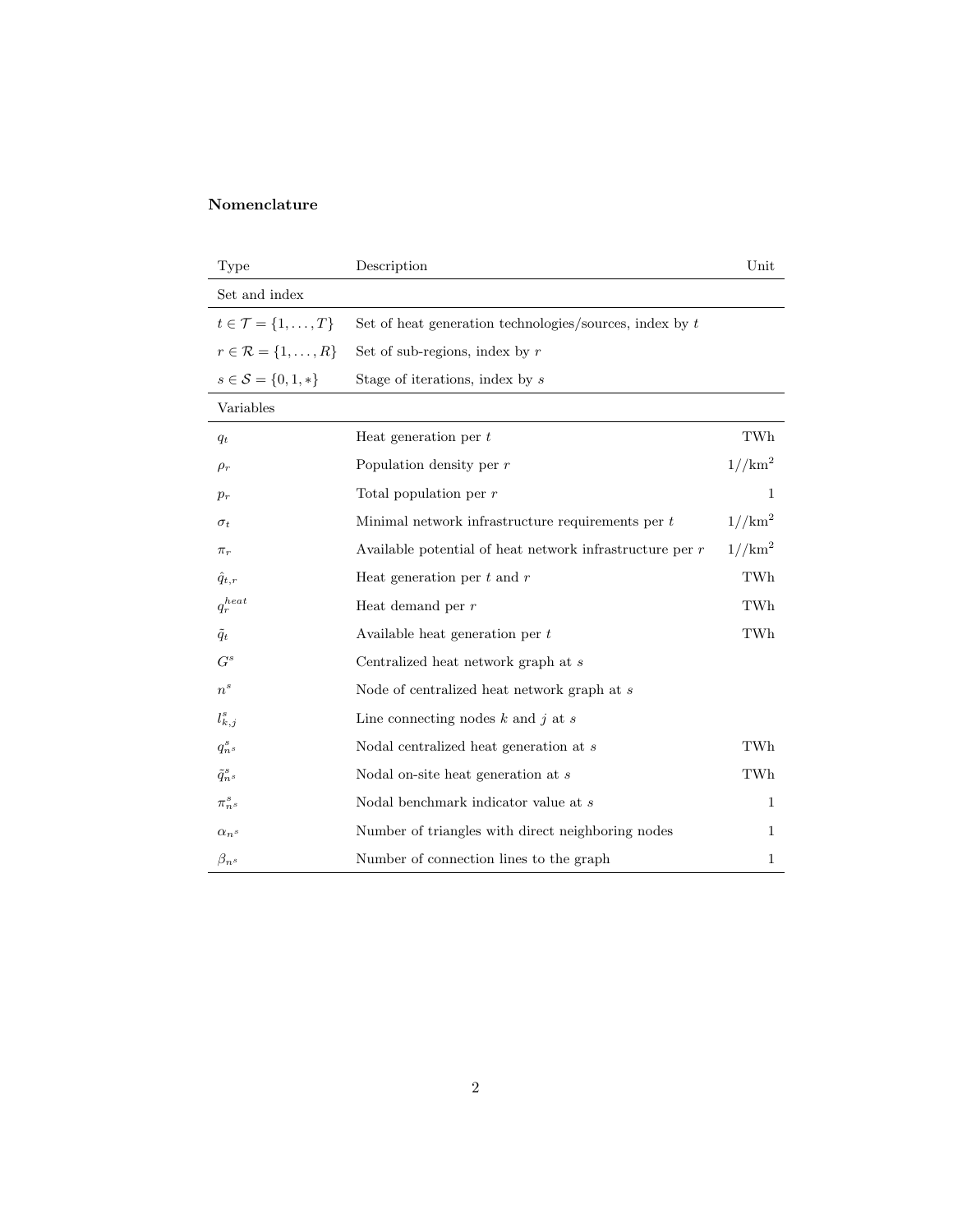#### 1. Introduction

To implement the pathway in line with the Paris Climate Agreement [\[1\]](#page-30-0) as analysed by the IPCC's Special Report on Global Warming of 1.5°C (SR15) [\[2\]](#page-30-1), the European Commission has set deep decarbonization targets together with national governments. In particular, the "EU Green Deal" describes the concrete goals in Europe, namely, a climate-neutral and resource-conserving economy and society (see, e.g., [\[3\]](#page-31-0)). The overarching goal is to reduce carbon emissions to net-zero and hence achieve climate neutrality by 2050. The principles of a net-zero, decarbonized society are based on three key points: (i) reduction of the energy demand (see, e.g., Oshiro et al. [\[4\]](#page-31-1) and Grubler et al. [\[5\]](#page-31-2)), (ii) deployment and generation of renewable energy technologies (see, e.g., Bakhtavar et al. [\[6\]](#page-31-3)), and (iii) an increase in efficiency regarding the provision of energy services and the associated optimal utilization of sustainable energy sources.

To achieve these long-term ambitions, the European Commission recently presented "Fit for 55", a concrete roadmap to 2030. This program commits to a  $55\%$  reduction in  $CO<sub>2</sub>$  emissions in 2030 compared to to those in 1990 [\[7\]](#page-31-4). The concrete measures affect almost all sectors of the energy system and should lead to a significant efficiency improvement and a massive overall reduction in fossil fuels. It implies, among others, binding annual targets to reduce energy consumption and to extend the already established EU emissions trading system (EU ETS) to new sectors. In addition to transportation, the building sector will be part of the EU ETS in the future. In the building sector, using the annual anchored emissions reduction, this means a defined roadmap to complete decarbonization of the heating and cooling demand. In this paper, we look at what deep decarbonization of building heating demand may look like in 2050 in Austria and the implications of the corresponding sustainable energy mix for centralized heating networks.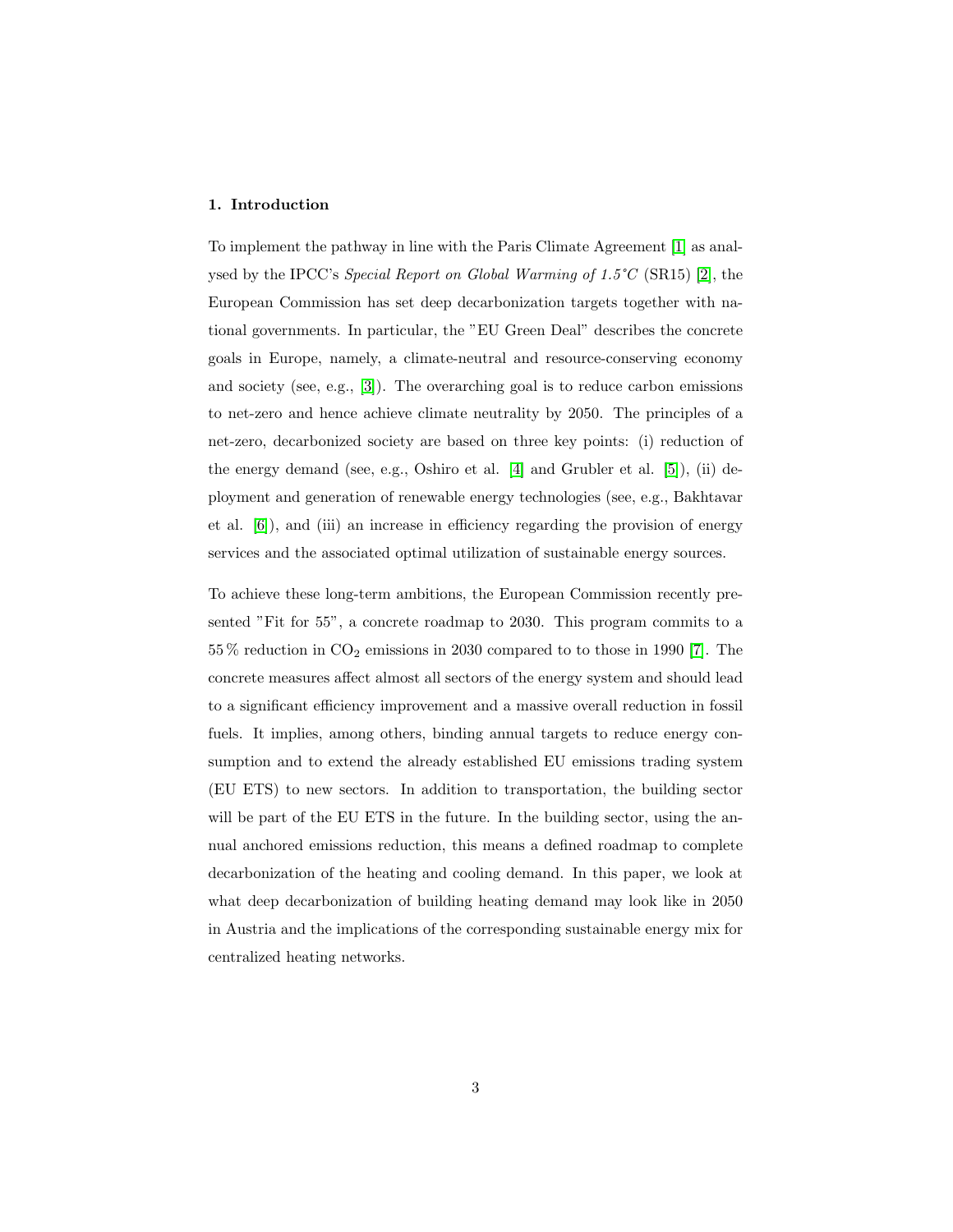#### 1.1. Implications of decarbonization on the heating sector

The scope of changes required by 2030/2050 in the heating sector becomes even clearer at the national level. In Europe, the average share of renewable energies in the heating and cooling sector in 2018 is only just above  $20\%$  on average, for all EU member states [\[8\]](#page-31-5). It is, in fact, higher in some countries, for example, in Austria, it is above 34 %. However, fossil fuels continue to dominate there as well. To be even more specific for the heating sector, of the nearly 4,000,000 residential dwellings in Austria, more than 900,000 are heated with natural gas, and more than 500,000 with oil [\[9\]](#page-31-6). If these heating systems are converted to renewable energy supply by 2050, this corresponds to a retrofitting of 50,000 units per year, or more than 130 per day - only in Austria. To achieve this goal, measures that go beyond the electrification of heat supply are necessary, which may requre an expansion of district heating networks. This holds true even when substantial heat saving measures are installed such as better insulation of buildings [\[10\]](#page-32-0).

Centralized heating networks are particularly advantageous for supplying densely populated or urban areas because of high heat densities [\[11\]](#page-32-1). In addition to heat density, the connection rate is a key factor determining the efficiency of district heating/cooling networks and thus their implementation. In Austria, a benchmark of  $10 \text{ GWh}/\text{km}^2$  at a connection rate of  $90 \%$  is currently used when deciding whether to supply an area with district heating<sup>[1](#page-1-0)</sup>. This reference value is in line with findings regarding district heating networks also from the Scandinavian region (Denmark, Sweden, and Finland) [\[12\]](#page-32-2). These are rough estimates, but they do allow an initial assessment of the economic viability or feasibility of a district heating network. In a detailed consideration and evaluation of district heating networks, numerous factors play a decisive role. Nussbaumer and Thalmann [\[13\]](#page-32-3) thoroughly elaborate on the network design and its impact on the profitability of centralized heat networks. In their study, Laasasenaho et al.

 $1$ <http://www.austrian-heatmap.gv.at/ergebnisse/>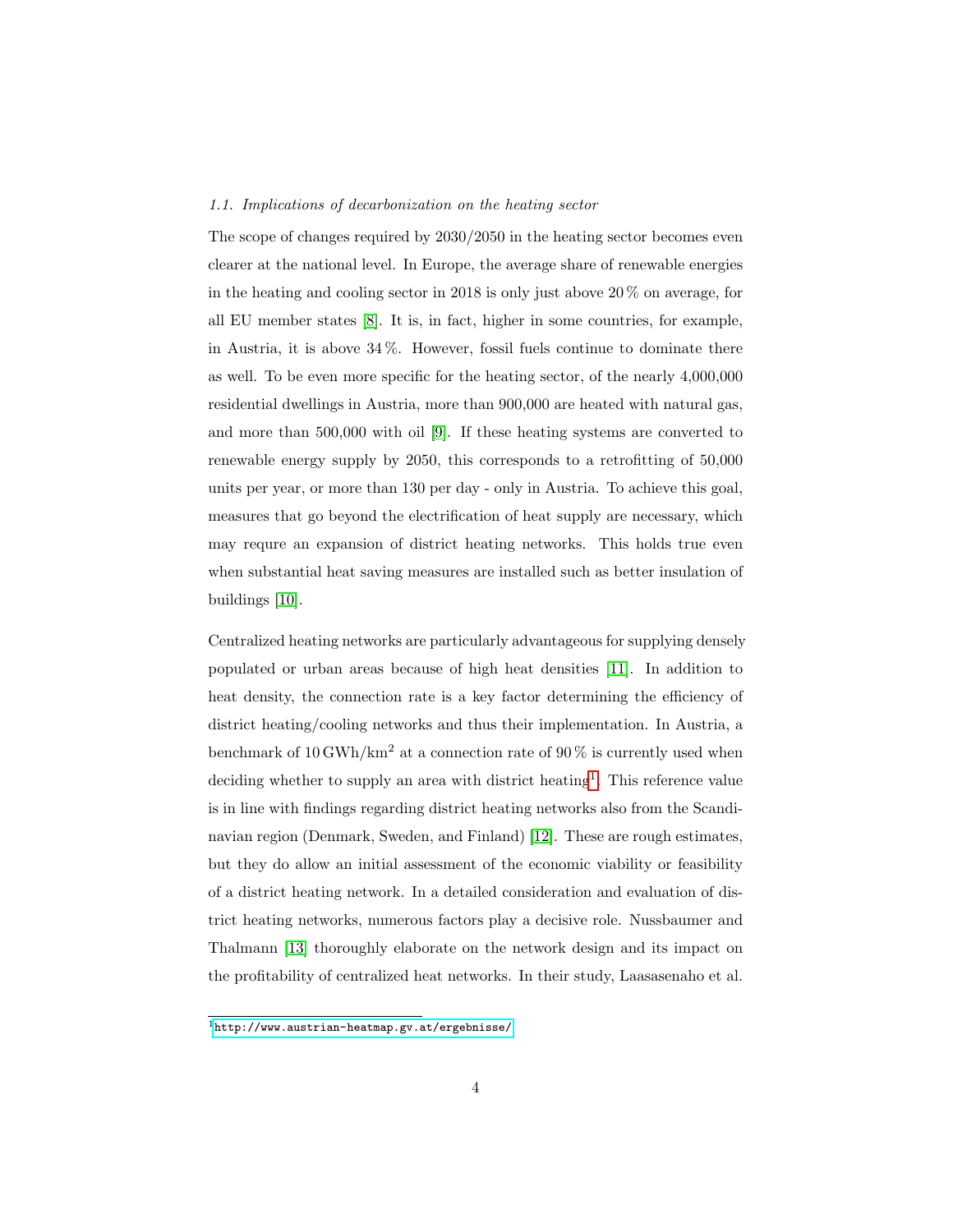[\[14\]](#page-32-4) emphasize the optimal location of heat generation units/sources within centralized heat networks, enabling a cost-optimized heat supply. Gopalakrishnan and Kosanovic [\[15\]](#page-32-5) focus on the optimal heat generation technology dispatch. When examining the economic viability of district heating networks, building renovation measures must also be taken into account (see, e.g., [\[16\]](#page-33-0) and [\[17\]](#page-33-1)). Hietaharju et al. [\[18\]](#page-33-2) recently show in their analysis that a  $2 - 3\%$  building renovation rate per year results in a  $19-28\%$  decrease of the long-term district heating demand. This also reduces the heat density. However, studies show that a reduction in heat density is not necessarily a barrier to district heating networks [\[19\]](#page-33-3). Reidhav and Werner [\[20\]](#page-33-4) show how energy taxes can improve the profitability of sparse district heating networks in Sweden. Following these considerations and in light of ambitious  $CO<sub>2</sub>$  reduction targets, it can also be assumed that the rising  $CO<sub>2</sub>$  price can have an effect similar to the energy tax. Of course, this is valid only in the case of deep decarbonization of the generation mix feeding into centralized heat networks. Di Lucia and Ericsson [\[21\]](#page-33-5) show that biomass significantly contributed to the decarbonization of the district heating network and replaced fossil fuels in the feed-in generation mix in Sweden. In their multi-criteria study, Ghafghazi et al. [\[22\]](#page-33-6) also identify wood pellets as the optimal system option for fueling district heating networks. Eventually, the increasing cooling demand and the co-design of centralized networks for heating and cooling can also increase the economic viability of these and counteract the reduction of heat density from an economic point of view [\[23\]](#page-33-7).

#### 1.2. Implications of large-scale numerical model results at the local level

For quantifiying solutions of complex planning problems, researchers use numerical models. In general, these models strike a balance between complexity and aggregation. Integrated assessment models (IAMs) are large numerical models covering complex interrelationships between climate, society, economics, policy, and technology [\[24\]](#page-34-0). Wilkerson et al. [\[25\]](#page-34-1) and van Vuuren et al. [\[26\]](#page-34-2) deal with IAMs and their role in understanding global energy decarbonization pathways. Schwanitz [\[27\]](#page-34-3) evaluates IAMs of global climate change and discusses, among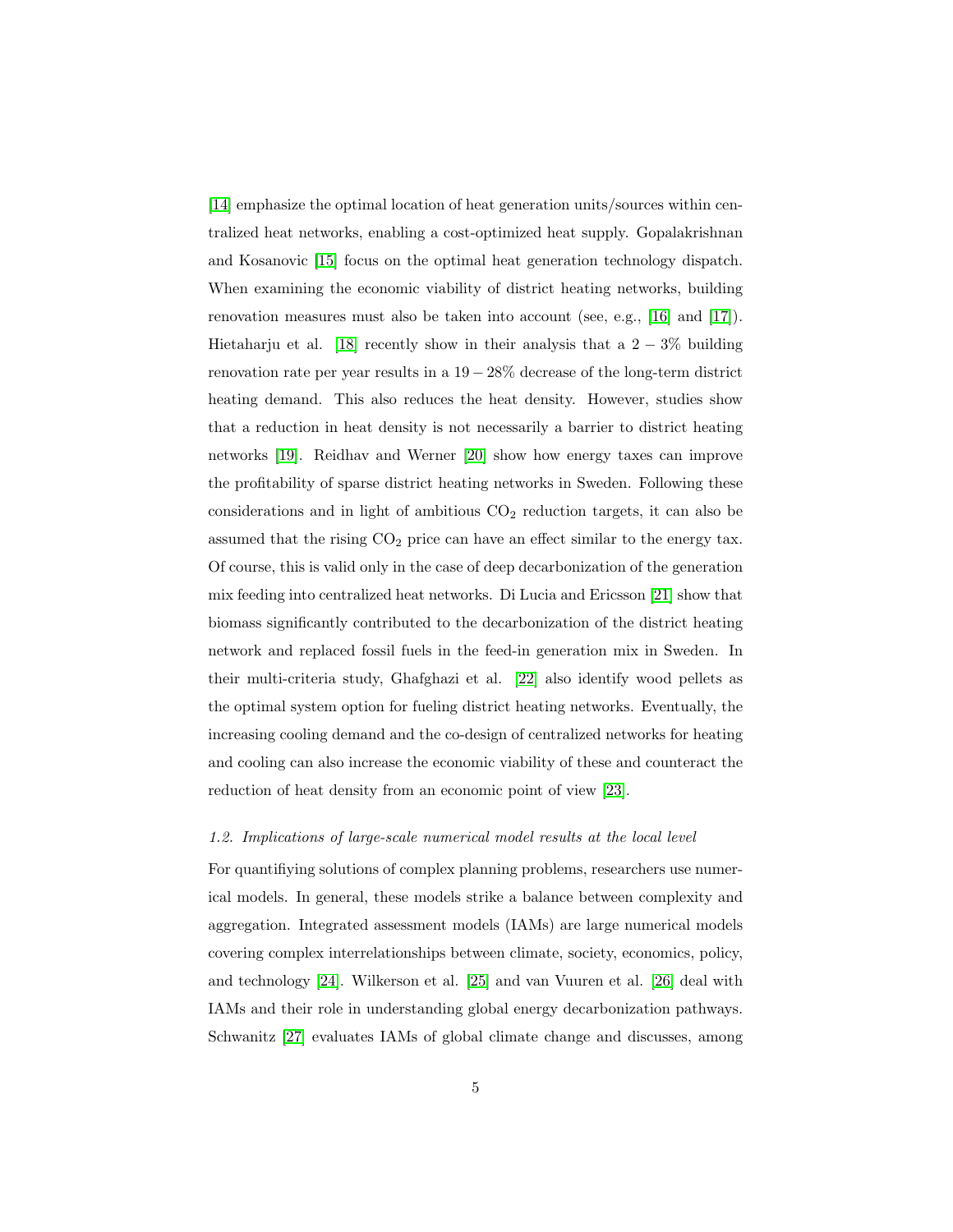others, the appropriate level of regional (spatial) aggregation of countries in the modeling analysis. Generalizing this aspect reveals an aspect already known but essential in the context of large numerical models. It becomes necessary for modelers to set priorities regarding the level of detail, which inevitably creates trade-offs in the analysis regarding the granularity of temporal, spatial, and other dimensions [\[28\]](#page-34-4). Gambhir et al. [\[29\]](#page-34-5) also highlight this aspect of aggregation bias in their critical review of IAMs. They propose, among others, that IAMs should be increasingly be supplemented with other models and analytical approaches. Not least for this reason, large-scale detailed energy systems models also play a significant role in the analysis of energy systems in the context of climate change. Compared to IAMs, they more strongly emphasize the level of detail in terms of techno-economic characteristics. However, the lack of granularity remains: these global systems models consider only a highly aggregated spatial resolution. To name just two selected approaches, Capros et al. [\[30\]](#page-34-6) (PRIMES) and Löffler et al. [\[31\]](#page-35-0) (GENeSYS-MOD) provide energy system models focusing on the European energy system with a spatial resolution at the country level. Further approaches are needed to disaggregate results obtained at the country level to finer scales, such as districts, neighborhoods, and other local levels. In this context, Backe et al. [\[32\]](#page-35-1) provided a novel approach in the context of merging local activities/behavior in sustainable local communities into a large energy system model (bottom-up linkage). In their study, they integrated local flexibility options into the global energy system model EMPIRE, which provides, in principle, only country-level resolution. This and other work confirms the emerging trend of making top-down and bottom-up linkages between different spatial-temporal levels of resolution to drive decarbonization across all sectors.

#### 1.3. Objective and contribution of this work

Against this background, the core objective of this work is downscaling European decarbonization scenarios of the heating sector to the community/distribution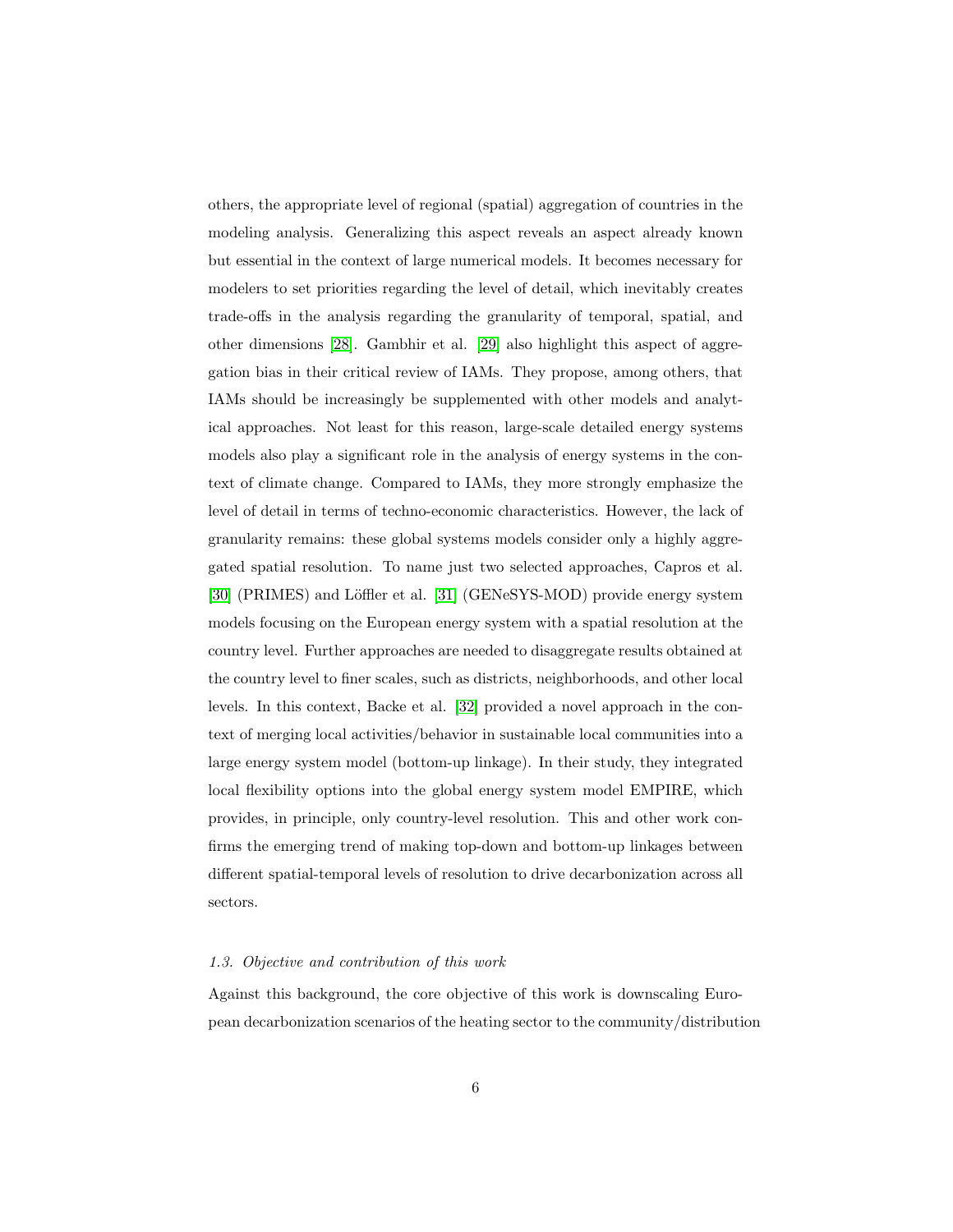grid level serving end-users in 2050. In particular, downscaling considers the highly efficient and local use of sustainable heat sources in centralized heat networks (e.g., co-firing hydrogen in cogeneration plants and large-scale waste utilization, etc.). In addition, the topography of district heating networks is of particular importance and plays a crucial role in applied downscaling. This allows estimates of realistic and cost-effective decarbonized district heating networks in 2050 to be obtained, which can be compared with existing networks. Thereby, the heat density of district heating networks serves as a comparative indicator and permits a rough estimation of the changes needed for centralized heating networks considering the 1.5°C climate target. An Austrian case study is conducted, downscaling the results of the heating sector in 2050 from the large numerical energy system model GENeSYS-MOD, from the country to the community/distribution grid levels.

The method applied consists of three different scenario-independent downscaling techniques. In the first technique, proportional downscaling uses population as a stylized proxy (section [2.1\)](#page-8-0). In the second, a sequential downscaling approach is presented, disaggregating from the country level to the sub-region level. Thereby, the population density and infrastructure requirements of heat technologies serve as additional criteria in the downscaling (section [2.2\)](#page-9-0). Finally, an iterative downscaling algorithm is presented. The algorithm applies benchmarking based on graph-theory. It computes centralized heat supply at the local (community) level, see section [2.3.](#page-13-0) Section [3](#page-17-0) presents and discusses the results of this work. Sections [3.1](#page-17-1) and [3.2](#page-20-0) show heat generation by source at different spatial levels. Sections [3.3](#page-23-0) and [3.4](#page-23-1) present centralized heat networks at a high spatial granularity. Section [3.5](#page-27-0) synthesizes the results of centralized heat networks and compares heat densities of centralized heat networks in 2050 with today's values. Section [4](#page-29-0) concludes this work and provides an outlook for future work.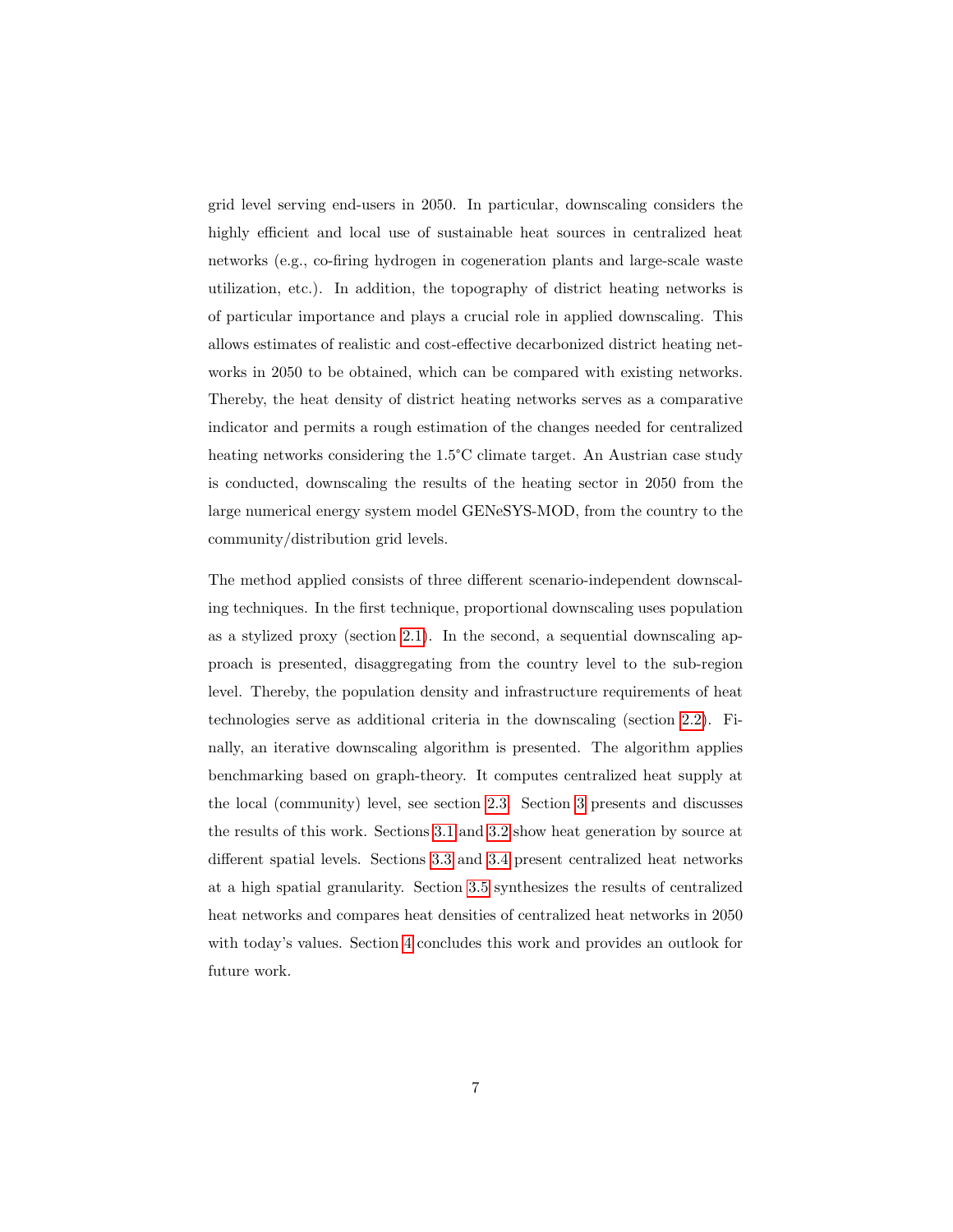#### 2. Materials and methods

This section explains the methodology developed in this work. Section [2.1](#page-8-0) describes proportional spatial downscaling using population as a proxy. Building on this, section [2.2](#page-9-0) presents the sequential downscaling and section [2.3](#page-13-0) presents the iterative downscaling algorithm in detail. Finally, section [2.4](#page-16-0) concludes this section and explains the open-source tools used in this work.

#### <span id="page-8-0"></span>2.1. Proportional spatial downscaling using population as a proxy

Proportional downscaling is a well-established technique for spatial disaggregation and is often used in scientific and practical studies. Equation [1](#page-8-1) shows a mathematical formulation of proportional downscaling for disaggregation of energy demand  $d$  from the country to the local levels, using population  $p$  as a proxy.

<span id="page-8-1"></span>
$$
d_{local} = \frac{p_{local}}{p_{country}} \cdot d_{country}
$$
 (1)

The fields of application of proportional downscaling are not limited to the modeling of energy systems but to different fields of scientific and practical studies. The reason for this is the intuitive application and that it offers possibilities for tailor-made adaptions, in particular, related to the downscaling driver and proxy [\[33\]](#page-35-2). In this context, van Vuuren et al. [\[33\]](#page-35-2) provide a comprehensive analysis of different proxies for the downscaling of global environmental change, including gross domestic product, emissions and other indicators. However, in the context of downscaling aggregated values of energy systems, one often finds proportional downscaling using population as a proxy (see, e.g., Ahn et al. [\[34\]](#page-35-3), van Vuuren et al. [\[35\]](#page-35-4), and Alam et al. [\[36\]](#page-35-5)). For further information, we refer the reader to van Vuuren's study [\[35\]](#page-35-4), providing a systematic classification of downscaling techniques going far beyond the simple proportional downscaling method discussed so far. The reader can find population-based downscaling in the authors' categorization under algorithmic and proportional downscaling. In addition, they showed that novel downscaling methods have emerged in recent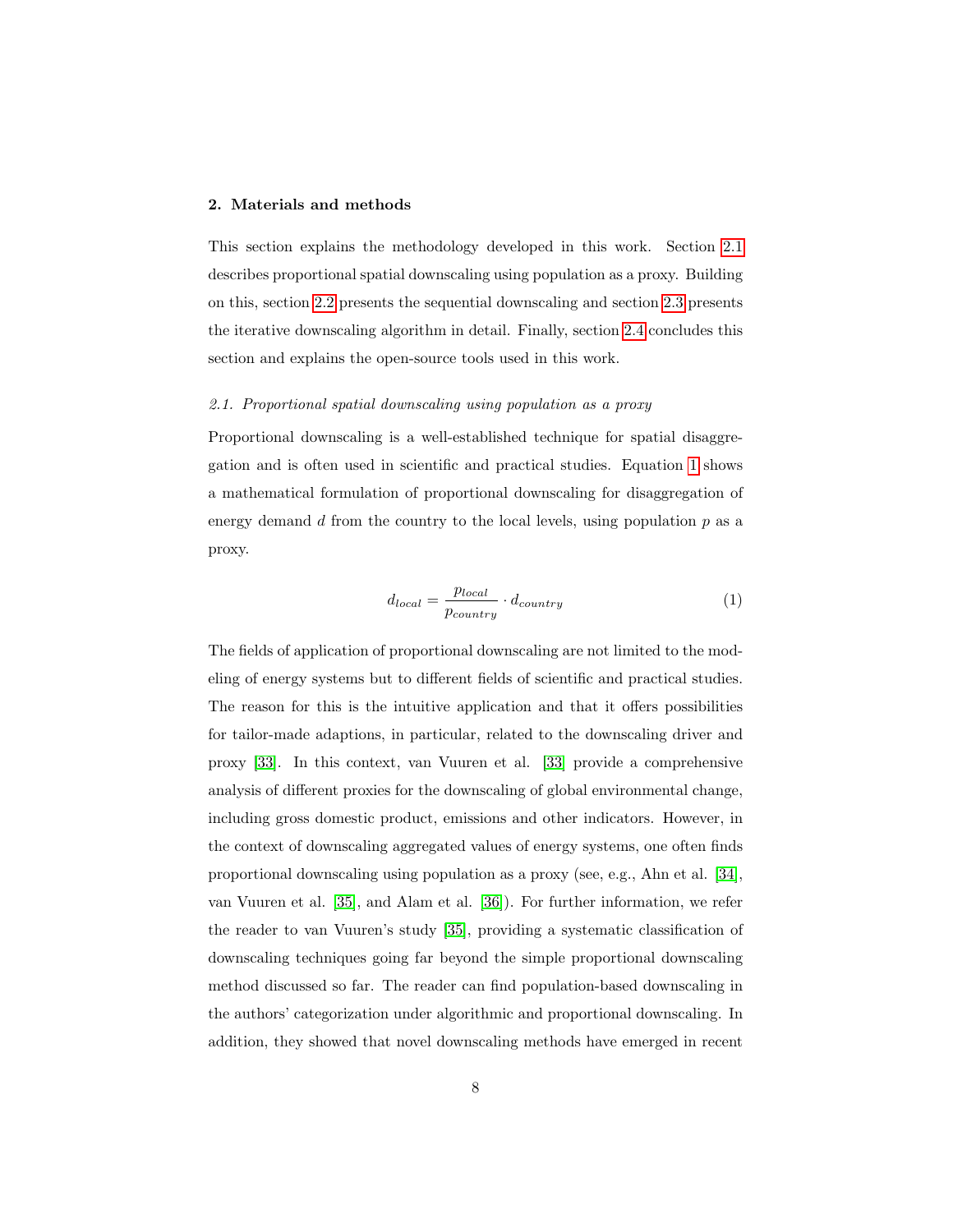years as the scientific community has increasingly recognized the necessity for spatial and temporal disaggregation.

#### <span id="page-9-0"></span>2.2. Sequential downscaling (from the country to the sub-region level)

The sequential approach (Algorithm 1) downscales the heat generation by source from the country to the sub-region levels. Before explaining the algorithm in detail, Table [1](#page-10-0) provides an overview of the spatial nomenclature of this work using the European nomenclature of territorial units for statistics<sup>[2](#page-1-0)</sup> (NUTS) and gives some examples of Austria. In particular, the different spatial levels of the applied downscaling are marked in gray. According to the NUTS nomenclature, Algorithm 1 downscales from the NUTS0 level to the NUTS3 level.

The purpose of the sequential downscaling algorithm is to provide a downscaling technique that considers the variation in efficiency of renewable heat sources and the increasing role of biomass and waste heat sources, in particular, in densely populated areas. Hence, we claim that

- limited amounts of hydrogen (and/or "green" gas) should preferably be used in district heating networks if they are used for heat supply (similar to Gerhardt et al. [\[37\]](#page-35-6) and Zwickl-Bernhard and Auer [\[38\]](#page-36-0)).
- high shares of biomass in the heating sector result in a high utilization rate of waste sources in waste incineration plants [\[39\]](#page-36-1). These waste incineration plants feed into district heating and therefore depend on the infrastructure of centralized heating networks (see, e.g., Sahlin et al. [\[40\]](#page-36-2)).

Besides, we claim that high shares of air-source heat pumps (or geothermal sources) in the heat supply can only be realized if they are used as a co-firing heat source in district heating networks. We therefore consider two main aspects, namely that geothermal sources will contribute significantly to decarbonizing the feed-in energy mix of existing district heating grids in the future (see, e.g.,

 $^{2}$ <https://ec.europa.eu/eurostat/web/nuts/background>.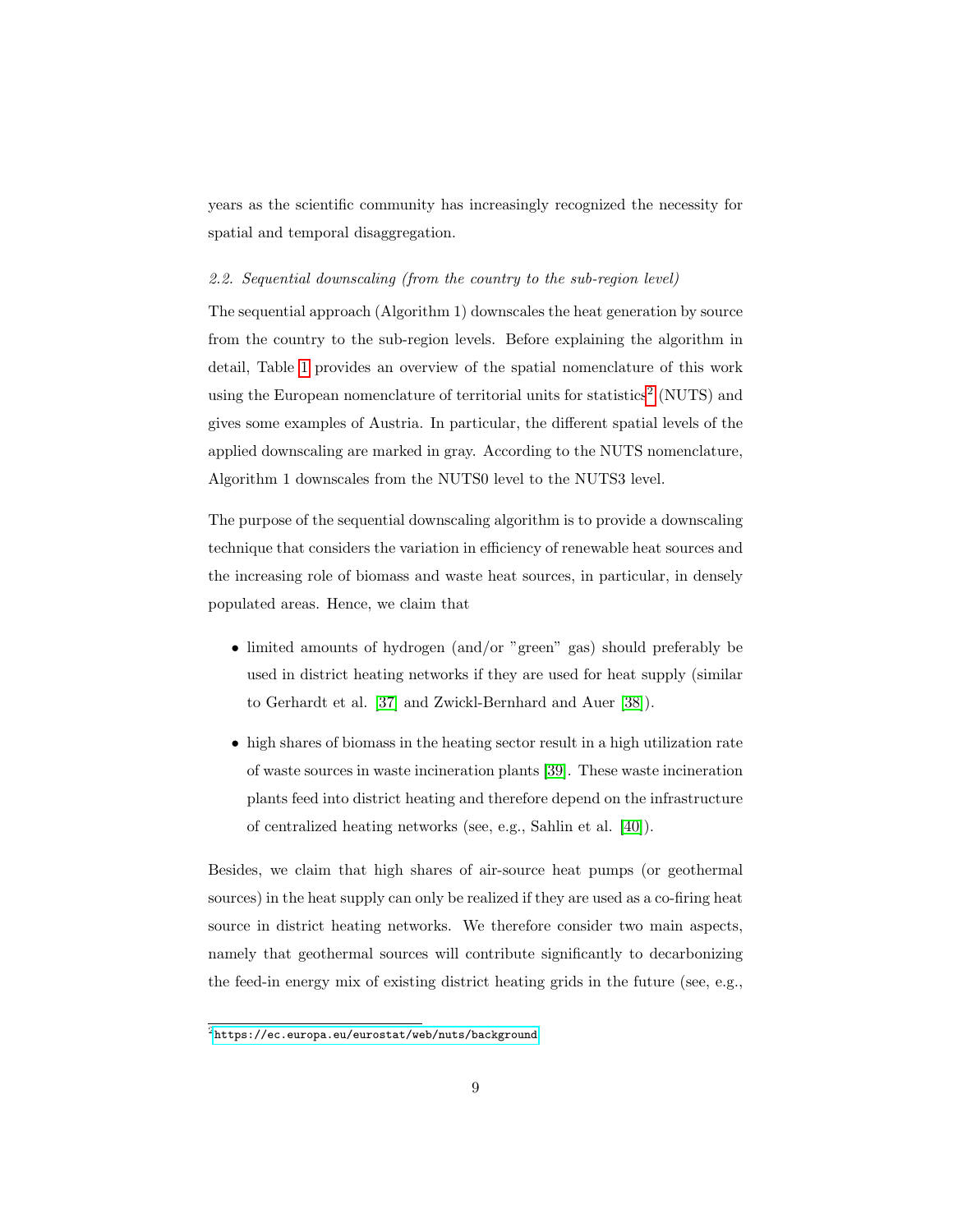<span id="page-10-0"></span>

| Example (population) | AT Austria (8.86 million) | AT3 Western Austria (2.78 million) | AT31 Upper Austria (1.48 million)                                       | AT312 Linz-Wels (529 thousand)                                         | Enns AT312 Linz-Wels (11 thousand)              |  |
|----------------------|---------------------------|------------------------------------|-------------------------------------------------------------------------|------------------------------------------------------------------------|-------------------------------------------------|--|
| Number               |                           |                                    |                                                                         | 35                                                                     | 7095                                            |  |
| Description          | Country level             | Major socioeconomic regions        | Basic regions for the application of regional policies (federal states) | (Small) sub-regions for specific diagnoses (political/court districts) | Subdivision of the NUTS 3 regions (communities) |  |
| $TUTS$ level         | NUTSC                     | <b>NUTSI</b>                       | <b>NUTS2</b>                                                            | NUTS3                                                                  | IU (former NUTS4/5)                             |  |

Table 1: Spatial nomenclature of different spatial levels using the NUTS nomenclature. Besides the number of regions per NUTS level, examples for<br>the Austrian case study (incl. population) are given. The gray-colored rows Table 1: Spatial nomenclature of different spatial levels using the NUTS nomenclature. Besides the number of regions per NUTS level, examples for the Austrian case study (incl. population) are given. The gray-colored rows mark the spatial levels used for downscaling in this work.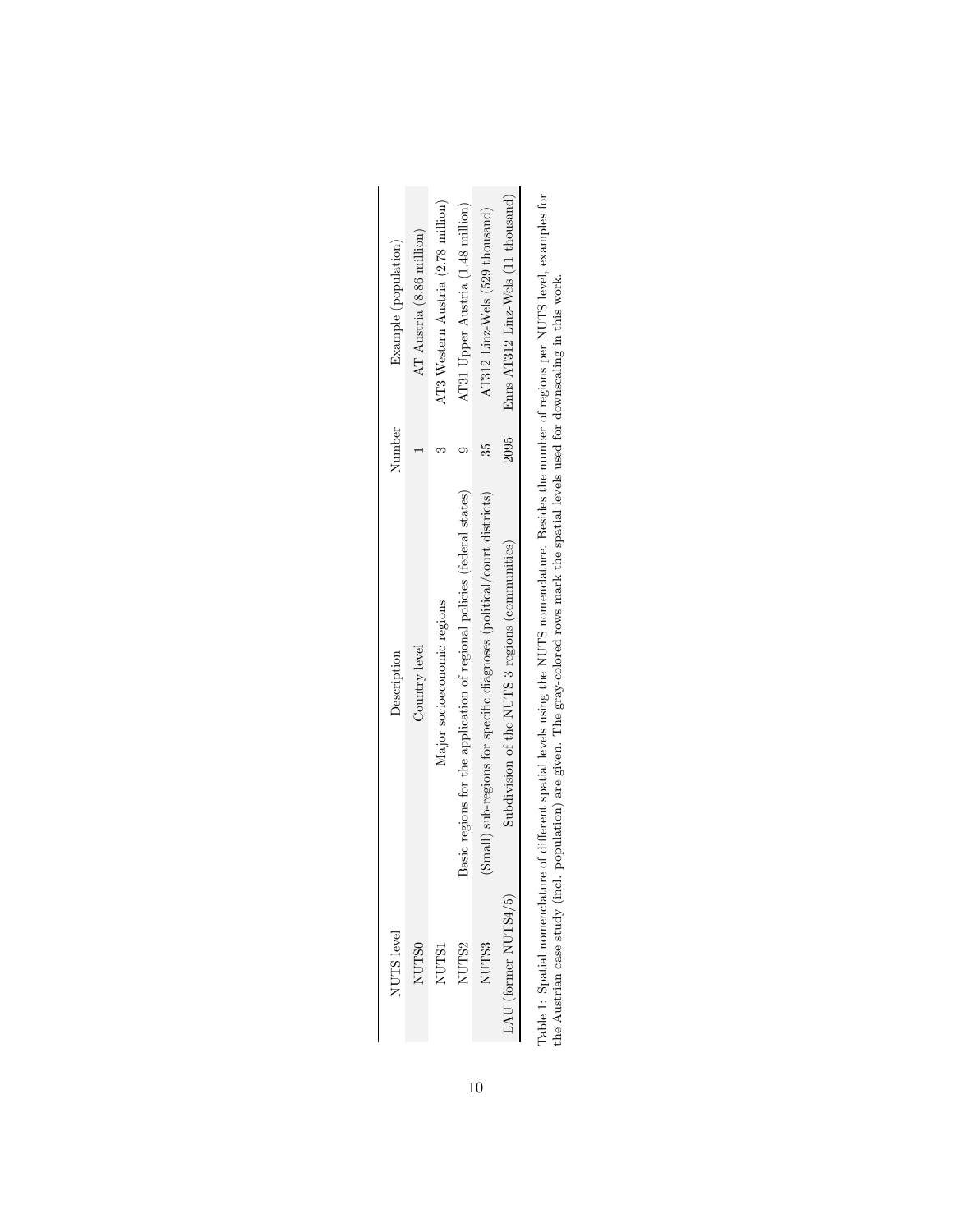[\[41\]](#page-36-3)), and that the provision of high shares of geothermal-based heat supply requires the distribution through district heating infrastructure [\[42\]](#page-36-4). Besides, it is highly uncertain whether small-scale geothermal units at the end-user's level will be economically viable in the future, because of the high investment costs expected.

To incorporate the abovementioned relevant technology-specific aspects, heat technologies/sources are downscaled according to their necessity of distribution infrastructure. Therefore, population density serves as a criterion, indicating the possibility of centralized heat networks. Table [2](#page-11-0) provides a qualitative overview of the different heat generation technologies/sources and their heat network/infrastructure requirements.

<span id="page-11-0"></span>

| Source<br>Heat technology | Requirements<br>Heat network | Rural<br>Sparse | Town/Mixed<br>Moderate | Urban<br>Dense | Supporting<br>references |
|---------------------------|------------------------------|-----------------|------------------------|----------------|--------------------------|
| <b>Biomass</b>            | Median                       |                 | $\mathbf{x}$           | $\mathbf x$    | 43, 44, 39               |
| Direct electric           | None                         | X               | X                      | X              |                          |
| Synthetic gas             | Low                          | X               | X                      | X              |                          |
| Hydrogen                  | High                         |                 |                        | X              | [45, 46, 47]             |
| Heat pump (air)           | None                         | X               | X                      | X              | [48]                     |
| Heat pump (ground)        | High                         |                 |                        | $\mathbf{x}$   | [49, 50, 41]             |
| Heat storage              | None                         | X               | X                      | X              |                          |

Table 2: Qualitative overview of heat generation technologies/sources and their requirements for heat network infrastructure. The prioritized preferences of heat sources in sub-regions are marked by the gray cell. In addition, selected references supporting this assumptions are cited.

The sub-regions used to downscale the corresponding heat sources are marked. Note that the different types are characterized by population density. Exemplarily, direct electric heating is a heat generation technology with no significant heat network requirements. It is downscaled to all types of sub-regions. In contrast, hydrogen is a heat source with high requirements and thus prioritized preferences (marked by the gray cell color). The right column refers to selected references whose key findings are in line with this approach/these assumptions.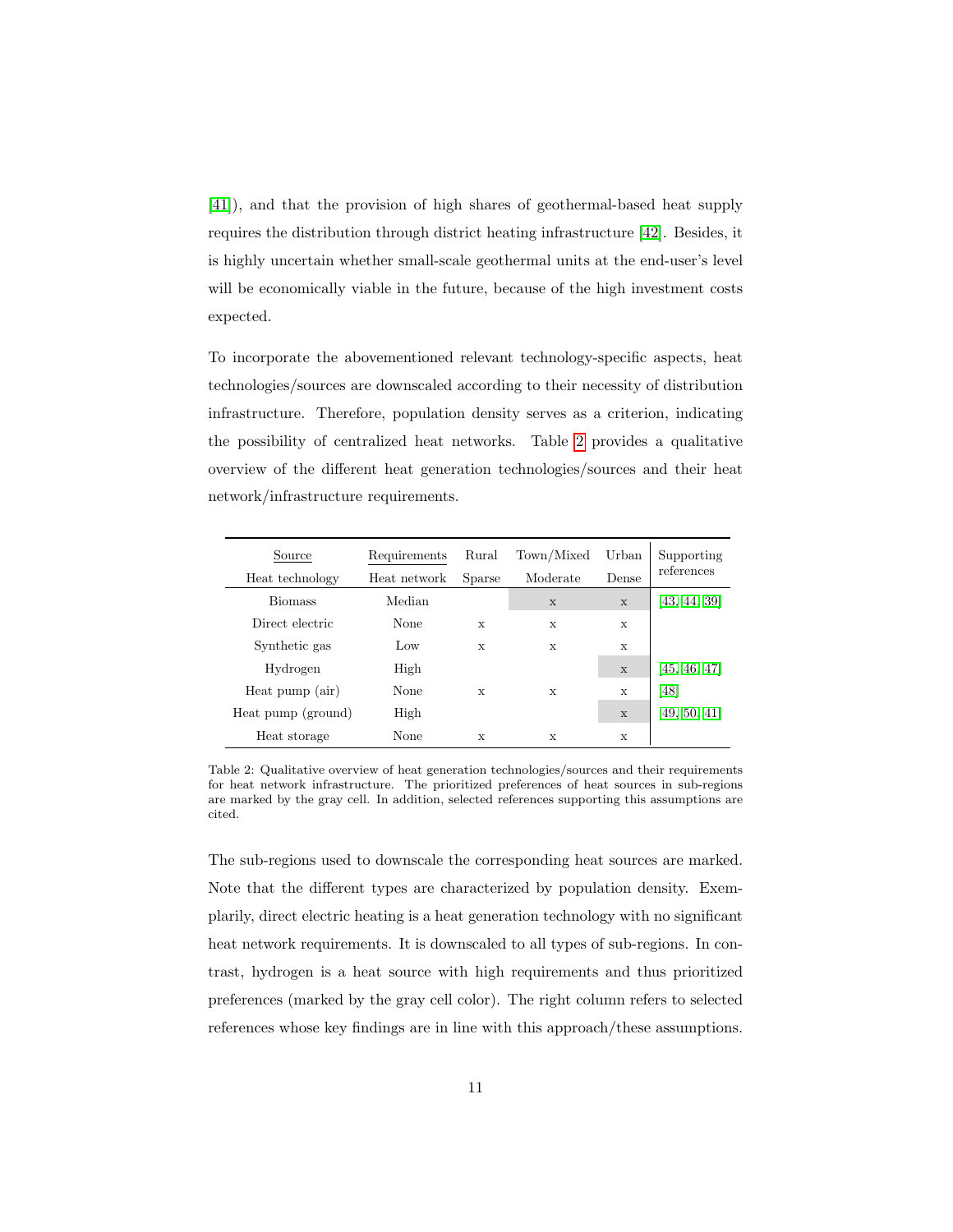Building on this, the sequential downscaling algorithm is presented below (Algorithm 1).

| <b>Algorithm 1:</b> Sequential downscaling algorithm (NUTS0 to NUTS3) |  |  |
|-----------------------------------------------------------------------|--|--|
|                                                                       |  |  |

| <b>Algorithm 1:</b> Sequential downscaling algorithm (NUTS0 to NUTS3)                                                                                                                                                                                                                                                  |  |  |  |  |  |  |
|------------------------------------------------------------------------------------------------------------------------------------------------------------------------------------------------------------------------------------------------------------------------------------------------------------------------|--|--|--|--|--|--|
| 1 t: Heat generation by technology/source $(t \in \mathcal{T})$ ;                                                                                                                                                                                                                                                      |  |  |  |  |  |  |
| 2 r: Sub-region (or NUTS3 region) $(r \in \mathcal{R})$ ;                                                                                                                                                                                                                                                              |  |  |  |  |  |  |
| <b>input</b> : Heat generation by technology/source at NUTS0 level: $(q_t)$ ;<br>Population density per sub-region $r(\rho_r)$ ;<br>Total population per sub-region $r(p_r)$ ;<br>Minimal network infrastructure requirements of $t(\sigma_t)$ ;<br>Available potential of heat network infrastructure at $r(\pi_r)$ ; |  |  |  |  |  |  |
| <b>output:</b> Heat generation by technology/source at NUTS3 level $(\hat{q}_{t,r})$ ;                                                                                                                                                                                                                                 |  |  |  |  |  |  |
| Initialization:                                                                                                                                                                                                                                                                                                        |  |  |  |  |  |  |
| Sort elements t in T descending by $\sigma_t$ ;                                                                                                                                                                                                                                                                        |  |  |  |  |  |  |
| $q_r^{heat} \longleftarrow \sum_t q_t \cdot \frac{p_r}{\sum_{r} p_r};$<br>// Calculate heat demand at each sub-region                                                                                                                                                                                                  |  |  |  |  |  |  |
| 3 $\tilde{q}_t \longleftarrow q_t$ ; // Available heat generation for each technology/source                                                                                                                                                                                                                           |  |  |  |  |  |  |
| 4 $\pi_r \longleftarrow \rho_r$ ;<br>// Population density determines network potential                                                                                                                                                                                                                                |  |  |  |  |  |  |
| 5 begin                                                                                                                                                                                                                                                                                                                |  |  |  |  |  |  |
| foreach $t$ do<br>6                                                                                                                                                                                                                                                                                                    |  |  |  |  |  |  |
| $List = [$ ;<br>// Collect valid sub-regions<br>7                                                                                                                                                                                                                                                                      |  |  |  |  |  |  |
| $demand = 0;$<br>// Remaining demand that needs to be covered<br>8                                                                                                                                                                                                                                                     |  |  |  |  |  |  |
| $R^{'}=R\setminus\{\forall r\in R:\pi_{r}\leq\sigma_{t}\};$ // Get valid sub-regions by criteria<br>9                                                                                                                                                                                                                  |  |  |  |  |  |  |
| foreach $r^{'} \in R^{'}$ do<br>10                                                                                                                                                                                                                                                                                     |  |  |  |  |  |  |
| if $q_r^{heat} \geq 0$ then<br>11                                                                                                                                                                                                                                                                                      |  |  |  |  |  |  |
| 12                                                                                                                                                                                                                                                                                                                     |  |  |  |  |  |  |
| $List = List \cup r';$ // Add valid sub-regions to collection<br>demand $+= q_r^{heat};$ // Total demand of valid sub-regions<br>13                                                                                                                                                                                    |  |  |  |  |  |  |
| end<br>14                                                                                                                                                                                                                                                                                                              |  |  |  |  |  |  |
| end<br>15                                                                                                                                                                                                                                                                                                              |  |  |  |  |  |  |
| foreach $l \in List$ do<br>16                                                                                                                                                                                                                                                                                          |  |  |  |  |  |  |
| // Population-based downscaling<br>17                                                                                                                                                                                                                                                                                  |  |  |  |  |  |  |
| $\hat{q}_{t,r} = \frac{q_r^{heat}}{demand} \cdot \tilde{q}_t;$<br>$q_r^{heat} == \hat{q}_{t,r};$<br>// Reduce heat demand at $r$<br>18                                                                                                                                                                                 |  |  |  |  |  |  |
| end<br>19                                                                                                                                                                                                                                                                                                              |  |  |  |  |  |  |
| end<br>20                                                                                                                                                                                                                                                                                                              |  |  |  |  |  |  |
| 21 end                                                                                                                                                                                                                                                                                                                 |  |  |  |  |  |  |

The inputs are as follows: (i) heat generation by technology/source at the NUTS0 level, (ii) population as well as population density at the NUTS3 level, and (iii) empirical assumptions in terms of network infrastructure requirements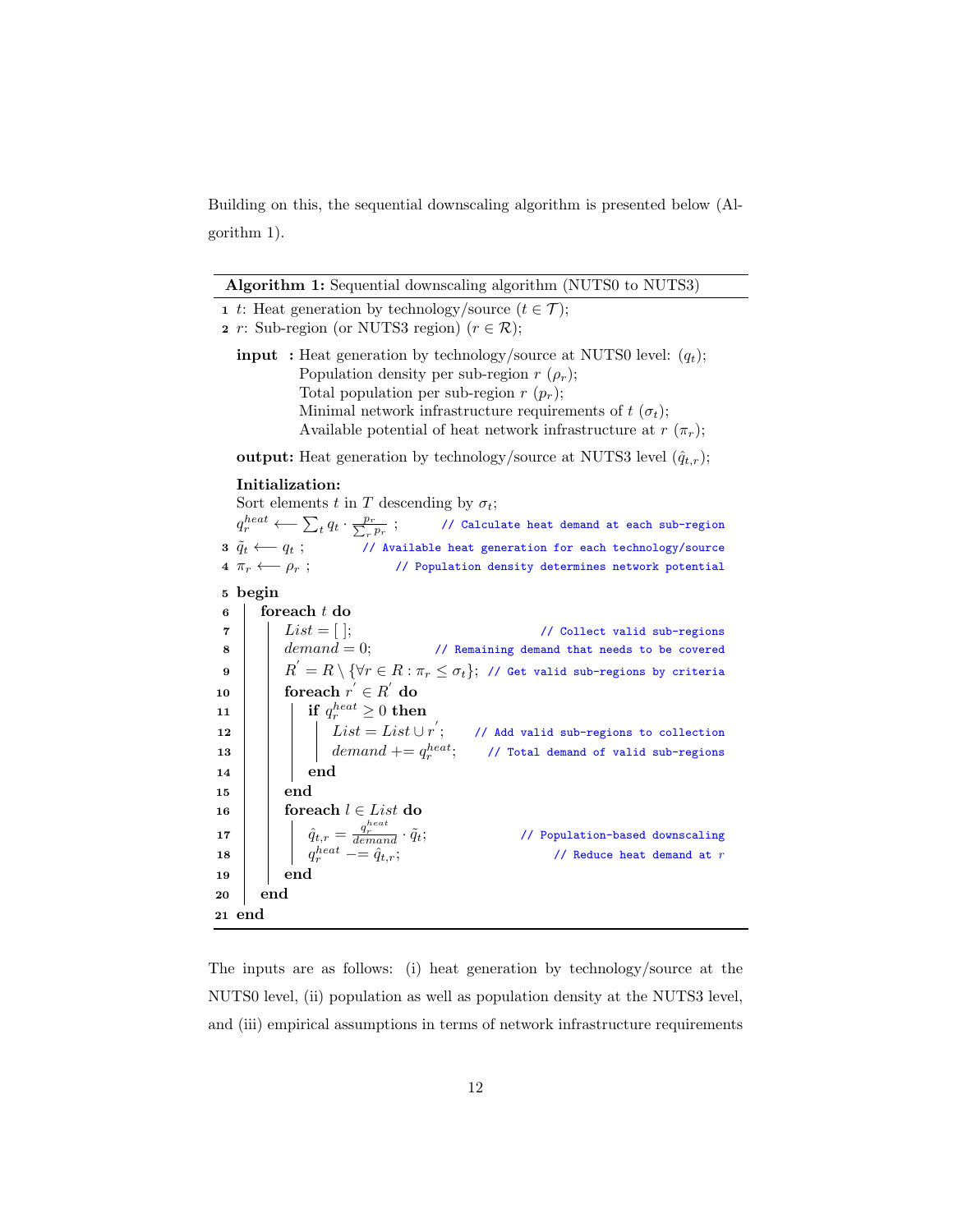per heat technology/source and potentials for heat network infrastructure (see Table [2\)](#page-11-0). The algorithm itself consists of three main parts: initialization, precalculations, and downscaling. First, the initialization of the algorithm sorts the heat generation technologies/sources in descending order in terms of network infrastructure requirements. Then, the calculation starts with the first technology/source (highest requirements) (line 6). For this technology/source, all possible sub-regions are collected (line 9). Those sub-regions already fully supplied (no remaining heat demand) are filtered out (line 11). After further pre-calculation steps, the available amount of heat generation is downscaled to all valid sub-regions using population as a proxy. This procedure is repeated sequentially for each heat technology/source. The outputs of the sequential downscaling algorithm are heat generation by source and the amount of heat demand covered by centralized heat networks at the NUTS3 level.

#### <span id="page-13-0"></span>2.3. Iterative downscaling (from the sub-region to community levels)

This section explains the methodology of the iterative downscaling algorithm. We propose this downscaling technique projecting heat generation by technology/source from the sub-region (NUTS3) to the community levels (LAU) (see Table [1\)](#page-10-0). This in-depth spatial resolution is imperative for realistic network infrastructure planning, as stated by Zvoleff et al. [\[51\]](#page-37-6). The underlying concept of iterative downscaling is based on graph theory and assessing network topology using benchmark indicators.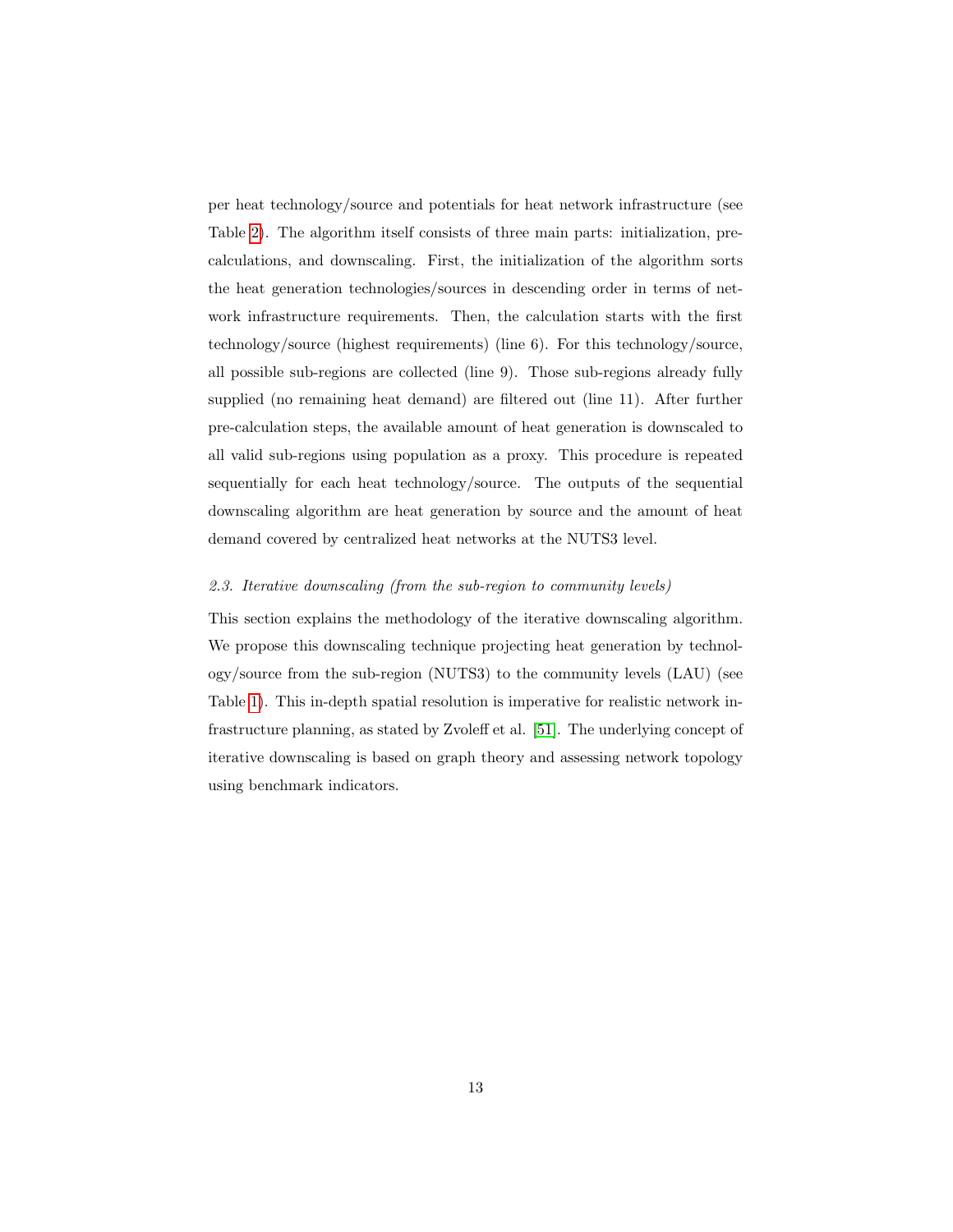Algorithm 2: Iterative downscaling algorithm (NUTS3 to LAU level)

```
1 s: Stage of iteration (s \in \{0, 1, *\});
   2 G<sup>s</sup>: Centralized heat network graph at stage s;
   3 N^s: List of nodes at stage s: (n^s \in N^s);4 L<sup>s</sup>: List of lines connecting nodes k and j at stage s: (l_{k,j}^s \in L^s);5 Q^s: Centralized heat generation at stage s: (q_{n^s}^s \in Q^s);
   6 \tilde{Q}^s: On-site heat generation at stage s: (\tilde{q}^s_{n^s} \in \tilde{Q}^s);
   <sup>7</sup> \Pi^s: Benchmark indicator value at stage s \left( \pi_{n^s}^s \in \Pi^s \right);\text{input} \hspace{0.2cm} : G^0 = \{N^0, L^0, Q^0, Q^0\};output: G^* = \{N^*, L^*, Q^*, \tilde{Q^*}\};Initialization:
       s = 0, iter = True;
  8 begin
  9 while iter = True do
10 foreach n \in N^s do
 11 \begin{array}{|c|c|c|c|}\hline \quad & \quad & \quad \text{if } & \quad \text{if } & \quad \text{if } & \quad \text{if } & \quad \text{if } & \quad \text{if } & \quad \text{if } & \quad \text{if } & \quad \text{if } & \quad \text{if } & \quad \text{if } & \quad \text{if } & \quad \text{if } & \quad \text{if } & \quad \text{if } & \quad \text{if } & \quad \text{if } & \quad \text{if } & \quad \text{if } & \quad \text{if } & \quad \text{if } & \quad \text{if } & \quad \text{if } & \quad \text{if } & \quad12 end
 13 \begin{array}{|c|c|} \hline \end{array} i with \pi_i^s = min(\Pi^s)// Get node with lowest indicator value
14 \begin{array}{|c|c|c|c|}\n\hline\n14 & N^{s+1} = N^s \setminus i; & \text{\textit{ // Remove node from graph obtaining next stage}}\n\hline\n\end{array}15 \hat{q} = \sum_{N^{s+1}} \tilde{q}^s_n// Calculate available on-site heat generation
 \texttt{16} \quad | \quad \text{if} \,\, \tilde{q} \geq q_i^s \,\, \text{then}\begin{array}{|c|c|c|}\hline \text{17} & \text{} & \text{for each } n^{s+1} \text{ do} \hline \end{array}\boxed{\phantom{i} \phantom{i} } \phantom{i} \phantom{i} } \phantom{i} \phantom{i} \phantom{i} } \phantom{i} \phantom{i} \phantom{i} \phantom{i} } \phantom{i} \phantom{i} \phantom{i} \phantom{i} } \phantom{i} \phantom{i} \phantom{i} } \phantom{i} \phantom{i} \phantom{i} } \phantom{i} \phantom{i} \phantom{i} \phantom{i} } \phantom{i} \phantom{i} \phantom{i} \phantom{i} } \phantom{i} \phantom{i} \phantom{i} \phantom{i} } \phantom{i} \phantom{i} \phantom{i} } \phantom{i} \phantom{i} \phantom{i} \phantom{i} } \phantom{i} \19 \Big|\qquad \Big|\qquad \tilde{q}_{n^{s+1}}^{s+1} = \tilde{q}_{n^s}^s - \frac{\tilde{q}_{i}^s}{\tilde{q}} \cdot \tilde{q}_{n^s}^s; \qquad \text{\textit{// Decrease on-site heat amount}}20 | | end
 \begin{array}{ll} \texttt{21} \end{array} \big| \quad \big| \quad L^{s+1} = L^s \setminus \{ \forall l_{k,j}^s : k=i \vee j=i \}; \ \texttt{ // Remove connecting lines }\begin{array}{|c|c|c|c|}\hline \rule{0pt}{1ex} & & \end{array} \begin{array}{|c|c|c|c|}\hline \rule{0pt}{1ex} & & G^{s+1}=\{N^{s+1}, L^{s+1}, Q^{s+1}\}, \end{array} \begin{array}{|c|c|c|c|c|}\hline \rule{0pt}{1ex} & & & \end{array} \begin{array}{c} \hline \rule{0pt}{1ex} & & & \end{array}23 \begin{array}{|c|c|c|c|}\n\hline\n23 & \begin{array}{|c|c|c|}\n\hline\n25 & \begin{array}{|c|c|c|}\n\hline\n26 & \begin{array}{|c|c|c|}\n\hline\n28 & \begin{array}{|c|c|c|}\n\hline\n29 & \begin{array}{|c|c|c|}\n\hline\n29 & \begin{array}{|c|c|c|}\n\hline\n20 & \begin{array}{|c|c|c|}\n\hline\n20 & \begin{array}{|c|c|c|}\n\hline\n20 & \begin{array}{|c|c|c|}\n\hline\n20 & \begin{array}{24 else
25 | | | iterate = False; // Stop iteration because of no reallocation
26 | G^* = G^s;
                                                                                                // Set heat network graph as result
27 | end
28 end
29 end
```
#### 2.3.1. Algorithm description

The iterative downscaling algorithm is presented in Algorithm 2. The idea is to assess, benchmark, and improve the topology of centralized heat networks. This is achieved in our proposed approach by iterative downscaling. Essentially,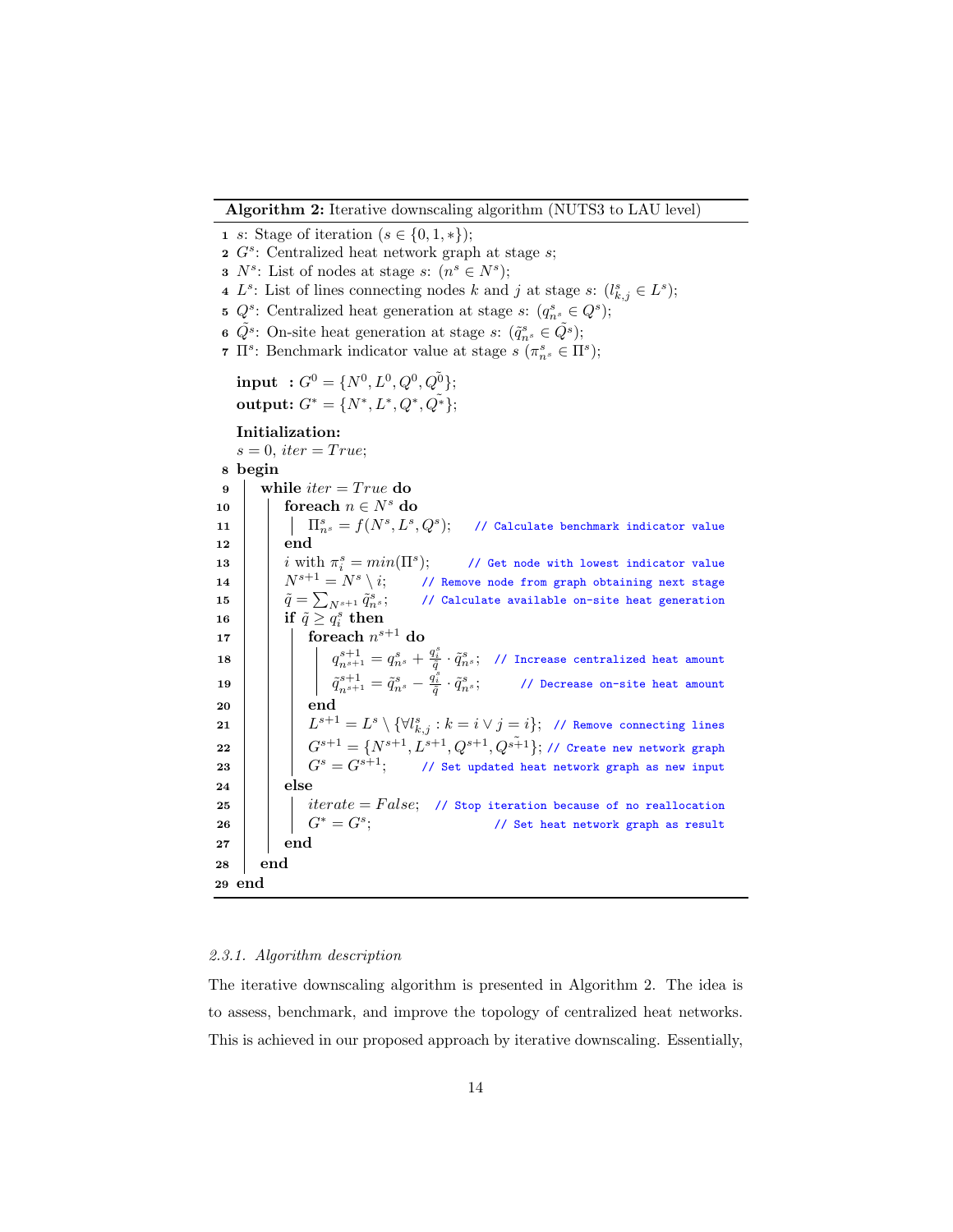the main steps of the algorithm can be summarized as follows:

- 1. Downscale the results of the sequential downscaling algorithm from the NUT3 to the LAU levels using population as the downscaling driver, to obtain the initial heat network graph  $G^0$  (input).
- 2. Benchmark each node of the heat network graph (line 11), identify the node with the lowest indicator value, and remove the node from the graph, generating a reduced heat network graph (lines 13 and 14).
- 3. Check if the amounts of centralized and on-site heat generation can be reallocated (line 16).
- 4. If yes, reallocate centralized and on-site heat generation for all nodes (lines 18 and 19); otherwise stop algorithm.
- 5. Update heat network graph and jump to step 2.

Recent studies support this approach, focusing on the topography of energy systems and networks (see, e.g., [\[52\]](#page-38-0)). Bordin et al. [\[53\]](#page-38-1) conduct an approach for the optimized strategic network design of centralized heat systems. Allen et al. [\[54\]](#page-38-2) evaluate the topology of centralized heating systems and conclude that the optimization of the topology is promising to facilitate the adoption of centralized heat networks.

#### 2.3.2. Heat network topology benchmarking using graph theory

So far, we have introduced only the function  $f(N^s, L^s, Q^s)$  (see line 11 in the iterative algorithm (Algorithm 2)) as a calculation procedure of the benchmarking indicator value. Below, we describe and discuss the approach of using a weighted cluster coefficient as a function and benchmarking indicator.

The proposed benchmarking indicator value is derived from graph theory. Detailed information in the context of network analysis using indicators can be found in the fundamental work by Strogatz [\[55\]](#page-38-3). Morever, we refer the reader to Sanfeliu and Fu [\[56\]](#page-38-4), in which network topologies and their transformation are described in detail. In this work, we use a weighted cluster coefficient as a benchmark indicator and determine the transformation path of the centralized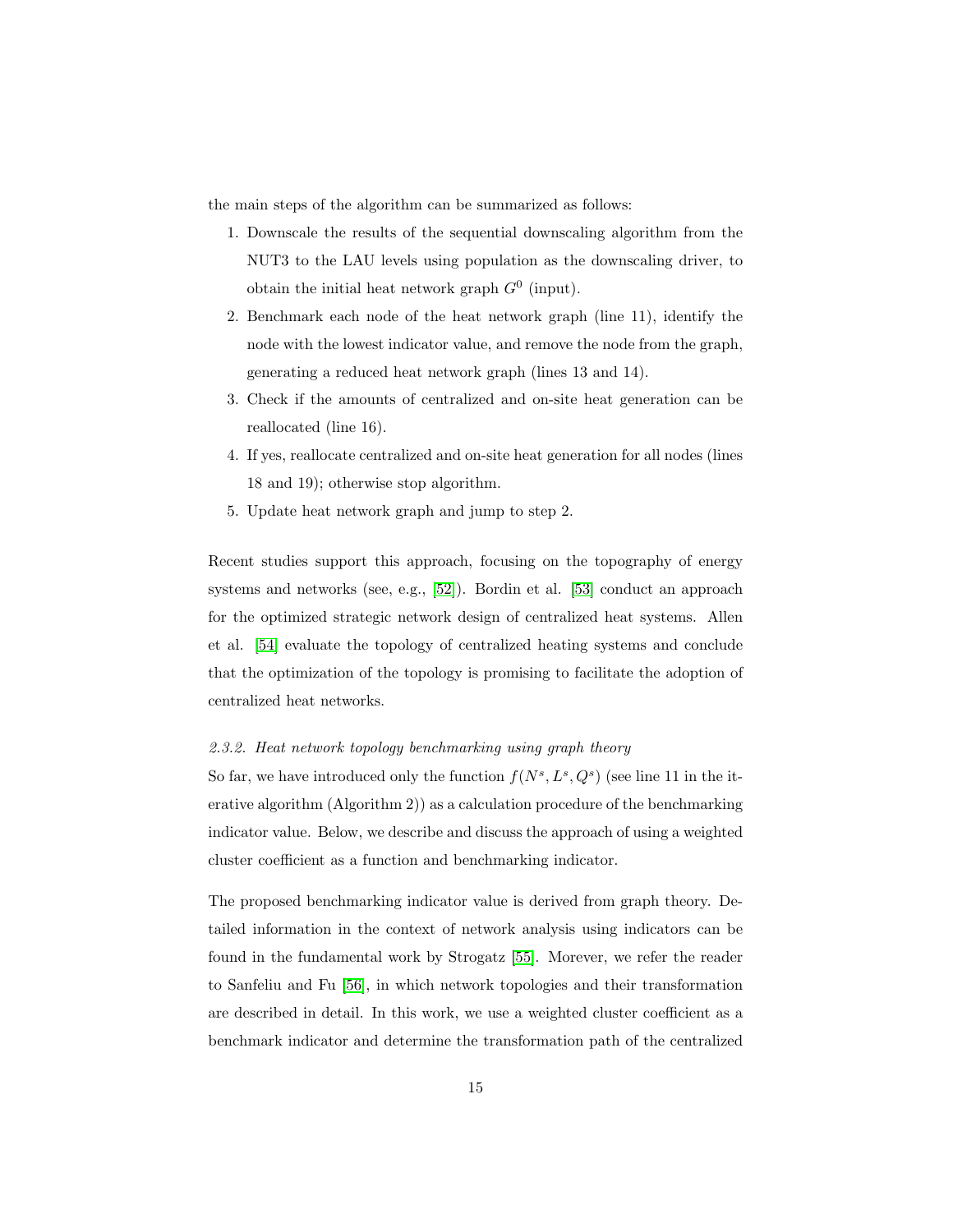heat network graph. Equation [2](#page-16-1) shows the calculation of the weighted cluster coefficient

<span id="page-16-1"></span>
$$
c_{n^s} = \frac{q_{n^s}}{max \ q^s} \cdot \frac{\alpha_{n^s}}{\beta_{n^s}}
$$
 (2)

where q is the amount of centralized heat supply,  $\alpha$  is the number of triangles that can be formed with direct neighboring nodes, and  $\beta$  is the number of lines connecting to the graph for node  $n$  at stage  $s$ . In the context of the fundamental concept of alpha, we refer again to the literature. In particular, the study in [\[57\]](#page-38-5) comprehensively deals with cluster coefficients and provides related generalized concepts. In addition, relevant aspects of the cluster(ing) coefficient are shown in [\[58\]](#page-38-6). In the works cited and also in this study, the aim is to achieve a high value of the cluster coefficient for each node considered (i.e.,  $\frac{\alpha}{\beta} \approx 1$ ). However, we extend the basic concept of the cluster coefficient from the literature and propose a weighting with the relative centrally supplied heat quantity. From an energy economics point-of-view, at least two important aspects are considered in the benchmarking process: (i) a high connection rate to the centralized heat network and (ii) a connection of those areas to the network that have a high heat demand and heat density, respectively. Both aspects are investigated in the literature. For example, Nilsson et al. [\[59\]](#page-39-0) focus on the importance of the connection rate of centralized heat networks. Besides, Dochev et al. [\[60\]](#page-39-1) investigate the impact of linearly decreasing heat densities and the influence on the profitability of the centralized heat networks.

#### <span id="page-16-0"></span>2.4. Development of an open-source package building on pyam

The method described will be released as an open-source Python package in the course of publishing this work at the author's GitHub account. In this package, we build on the existing open-source Python package pyam [\[61\]](#page-39-2). Pyam is an open-source package for the analysis and visualization of integrated assessment and macro-energy scenarios. In this work, it is used particularly for (i) the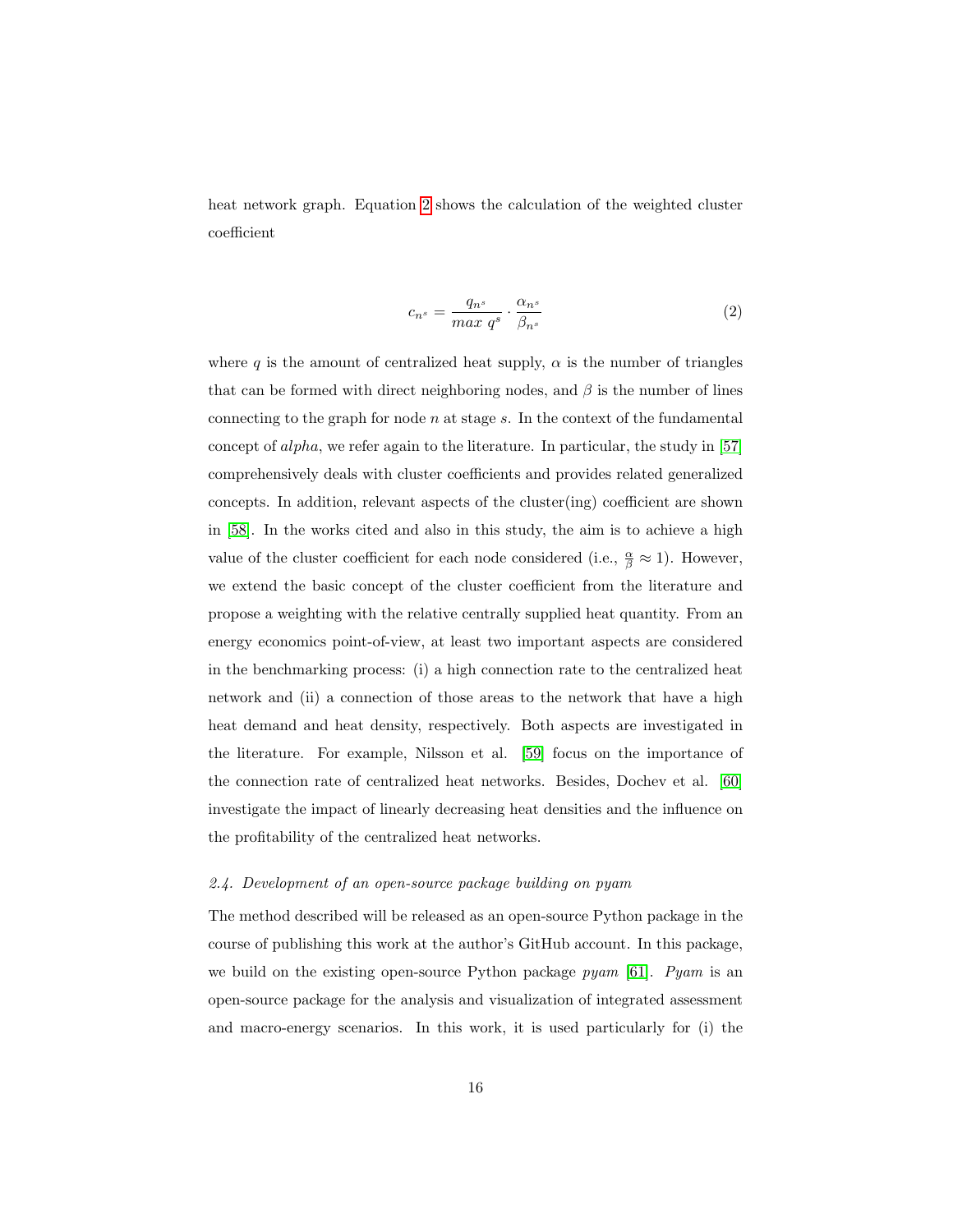linkage between the sequential and the iterative downscaling algorithms, (ii) the internal calculation steps within both downscaling algorithms, and (iii) the visualization of the results. Besides, we used the open-source Python package networkx [\[62\]](#page-39-3), when implementing the iterative downscaling algorithm. We refer to the repository for the codebase, data collection, and further information.

#### <span id="page-17-0"></span>3. Results and discussion

This section presents the results of the Austrian case study. Four different storylines are investigated, covering a wide range of possible future developments of the Austrian energy system in the context of European deep decarbonization. Section [3.1](#page-17-1) shows the heat generation mix supplying the heat demand (residential and commercial) at the country level. Section [3.2](#page-20-0) describes the heat generation mix obtained on a more granular geographical scale, at sub-regional and community levels. Potentials of a centralized heat network are presented further in section [3.3.](#page-23-0) Section [3.4](#page-23-1) shows the centralized heat networks at the community level. Finally, section [3.5](#page-27-0) compares the projected centralized heat networks in 2050 with today's networks, based on heat density.

# <span id="page-17-1"></span>3.1. Heat supply of the Austrian residential and commercial sector in 2050: four different decarbonization scenarios obtained from the Horizon 2020 project openENTRANCE

This section presents the heat generation mix covering the Austrian residential and commercial heat demand in 2050 for four different storylines, which have been developed within the Horizon 2020 openENTRANCE project. They are named as follows: Directed Transition, Societal Commitment, Techno-Friendly, and *Gradual Development*. Within each of them, specific fundamental development of the energy systems is described while aiming for a sustainable transition of the provision of energy services. The first three storylines assume different approaches to limit global warming to around 1.5 °C as laid out in the Paris Agreement. The last storyline (Gradual Development) can be interpreted as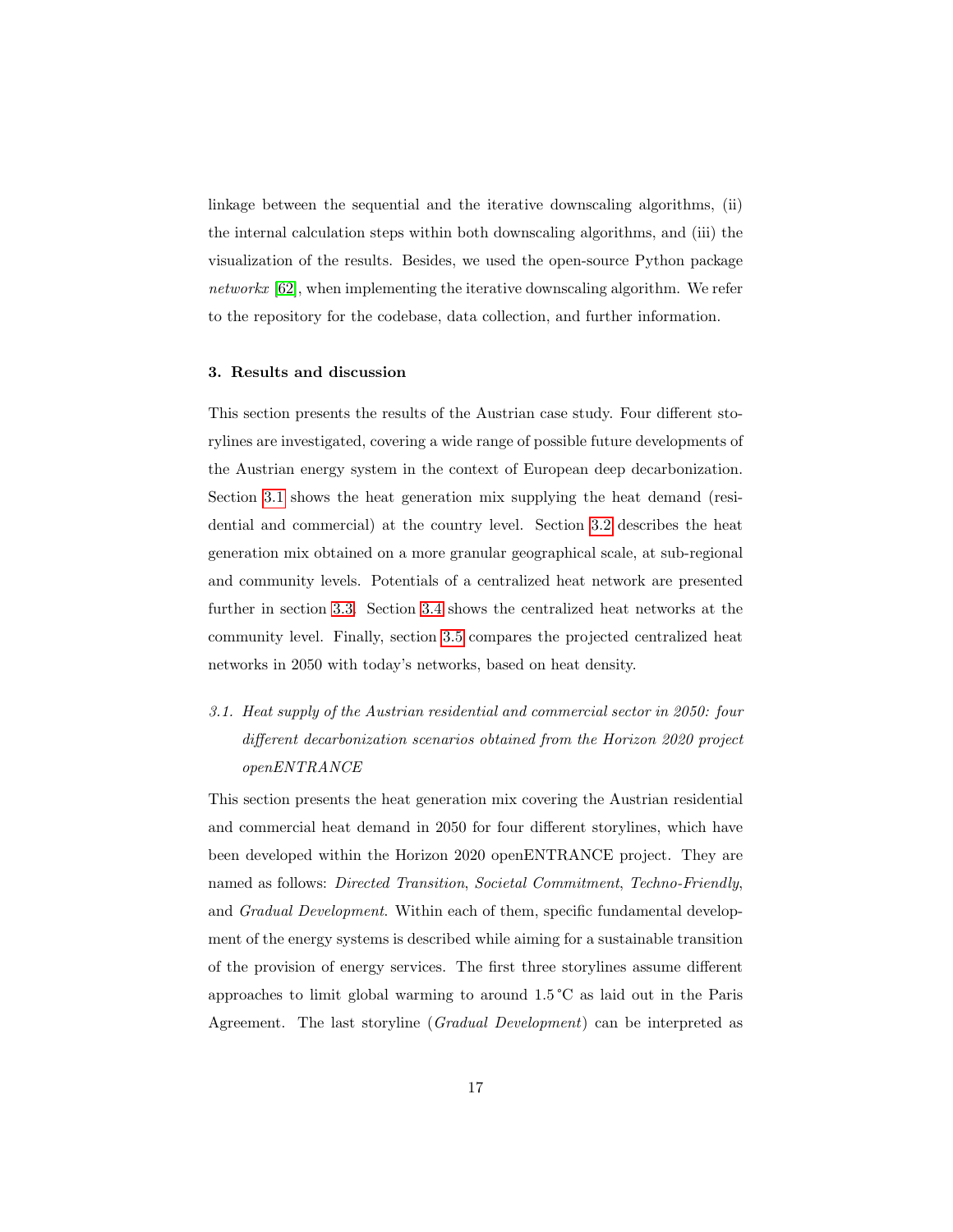less ambitions storyline, limiting global warming to around 2.0 °C climate target.

Below, the storylines are described briefly, before the quantitative results at the country level are presented. For a more detailed description of the storylines, refer to [\[63\]](#page-39-4) and [\[64\]](#page-39-5). Further information is also available on the website of the project<sup>[3](#page-1-0)</sup> and on GitHub<sup>[4](#page-1-0)</sup>.

The underlying concept of the four storylines is a three-dimensional space consisting of the following parameters: technology, policy, and society. Each storyline describes a specific pathway to reach a decarbonized energy system taking into account a pronounced contribution of two dimensions. Regarding the third dimension, a development is assumed that leads to no significant contribution to the decarbonization of the energy system.

- Directed Transition looks at a sustainable provision of energy services through strong policy incentives. This bundle of actions becomes necessary because neither the markets nor the society adequately pushes sustainable energy technologies.
- Societal Commitment achieves deep decarbonization of the energy system by a strong societal acceptance of the sustainable energy transition and shifts in energy demand patterns. Thereby, decentralized renewable energy technologies together with policy incentives facilitate a sustainable satisfaction of energy service needs. Due to the shift in energy demand, no fundamental breakthroughs of new clean technologies are required.
- Techno-Friendly describes a development of the energy system where a significant market-driven breakthrough of renewable energy technologies gives rise to the decarbonization of energy service supply. Additionally, society acceptance supports the penetration of clean energy technologies and the sustainable transition.

 ${}^{3}$ <https://openentrance.eu/>

<sup>4</sup><https://github.com/openENTRANCE>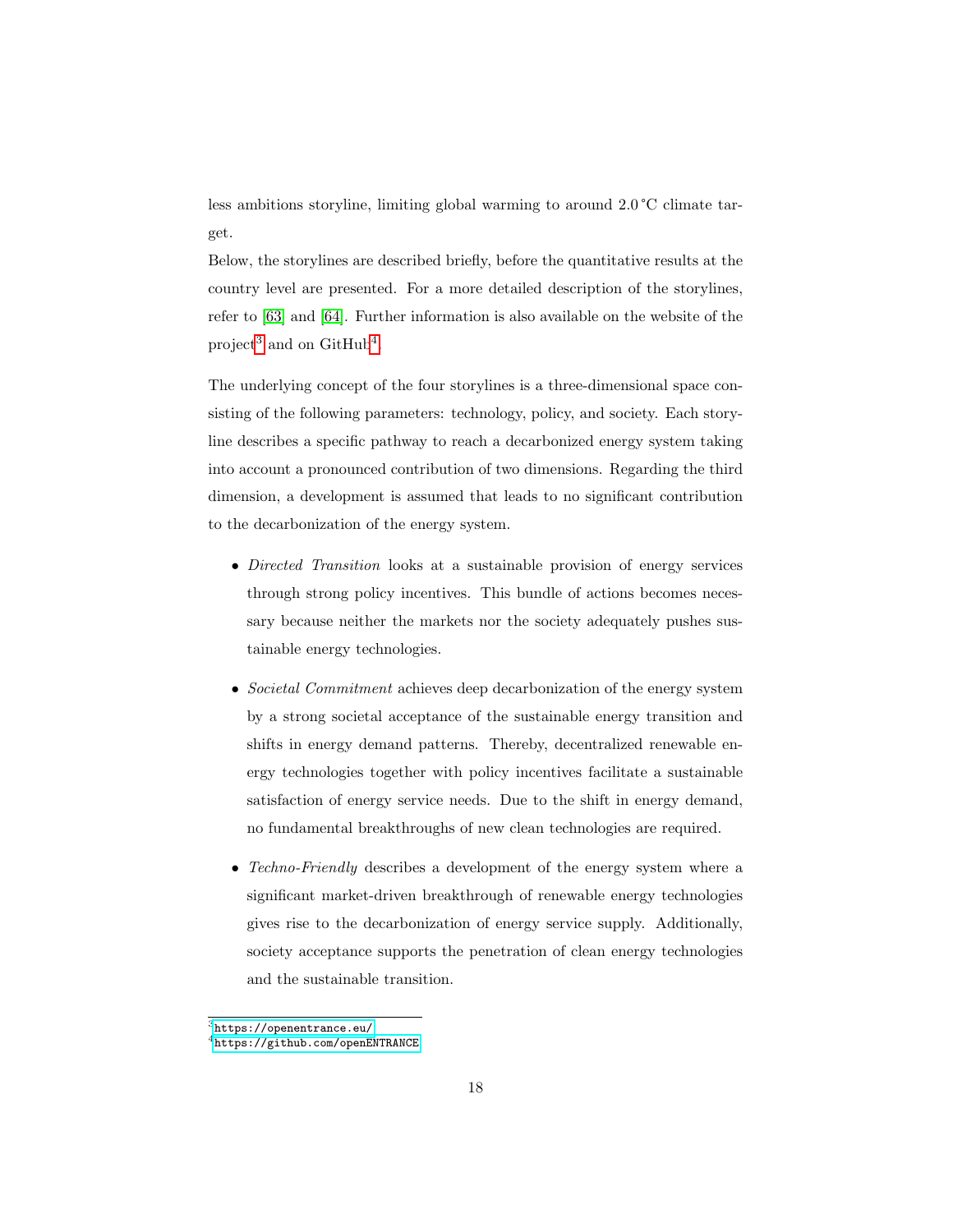• Gradual Development differs from the other storylines: it assumes emissions reductions that (only) stabilize the global temperature increase at  $2.0\degree$ C. At the same time, a combination of each possible sustainable development initiative of the energy system is realized in this storyline. Although the other three dimensions contribute to decarbonization, they do not push it sufficiently and result in a more conservative storyline than the others.

Table [3](#page-19-0) shows the heat generation by technology/source in Austria in 2050 for the four different storylines. These values were obtained during the course of the Horizon 2020 project openENTRANCE and are the modeling results calculated using the open-source model GENeSYS-MODv2.0 [\[65\]](#page-39-6). According to the underlying assumptions in the storylines, the heat generation of the different sources/technologies varies significantly in some cases (e.g., hydrogen-based heat generation in Directed Transition and Gradual Development (7.62 TWh) or heat pump (ground) generation in Techno-Friendly and Societal Commitment (14.78 TWh)). The gray-colored column  $\Sigma$  presents the total heat generation using centralized heat networks, which varies between 19.49 TWh (Techno-Friendly) and 35.23 TWh (Gradual Development).

<span id="page-19-0"></span>

|           | Heat generation<br>by source in TWh |      |      |      | Fiomages Direct Blacking and Dutil air. |       | Heat pump (ground)<br>Heat storage | <b>FYSLOSED</b> | Σ.    |
|-----------|-------------------------------------|------|------|------|-----------------------------------------|-------|------------------------------------|-----------------|-------|
|           | Directed Transition                 | 5.37 | 2.13 | 0.36 | 22.73                                   | 19.50 | 14.84                              | 1.03            | 25.90 |
|           | Societal Commitment                 | 5.37 | 1.98 | 1.35 | 15.71                                   | 21.47 | 10.58                              | 2.18            | 29.02 |
| Storyline | Techno-Friendly                     | 5.37 | 1.53 | 2.79 | 25.95                                   | 6.69  | 16.36                              | 7.43            | 19.49 |
|           | Gradual Development                 | 5.37 | 1.81 | 5.35 | 9.68                                    | 21.21 | 15.57                              | 8.65            | 35.23 |

Table 3: Heat generation by source in TWh, supplying residential and commercial heat demands in Austria 2050 for the different scenarios. Values obtained from the Horizon 2020 project openENTRANCE and GENeSYS-MOD.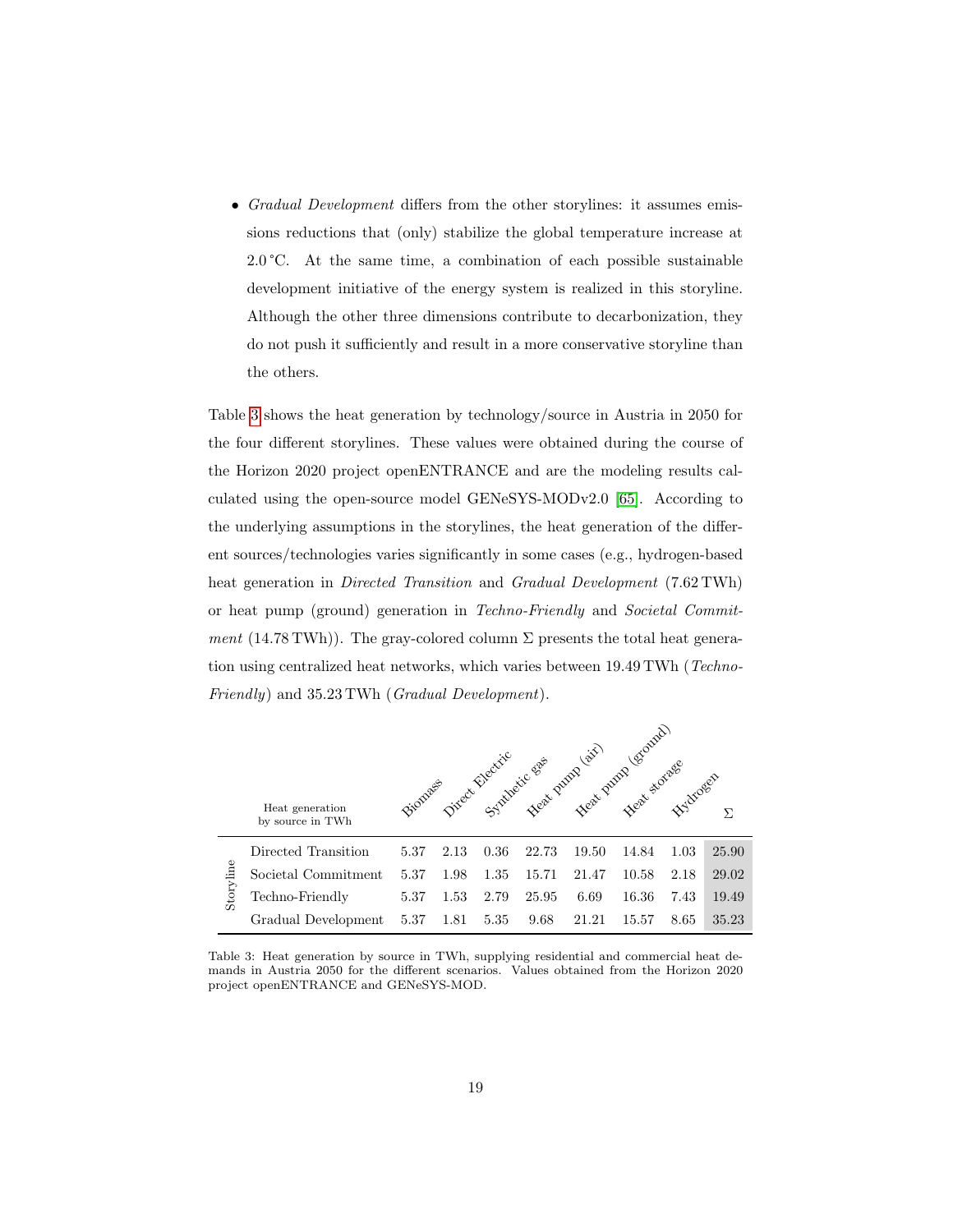#### <span id="page-20-0"></span>3.2. Heat technology generation in 2050 on different spatial granularities

Figure [1](#page-21-0) shows the heat generation per technology/source on different spatial granularities: the country (NUTS0), sub-region (NUTS3), and community (LAU) levels (from left to right). The level of spatial details increases from the left to the right. In the middle, the residential and commercial heat supply in representative rural and urban sub-regions, respectively, is presented. The rural sub-region Mostviertel-Eisenwurzen (NUTS3 code AT121) shows high shares of heat pumps (air sourced) and small-scale heat storage systems. In addition, synthetic gas and direct electric heating systems supply the heat demand. The urban sub-region South Viennese environs (AT127) is mainly supplied by ground-sourced heat pumps, biomass, and hydrogen. Air-sourced heat pumps and, again, heat storage cover the remaining demand. Throughout the pie charts within the figure, shares of heat generation using centralized heat networks are indicated using blue edges. On the extreme right, an example of the resulting centralized heat network at the community level for the four different scenarios is presented. Within the four subfigures presenting centralized heat networks (each for one storyline), the size of the points represents the amount of heat demand using centralized supply in a community. The comparably high heat demand in the Gradual Development scenario results in an extensive centralized heat network infrastructure (see lower right subfigure in Figure [1\)](#page-21-0). The other three centralized heat networks are characterized by fewer (less supplied small sub-regions) and smaller points (less supplied heat demand by the centralized heat network). Figure [2](#page-22-0) compares the heat generation by source between 2020 (today) and 2050 for the four different scenarios. The height of the bars shows the absolute differences by source between both years, whereby a negative difference indicates less heat generation by this source in 2050 for the Societal Commitment scenario. This scenario is more prominently presented as this scenario has the lowest total heat demand (−18.15 TWh). In addition, the scenarios with the lowest and highest differences, respectively, are marked for each heat source and the total demand. For instance, the highest decrease is seen in natural gas in the *Directed Transition* scenario (−53.76 TWh).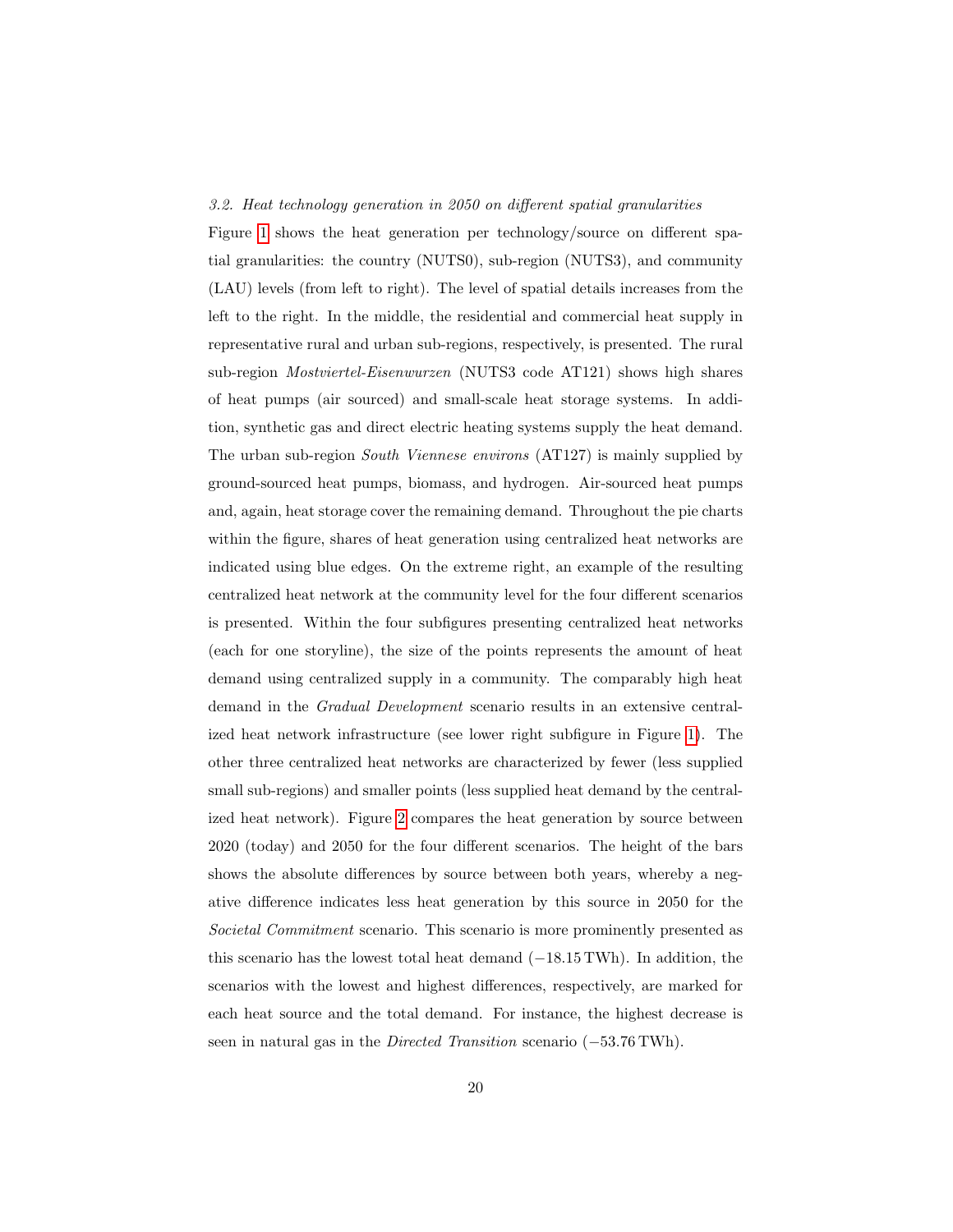<span id="page-21-0"></span>

Figure 1: Heat technology generation on different spatial granularity levels in the different scenarios supplying the residential and commercial heat demand. left: on the country level. middle: comparison of a rural and ur Figure 1: Heat technology generation on different spatial granularity levels in the different scenarios supplying the residential and commercial heat demand. left: on the country level. middle: comparison of a rural and urban sub-region. right: centralized heat network topology (size of the points represent the amount of heat demand supplied by the network)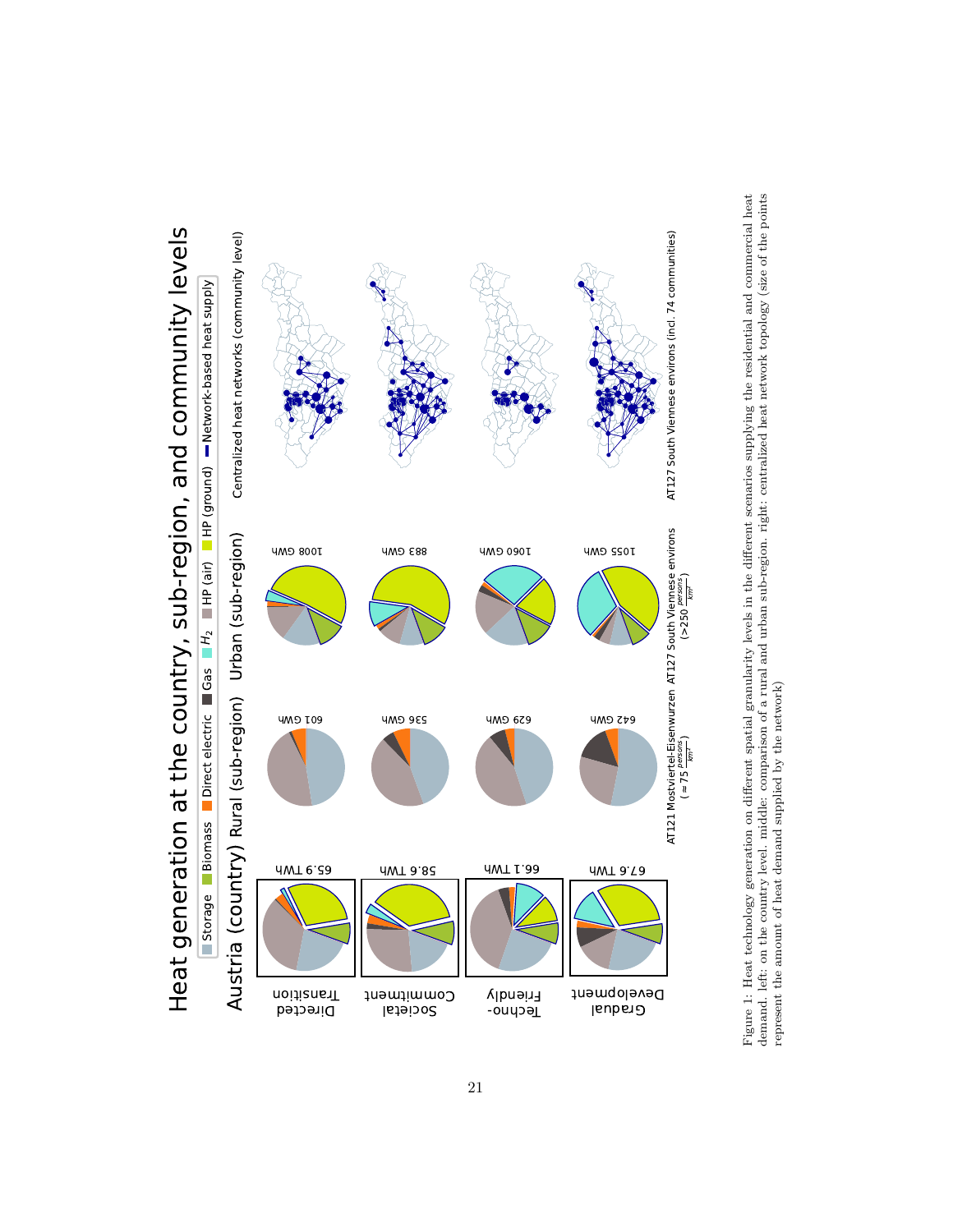<span id="page-22-0"></span>

Figure 2: Comparison of heat generation by source between the reference year 2020 (black line) and 2050 in Austria. The height of the bars shows the absolute increase/decrease in 2050 in the Societal Commitment scenario. The scenarios with the lowest and highest differences, respectively, are indicated by the markers.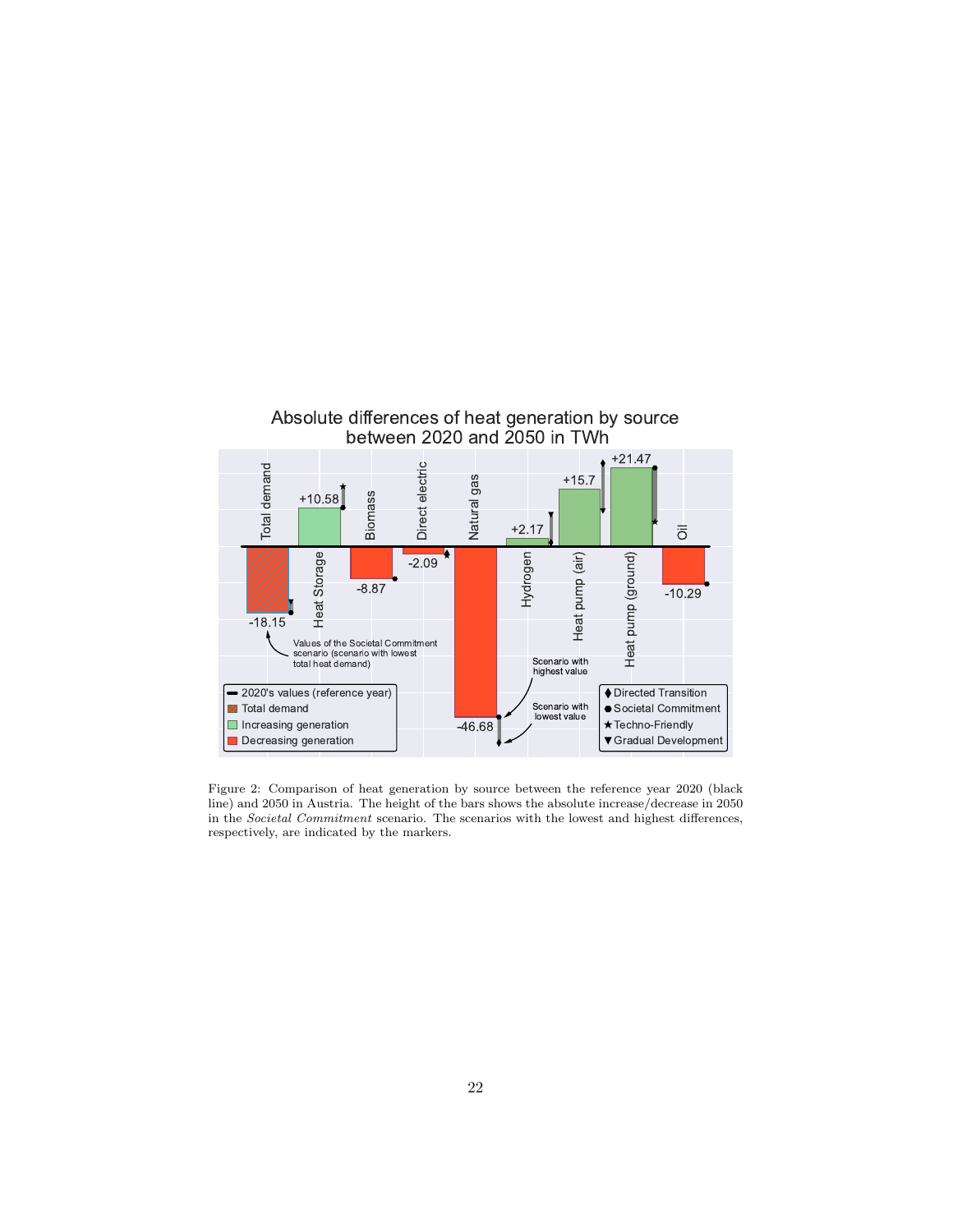#### <span id="page-23-0"></span>3.3. Sub-regions in Austria 2050 with high potentials for centralized heat supply

The potentials for centralized heat supply in Austria in 2050 are limited to densely populated areas (urban areas). In particular, the results indicate eight different sub-regions (NUTS3 regions) that are supplied by centralized heat networks (see Figure [3\)](#page-25-0). Although the exact numerical numbers differ, the eight sub-regions in each scenario are (partially) supplied by centralized heat networks. Table [4](#page-24-0) shows the centralized and on-site (decentralized) heat supply in the sub-regions. Thereby, the connection rate is assessed by the share of centralized heat supply in the total heat demand. Note that the population density varies in these sub-regions between  $163$  persons/km<sup>2</sup> (AT211 - Klagenfurt-Villach) and 5124 persons/km<sup>2</sup> (AT130 - Vienna).

#### <span id="page-23-1"></span>3.4. Centralized heat network topology at the community level

This section presents the centralized heat network topology of the sub-region South Viennese environs (AT127) and all included communities. In Figure [3,](#page-25-0) this particular sub-region is marked by the orange box. Figure [4](#page-26-0) shows the projected centralized heat network topology. In particular, the network topology is presented for the initial condition (as a result of the sequential downscaling,  $i = 1$ ) and the final condition  $(i = 51)$  of the network. The distribution of the benchmark indicator values of the centralized heat network depending on the number of iterations is presented in the middle. The mean value is marked in orange. The supply area decreases with an increasing number of iterations. In the community analysed here, the termination criterion of the algorithm is reached when 25 communities are connected (starting from 75 in the initial condition). The number of connected population decreases by 38 %, starting from a population of 386.000 being connected to the centralized heating network in the initial condition. After the final iteration  $(i = 51)$ , the termination criterion is reached. Note that the iterative reduction of small subregions supplied does not necessarily result in one contiguous network (see the results for the Gradual Development scenario in Figure [1\)](#page-21-0).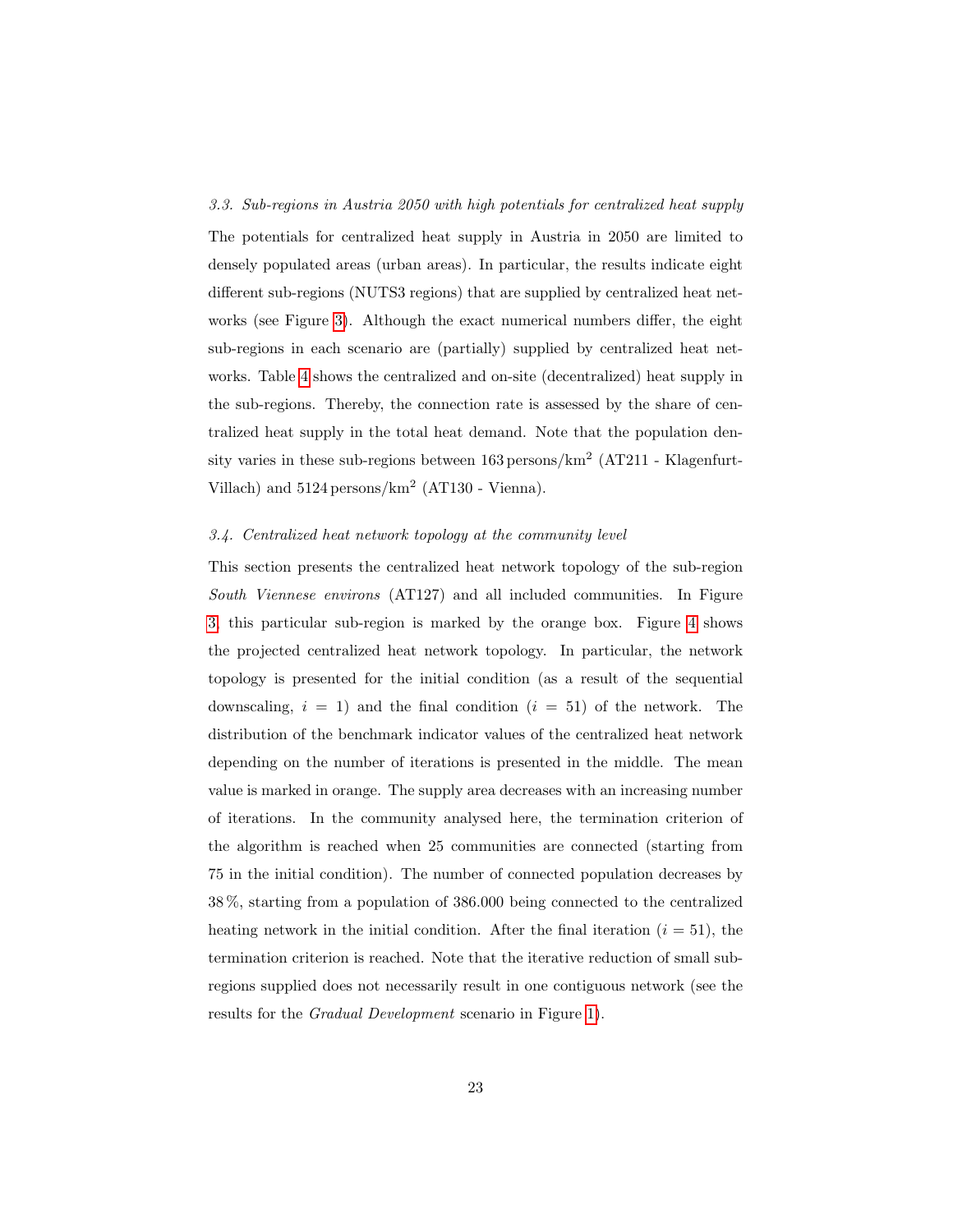<span id="page-24-0"></span>

|                                         |                     | in $\operatorname{TWh}$ |         | in $\%$         |
|-----------------------------------------|---------------------|-------------------------|---------|-----------------|
| Sub-region                              | Storyline           | Centralized             | On-site | Connection rate |
|                                         | Directed Transition | 1.56                    | 1.01    | 61              |
|                                         | Societal Commitment | 1.80                    | 0.49    | 79              |
| <i>l</i> 'iennesse<br>anvirons<br>South | Techno-Friendly     | 1.13                    | 1.45    | 44              |
|                                         | Gradual Development | 2.28                    | 0.36    | 86              |
|                                         | Directed Transition | 8.60                    | 5.58    | 61              |
| ienna                                   | Societal Commitment | 9.90                    | 2.70    | 79              |
|                                         | Techno-Friendly     | 6.25                    | 7.80    | 44              |
|                                         | Gradual Development | 12.57                   | 1.96    | 87              |
|                                         | Directed Transition | 1.31                    | 0.90    | 60              |
|                                         | Societal Commitment | 1.50                    | 0.46    | 77              |
| Klagenfurt-                             | Techno-Friendly     | 0.56                    | 1.66    | 25              |
|                                         | Gradual Development | 1.83                    | 0.43    | 81              |
|                                         | Directed Transition | 1.99                    | 1.29    | 61              |
|                                         | Societal Commitment | 2.30                    | 0.62    | 79              |
|                                         | Techno-Friendly     | 1.45                    | 1.85    | 44              |
|                                         | Gradual Development | $2.92\,$                | 0.46    | 86              |
|                                         | Directed Transition | 2.68                    | 1.74    | 61              |
| $\rm Linz-Wels$                         | Societal Commitment | 3.09                    | 0.84    | 44              |
|                                         | Techno-Friendly     | 1.95                    | 2.49    | 44              |
|                                         | Gradual Development | 3.92                    | 0.61    | 87              |
|                                         | Directed Transition | 1.61                    | 1.05    | 61              |
|                                         | Societal Commitment | 1.86                    | 0.51    | 78              |
| Salzburg and<br>surroundings            | Techno-Friendly     | 1.17                    | 1.49    | 44              |
|                                         | Gradual Development | 2.36                    | 0.37    | 86              |
|                                         | Directed Transition | 1.36                    | 0.93    | 59              |
| Innsbruck                               | Societal Commitment | 1.56                    | 0.48    | 76              |
|                                         | Techno-Friendly     | 0.58                    | 1.72    | 25              |
|                                         | Gradual Development | 1.90                    | 0.45    | 81              |
|                                         | Directed Transition | 1.42                    | 0.92    | 61              |
| 30densee<br>$\operatorname{heintal}$    | Societal Commitment | 1.64                    | 0.45    | 78              |
|                                         | Techno-Friendly     | 1.03                    | 1.32    | 44              |
|                                         | Gradual Development | 2.08                    | 0.32    | 87              |

Table 4: Centralized heat supply and on-site heat generation in the eight Austrian sub-regions, with potentials of centralized heat networks in 2050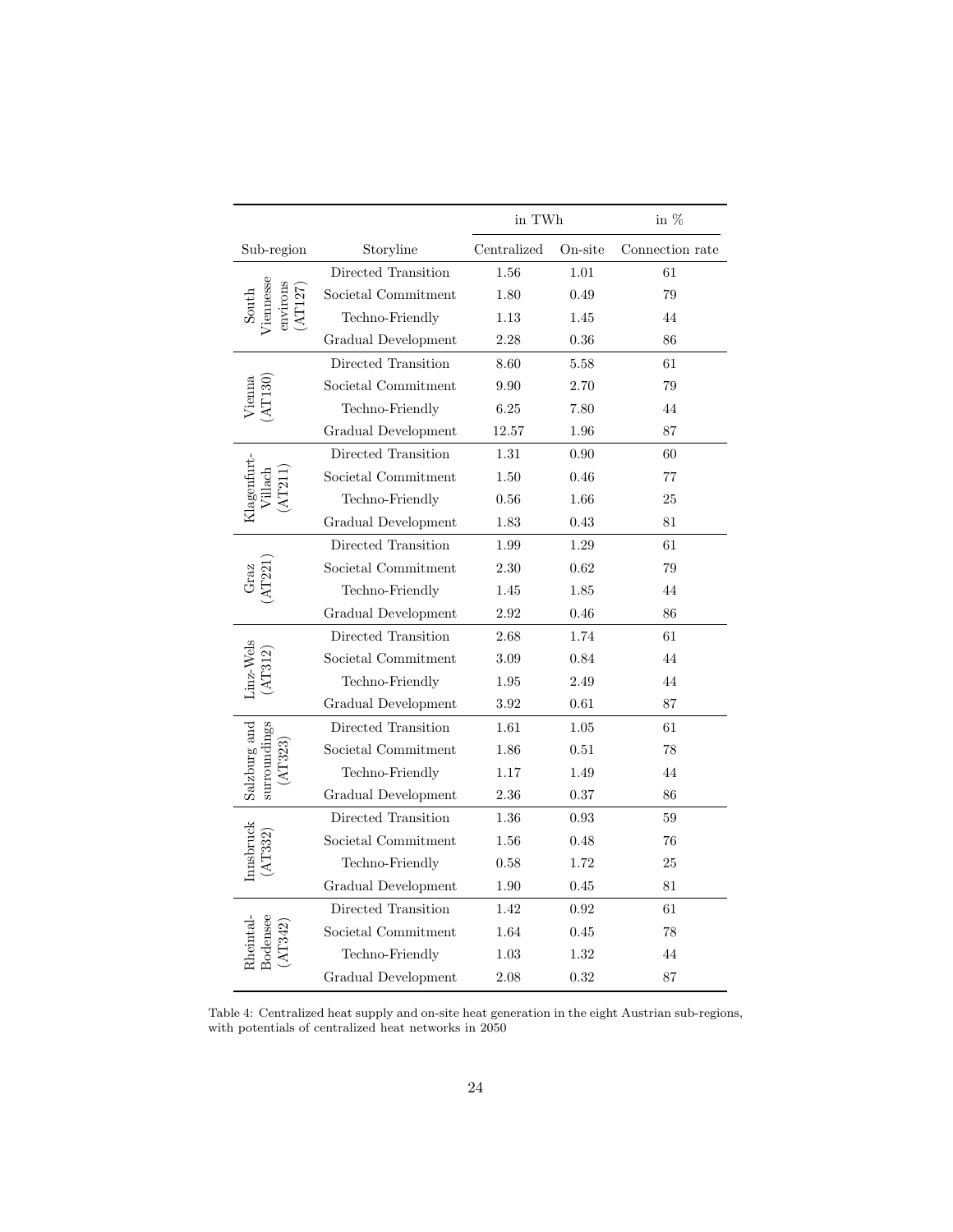<span id="page-25-0"></span>



Heat demand supplied by centralized heat networks in TWh Heat demand supplied by centralized heat networks in TWh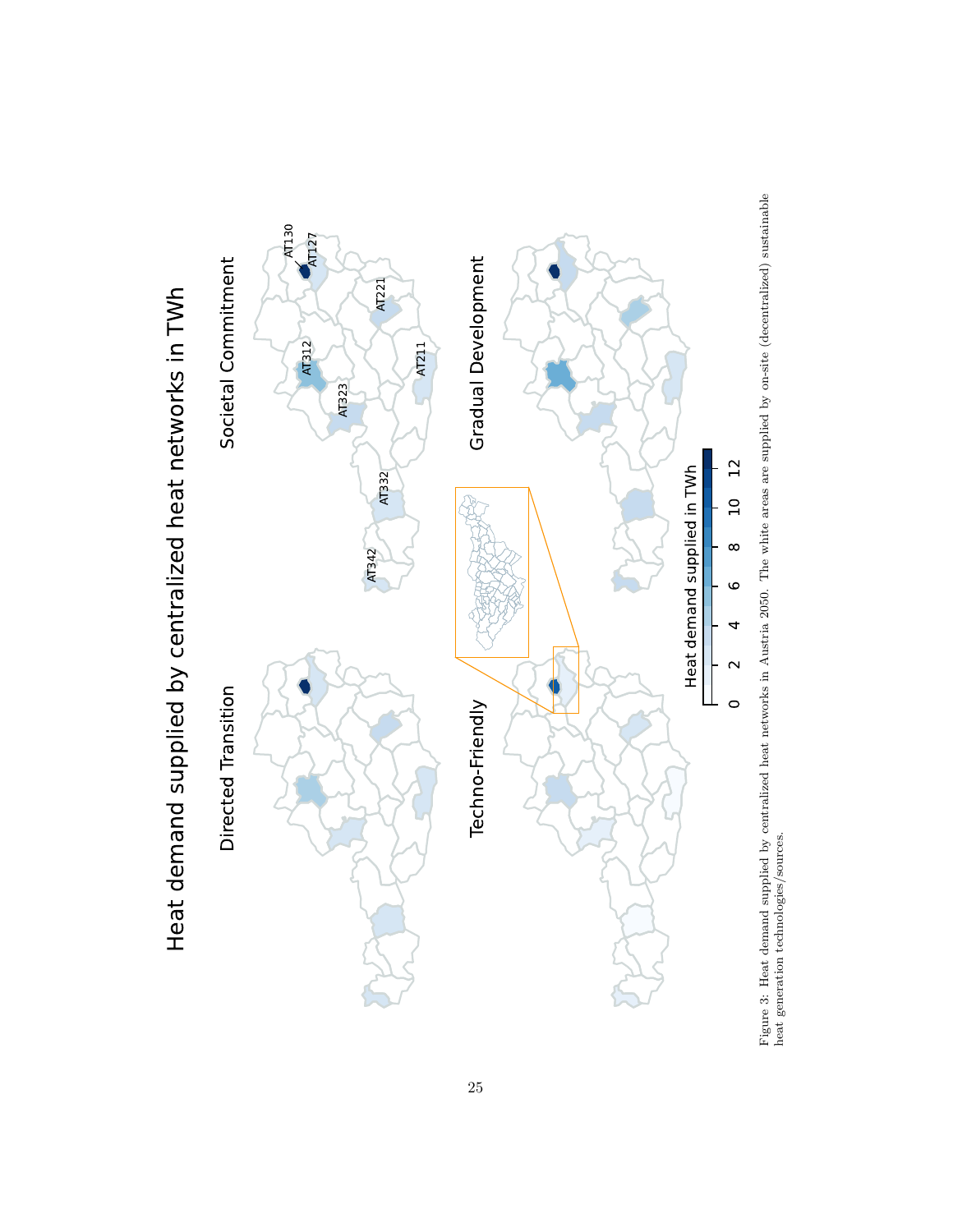<span id="page-26-0"></span>

Centralized heat network topology improves by reducing supply area Centralized heat network topology improves by reducing supply area

Figure 4: Centralized heat network topology in the initial and final condition. The boxplot (middle) indicates the improved network topology by an increasing benchmark indicator mean value (orange line). In the final cond Figure 4: Centralized heat network topology in the initial and final condition. The boxplot (middle) indicates the improved network topology by −13.3 % compared to the an increasing benchmark indicator mean value (orange line). In the final condition, the connected population declines by initial condition.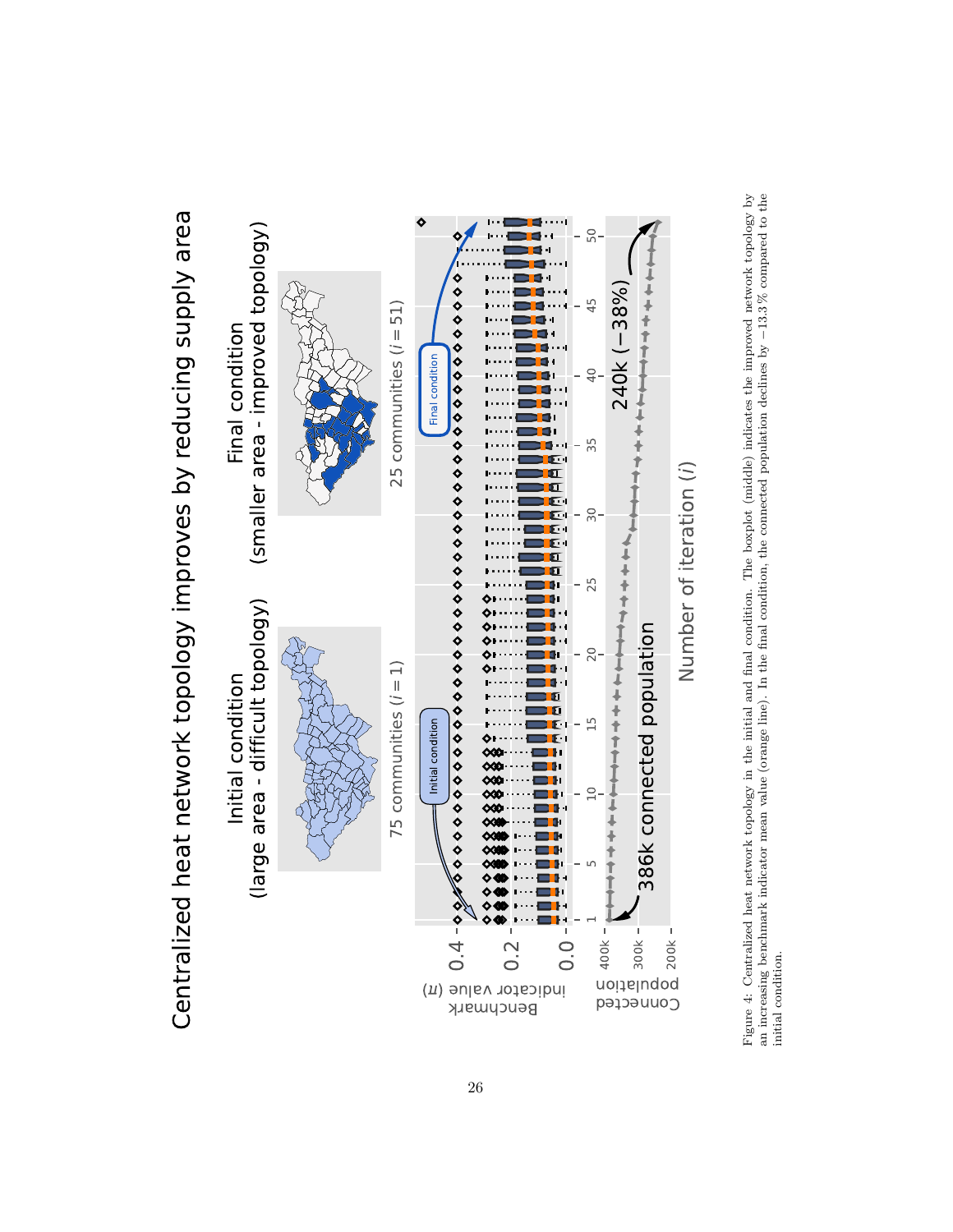## <span id="page-27-0"></span>3.5. Comparison of 2050's and today's centralized heat networks using heat density as a criteria

In the following, the centralized heat network in Graz (AT221) is shown in detail. This area is selected for illustrative purpose, because it provides representative results in terms of both the applied downscaling and achievable heat density benchmarks of centralized heat networks. Figure [5](#page-27-1) shows the heat density of the centralized heat network in the Techno-Friendly scenario.

Heat density of the centralized heat network in Graz (AT221) 2050 obtained by different downscaling techniques

<span id="page-27-1"></span>

Figure 5: Heat density of the centralized heat network in Graz (AT221) 2050 in the Techno-Friendly scenario. The gap of heat density between 2050s and today (black dashed line) is marked by the pink bar.

The x-axis shows the three different downscaling techniques. The numerical numbers indicate a significant increase of the heat density by the sequential  $(+0.69 \text{ GWh/km}^2)$  and, in particular, the iterative downscaling  $(+3.61 \text{ GWh/km}^2)$ . However, comparing the heat density value obtained with the heat density values of today's centralized heat networks reveals a significant gap (see the hatched pink bar). Here, in the Techno-Friendly scenario, it is  $4.53 \text{ GWh}/\text{km}^2$ . According to references from the practice (see, e.g., in [http://www.austrian-heatmap.](http://www.austrian-heatmap.gv.at/ergebnisse/) [gv.at/ergebnisse/](http://www.austrian-heatmap.gv.at/ergebnisse/)), the heat density of today's networks is assumed to be  $10 \frac{\text{GWh}}{\text{km}^2}$  with a connection rate of 90%. The gap of heat density varies between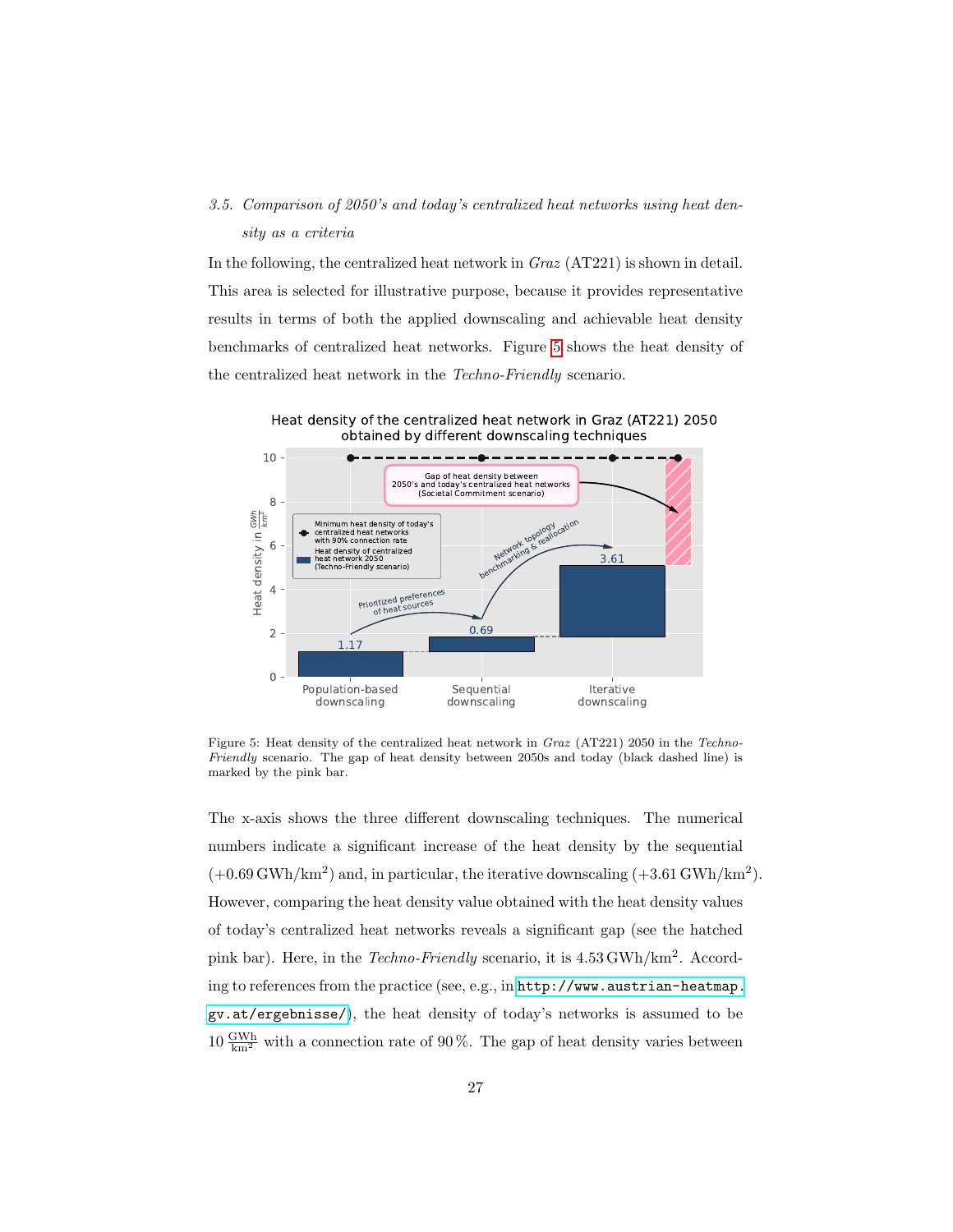the different scenarios. Figure [6](#page-28-0) shows the heat densities in the sub-regions and compares the results in the different scenarios. It shows the scenarios with the lowest and highest heat densities. The bottom bar shows the value and scenario with the lowest heat density among the four different scenarios for each sub-region. The hatched bar indicates the increase of heat density and the corresponding scenario compared to the lowest value. In five sub-regions, the Techno-Friendly scenario is the scenario with the lowest heat density. The Directed Transition scenario is the scenario with the highest heat density in four sub-regions. Note that Vienna (AT130) is not shown for the sake of clarity. The heat density there varies between  $15.1 \frac{GWh}{km^2}$  in the *Techno-Friendly* and  $30.3 \frac{\text{GWh}}{\text{km}^2}$  in the *Gradual Development* scenario.

<span id="page-28-0"></span>

Heat density of centralized heat hetworks in  $\frac{2\pi m}{km^2}$ 

Figure 6: Comparison of the heat density in different scenarios for each sub-region. The bottom bar shows the scenario with the lowest heat density. The hatched bar indicates the increase of heat density and the corresponding scenario compared to the lowest value.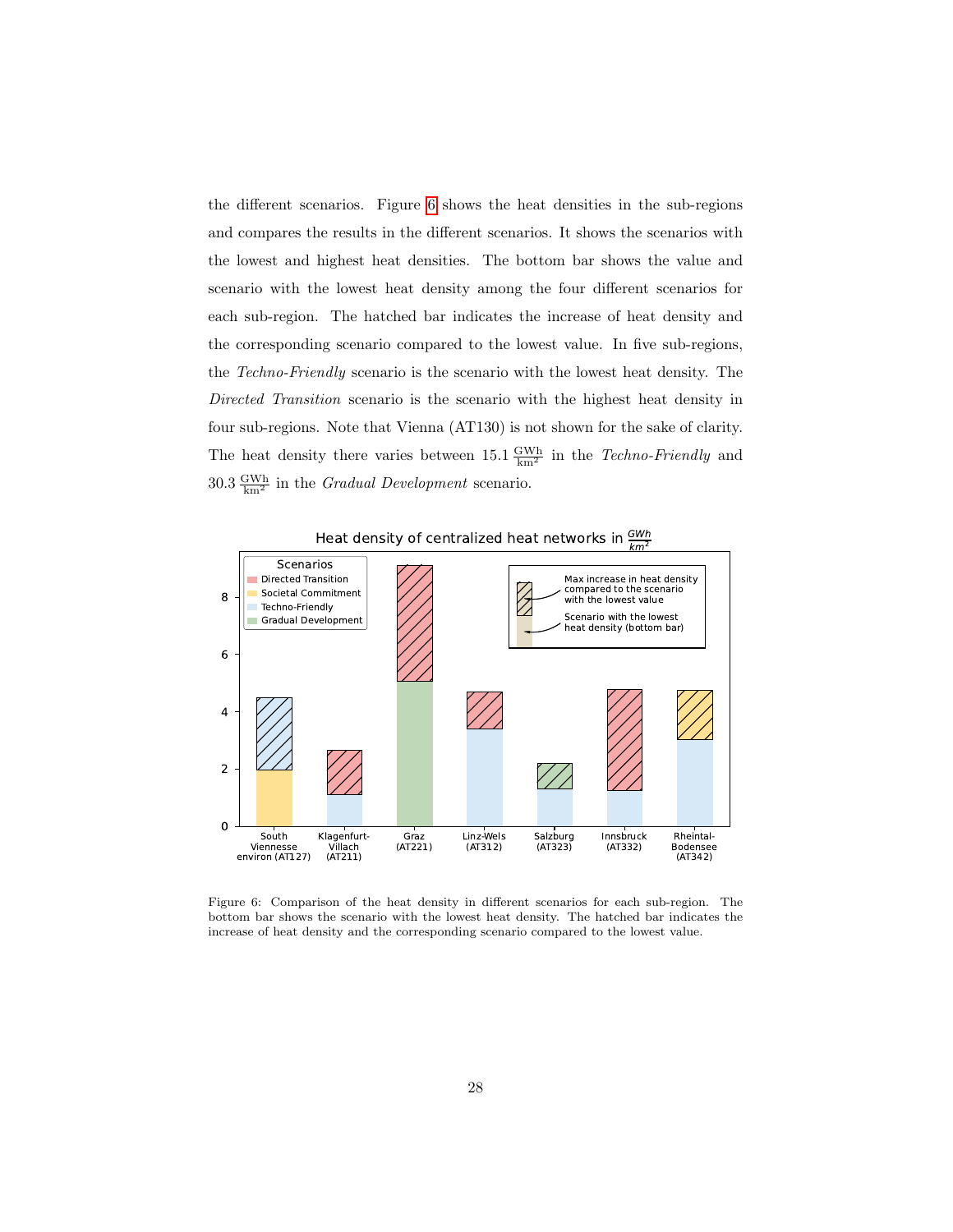#### <span id="page-29-0"></span>4. Conclusions and recommendations

Sustainable energy transition requires methods to bridge the gap between global decarbonization pathways and the resulting necessary measures at a local level. This work emphasizes the development of different downscaling algorithms, which we apply to the Austrian heating sector (residential and commercial) under several storylines in line with the Paris Agreement. We analyse results at the community and grid levels, considering technology-specific infrastructure requirements for the highly efficient usage of heat sources.

We found that the prioritized perspective of efficiency and local utilization of renewable heat sources implies substantial changes for the further development of district heating networks in the decarbonized Austrian heat supply toward 2050. This implies small-scale  $(< 1 \text{ TWh})$  and large-scale  $(> 12 \text{ TWh})$  district heating networks in terms of the amount of heat delivered. The results demonstrate that particularly densely populated areas are still beneficial supply areas for district heating networks and offer adequate heat densities. Nevertheless, most district heating networks in 2050 (seven of eight) will not reach the heat density benchmarks of today's networks and have a significant heat density gap. However, considering the increasing importance of local renewable heat sources feeding into district heating networks, we assume that these centralized networks will become required in the future and crucial in the decarbonization of the heating sector.

We anticipate our work as a starting point for discussing the role of centralized heat network infrastructure for enabling large-scale, highly efficient and local integration of renewable heat sources such as biomass/waste, hydrogen, groundsourced heat pumps, or geothermal units. In particular, we see a need for further research on the trade-off between local integration of heat sources and the costintensive deployment of district heating networks. Future work may elaborate on the increasing cooling demand and how the cooperative design of district heating and cooling networks can contribute to the profitability of centralized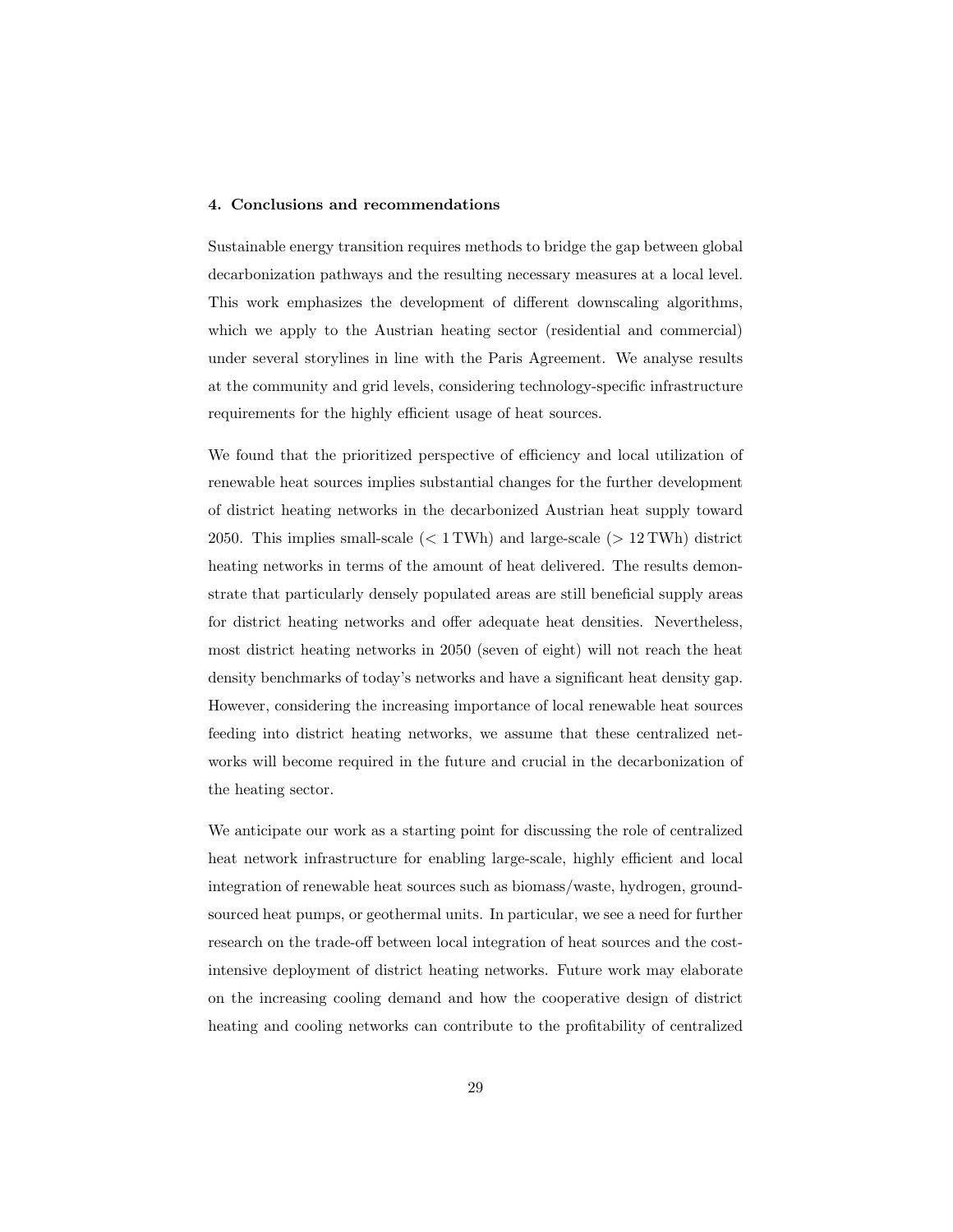heating and cooling infrastructure.

#### Declaration of interests

None.

#### Declaration of Competing Interest

The authors report no declarations of interest.

#### Acknowledgments

This project has received funding from the European Union's Horizon 2020 Research and Innovation Programme under Grant Agreement No. 835896. Part of the research was developed in the Young Scientists Summer Program (YSSP) at the International Institute for Applied Systems Analysis(IIASA), Laxenburg (Austria). The authors acknowledge TU Wien Bibliothek for financial support through its Open Access Funding Programme.

## References

- <span id="page-30-0"></span>[1] United Nations Framework Convention on Climate Change (UNFCCC), Conference of the Parties Twenty-first session: Adoption of the Paris Agreement, retrieved on 19.09.2021, [https://unfccc.int/resource/docs/](https://unfccc.int/resource/docs/2015/cop21/eng/l09r01.pdf) [2015/cop21/eng/l09r01.pdf](https://unfccc.int/resource/docs/2015/cop21/eng/l09r01.pdf) (2015).
- <span id="page-30-1"></span>[2] IPCC, V. Masson-Delmotte, P. Zhai, H.-O. Pørtner, D. Roberts, J. Skea, P. Shukla, A. Pirani, W. Moufouma-Okia, C. Péan, R. Pidcock, S. Connors, R. Matthews, Y. Chen, X. Zhou, M. Gomis, E. Lonnoy, T. Maycock, M. Tignor, M. Tabatabaei, Global warming of 1.5°C. An IPCC Special Report on the impacts of global warming of 1.5°C above pre-industrial levels and related global greenhouse gas emission pathways, in the context of strengthening the global response to the threat of climate change, sustainable development, and efforts to eradicate poverty, 2018.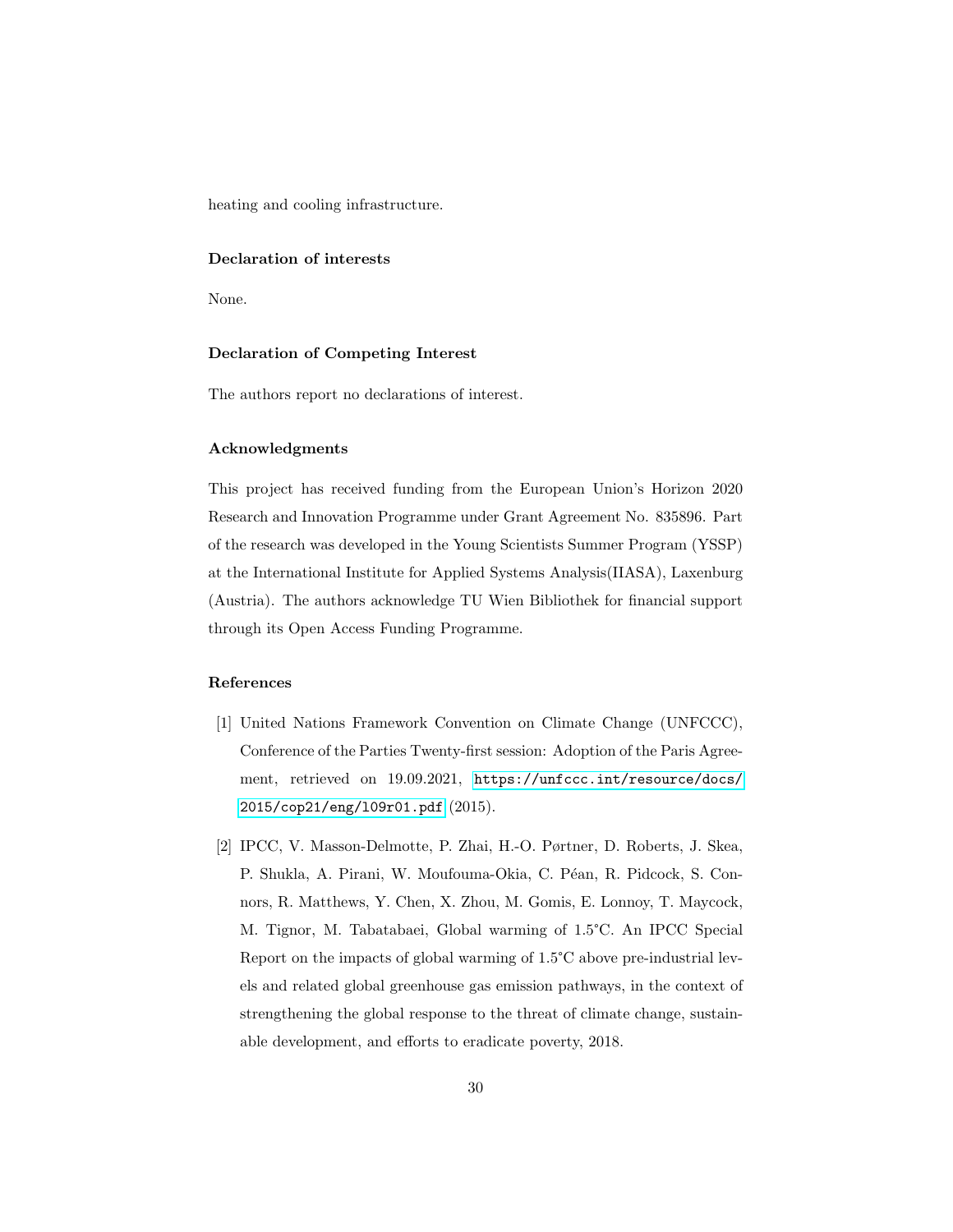- <span id="page-31-0"></span>[3] C. Kemfert, Green deal for europe: More climate protection and fewer fossil fuel wars, Intereconomics 54 (6) (2019) 353-358. [doi:https://doi.org/](https://doi.org/https://doi.org/10.1007/s10272-019-0853-9) [10.1007/s10272-019-0853-9](https://doi.org/https://doi.org/10.1007/s10272-019-0853-9).
- <span id="page-31-1"></span>[4] K. Oshiro, S. Fujimori, Y. Ochi, T. Ehara, Enabling energy system transition toward decarbonization in japan through energy service demand reduction, Energy 227 (2021) 120464. [doi:https://doi.org/10.1016/j.](https://doi.org/https://doi.org/10.1016/j.energy.2021.120464) [energy.2021.120464](https://doi.org/https://doi.org/10.1016/j.energy.2021.120464).
- <span id="page-31-2"></span>[5] A. Grubler, C. Wilson, N. Bento, B. Boza-Kiss, V. Krey, D. L. McCollum, N. D. Rao, K. Riahi, J. Rogelj, S. De Stercke, et al., A low energy demand scenario for meeting the 1.5 c target and sustainable development goals without negative emission technologies, Nature energy 3 (6) (2018) 515– 527. [doi:https://doi.org/10.1038/s41560-018-0172-6](https://doi.org/https://doi.org/10.1038/s41560-018-0172-6).
- <span id="page-31-3"></span>[6] E. Bakhtavar, T. Prabatha, H. Karunathilake, R. Sadiq, K. Hewage, Assessment of renewable energy-based strategies for net-zero energy communities: A planning model using multi-objective goal programming, Journal of Cleaner Production 272 (2020) 122886. [doi:https://doi.org/10.1016/](https://doi.org/https://doi.org/10.1016/j.jclepro.2020.122886) [j.jclepro.2020.122886](https://doi.org/https://doi.org/10.1016/j.jclepro.2020.122886).
- <span id="page-31-4"></span>[7] European Commission, COMMUNICATION FROM THE COMMIS-SION TO THE EUROPEAN PARLIAMENT, THE COUNCIL, THE EUROPEAN ECONOMIC AND SOCIAL COMMITTEE AND THE COMMITTEE OF THE REGIONS 'Fit for 55': delivering the EU's 2030 Climate Target on the way to climate neutrality, retrieved on 04.09.2021, [https://eur-lex.europa.eu/legal-content/EN/TXT/](https://eur-lex.europa.eu/legal-content/EN/TXT/?uri=CELEX:52021DC0550) [?uri=CELEX:52021DC0550](https://eur-lex.europa.eu/legal-content/EN/TXT/?uri=CELEX:52021DC0550) (2021).
- <span id="page-31-5"></span>[8] Eurostat, Share of energy from renewable sources, retrieved on 08.09.2021, [https://ec.europa.eu/eurostat/web/products-eurostat-news/-/](https://ec.europa.eu/eurostat/web/products-eurostat-news/-/ddn-20200211-1) [ddn-20200211-1](https://ec.europa.eu/eurostat/web/products-eurostat-news/-/ddn-20200211-1) (2021).
- <span id="page-31-6"></span>[9] Statistik Austria, Heizungen 2003 bis 2020 nach Bundesländern, verwendetem Energieträger und Art der Heizung, retrieved on 08.09.2021,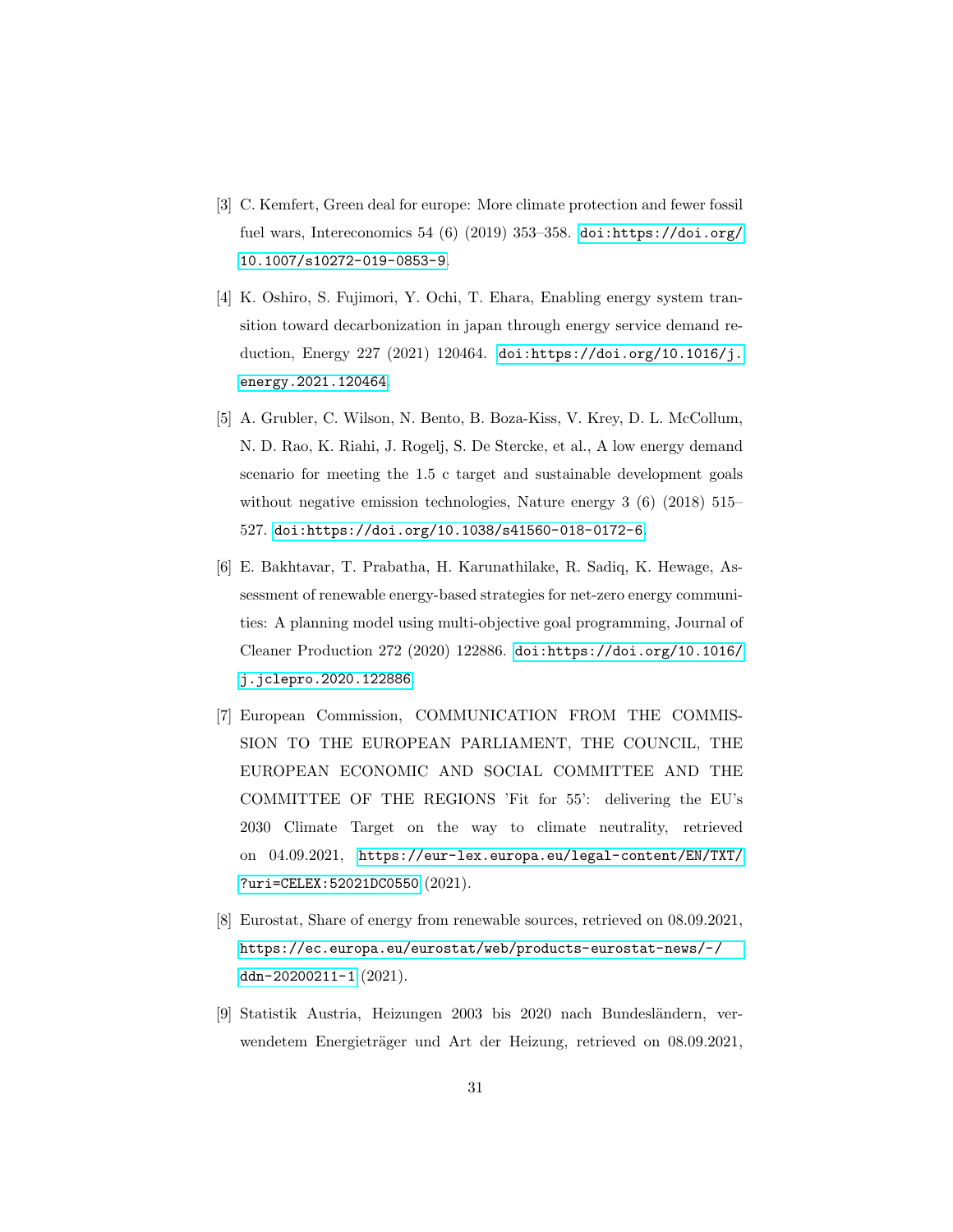[https://www.statistik.at/wcm/idc/idcplg?IdcService=GET\\_PDF\\_](https://www.statistik.at/wcm/idc/idcplg?IdcService=GET_PDF_FILE&RevisionSelectionMethod=LatestReleased&dDocName=022721) [FILE&RevisionSelectionMethod=LatestReleased&dDocName=022721](https://www.statistik.at/wcm/idc/idcplg?IdcService=GET_PDF_FILE&RevisionSelectionMethod=LatestReleased&dDocName=022721) (2020).

- <span id="page-32-0"></span>[10] F. Jalil-Vega, A. D. Hawkes, Spatially resolved model for studying decarbonisation pathways for heat supply and infrastructure trade-offs, Applied Energy 210 (2018) 1051–1072. [doi:https://doi.org/10.1016/j.](https://doi.org/https://doi.org/10.1016/j.apenergy.2017.05.091) [apenergy.2017.05.091](https://doi.org/https://doi.org/10.1016/j.apenergy.2017.05.091).
- <span id="page-32-1"></span>[11] S. Inage, Y. Uchino, Development of an integrated infrastructure simulator for sustainable urban energy optimization and its application, Sustainable Energy Technologies and Assessments 39 (2020) 100710. [doi:https://](https://doi.org/https://doi.org/10.1016/j.seta.2020.100710) [doi.org/10.1016/j.seta.2020.100710](https://doi.org/https://doi.org/10.1016/j.seta.2020.100710).
- <span id="page-32-2"></span>[12] H. Zinko, B. Bøhm, H. Kristjansson, U. Ottosson, M. Rama, K. Sipila, District heating distribution in areas with low heat demand density, The 11th International Symposium on District Heating and Cooling, Reykjavik, Iceland (2008).
- <span id="page-32-3"></span>[13] T. Nussbaumer, S. Thalmann, Influence of system design on heat distribution costs in district heating, Energy 101 (2016) 496–505. [doi:https:](https://doi.org/https://doi.org/10.1016/j.energy.2016.02.062) [//doi.org/10.1016/j.energy.2016.02.062](https://doi.org/https://doi.org/10.1016/j.energy.2016.02.062).
- <span id="page-32-4"></span>[14] K. Laasasenaho, A. Lensu, R. Lauhanen, J. Rintala, Gis-data related route optimization, hierarchical clustering, location optimization, and kernel density methods are useful for promoting distributed bioenergy plant planning in rural areas, Sustainable Energy Technologies and Assessments 32 (2019) 47–57. [doi:https://doi.org/10.1016/j.seta.2019.01.006](https://doi.org/https://doi.org/10.1016/j.seta.2019.01.006).
- <span id="page-32-5"></span>[15] H. Gopalakrishnan, D. Kosanovic, Economic optimization of combined cycle district heating systems, Sustainable Energy Technologies and Assessments 7 (2014) 91–100. [doi:https://doi.org/10.1016/j.seta.2014.](https://doi.org/https://doi.org/10.1016/j.seta.2014.03.006) [03.006](https://doi.org/https://doi.org/10.1016/j.seta.2014.03.006).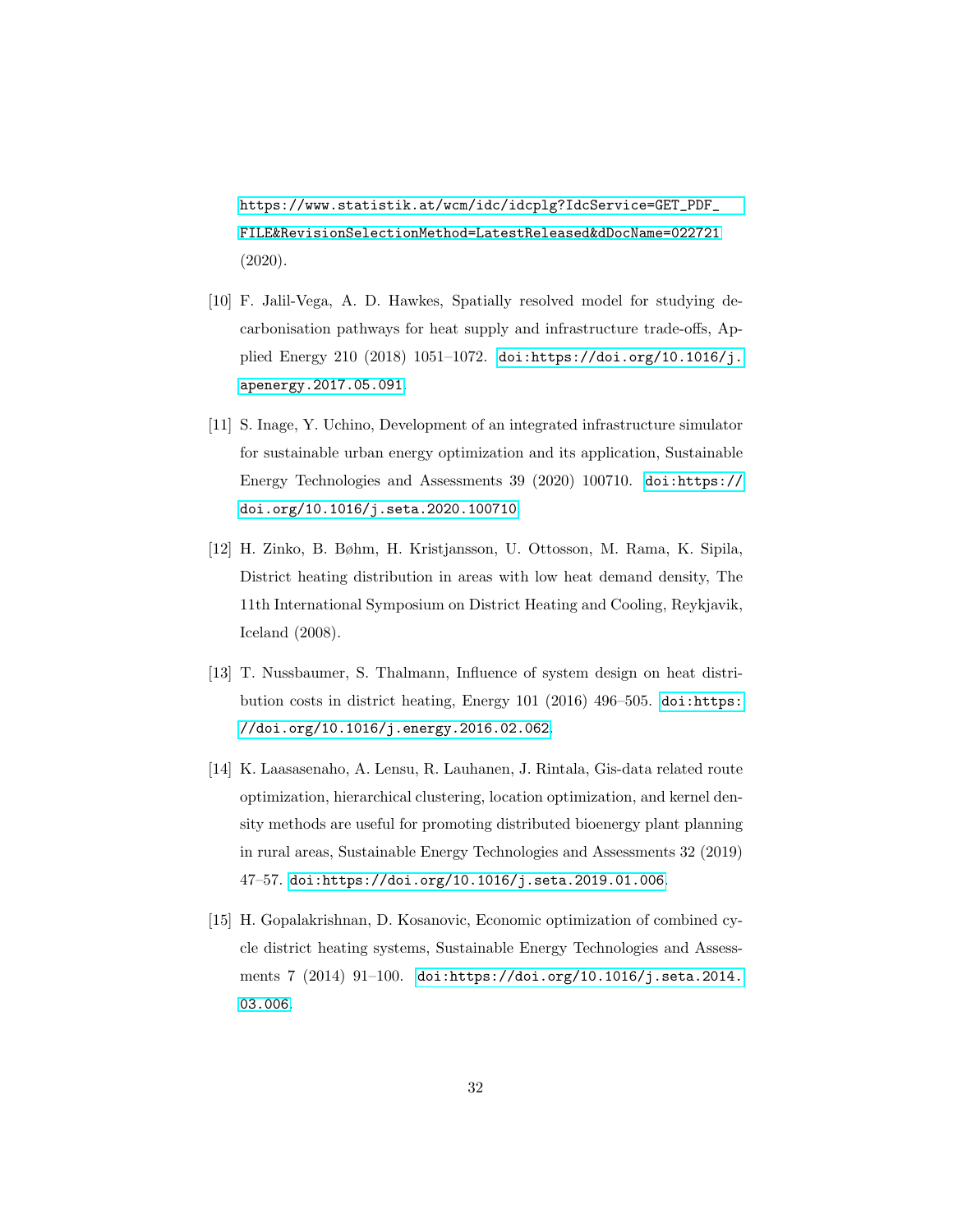- <span id="page-33-0"></span>[16] I. Andrić, J. Fournier, B. Lacarrière, O. Le Corre, P. Ferrão, The impact of global warming and building renovation measures on district heating system techno-economic parameters, Energy 150 (2018) 926–937. [doi:](https://doi.org/https://doi.org/10.1016/j.energy.2018.03.027) [https://doi.org/10.1016/j.energy.2018.03.027](https://doi.org/https://doi.org/10.1016/j.energy.2018.03.027).
- <span id="page-33-1"></span>[17] M. Rabani, H. B. Madessa, N. Nord, Achieving zero-energy building performance with thermal and visual comfort enhancement through optimization of fenestration, envelope, shading device, and energy supply system, Sustainable Energy Technologies and Assessments 44 (2021) 101020. [doi:https://doi.org/10.1016/j.seta.2021.101020](https://doi.org/https://doi.org/10.1016/j.seta.2021.101020).
- <span id="page-33-2"></span>[18] P. Hietaharju, J. Pulkkinen, M. Ruusunen, J.-N. Louis, A stochastic dynamic building stock model for determining long-term district heating demand under future climate change, Applied Energy 295 (2021) 116962. [doi:https://doi.org/10.1016/j.apenergy.2021.116962](https://doi.org/https://doi.org/10.1016/j.apenergy.2021.116962).
- <span id="page-33-3"></span>[19] U. Persson, S. Werner, Heat distribution and the future competitiveness of district heating, Applied Energy 88 (3) (2011) 568–576. [doi:https:](https://doi.org/https://doi.org/10.1016/j.apenergy.2010.09.020) [//doi.org/10.1016/j.apenergy.2010.09.020](https://doi.org/https://doi.org/10.1016/j.apenergy.2010.09.020).
- <span id="page-33-4"></span>[20] C. Reidhav, S. Werner, Profitability of sparse district heating, Applied Energy 85 (9) (2008) 867–877. [doi:https://doi.org/10.1016/j.apenergy.](https://doi.org/https://doi.org/10.1016/j.apenergy.2008.01.006) [2008.01.006](https://doi.org/https://doi.org/10.1016/j.apenergy.2008.01.006).
- <span id="page-33-5"></span>[21] L. Di Lucia, K. Ericsson, Low-carbon district heating in sweden–examining a successful energy transition, Energy Research & Social Science 4 (2014) 10–20. [doi:https://doi.org/10.1016/j.erss.2014.08.005](https://doi.org/https://doi.org/10.1016/j.erss.2014.08.005).
- <span id="page-33-6"></span>[22] S. Ghafghazi, T. Sowlati, S. Sokhansanj, S. Melin, A multicriteria approach to evaluate district heating system options, Applied Energy 87 (4) (2010) 1134–1140. [doi:https://doi.org/10.1016/j.apenergy.2009.06.021](https://doi.org/https://doi.org/10.1016/j.apenergy.2009.06.021).
- <span id="page-33-7"></span>[23] D. Zhang, B. Zhang, Y. Zheng, R. Zhang, P. Liu, Z. An, Economic assessment and regional adaptability analysis of cchp system coupled with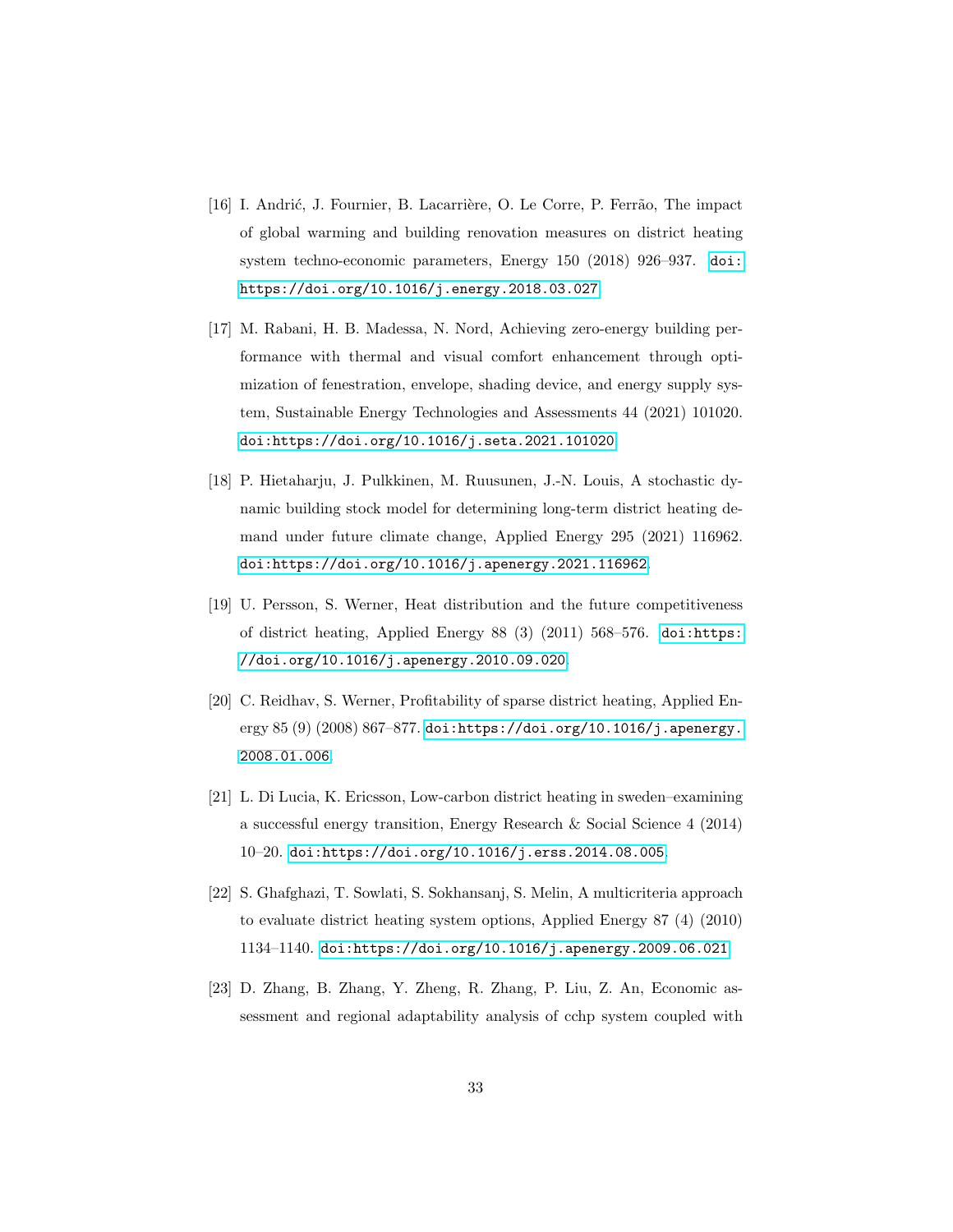biomass-gas based on year-round performance, Sustainable Energy Technologies and Assessments 45 (2021) 101141. [doi:https://doi.org/10.](https://doi.org/https://doi.org/10.1016/j.seta.2021.101141) [1016/j.seta.2021.101141](https://doi.org/https://doi.org/10.1016/j.seta.2021.101141).

- <span id="page-34-0"></span>[24] H. Dowlatabadi, Integrated assessment models of climate change: An incomplete overview, Energy Policy 23 (4-5) (1995) 289–296. [doi:https:](https://doi.org/https://doi.org/10.1016/0301-4215(95)90155-Z) [//doi.org/10.1016/0301-4215\(95\)90155-Z](https://doi.org/https://doi.org/10.1016/0301-4215(95)90155-Z).
- <span id="page-34-1"></span>[25] J. T. Wilkerson, B. D. Leibowicz, D. D. Turner, J. P. Weyant, Comparison of integrated assessment models: carbon price impacts on US energy, Energy Policy 76 (2015) 18–31. [doi:https://doi.org/10.1016/j.enpol.](https://doi.org/https://doi.org/10.1016/j.enpol.2014.10.011) [2014.10.011](https://doi.org/https://doi.org/10.1016/j.enpol.2014.10.011).
- <span id="page-34-2"></span>[26] D. P. Van Vuuren, H. Van Soest, K. Riahi, L. Clarke, V. Krey, E. Kriegler, J. Rogelj, M. Schaeffer, M. Tavoni, Carbon budgets and energy transition pathways, Environmental Research Letters 11 (7) (2016) 075002. [doi:](https://doi.org/https://doi.org/10.1088/1748-9326/11/7/075002) [https://doi.org/10.1088/1748-9326/11/7/075002](https://doi.org/https://doi.org/10.1088/1748-9326/11/7/075002).
- <span id="page-34-3"></span>[27] V. J. Schwanitz, Evaluating integrated assessment models of global climate change, Environmental Modelling & Software 50 (2013) 120–131. [doi:](https://doi.org/https://doi.org/10.1016/j.envsoft.2013.09.005) [https://doi.org/10.1016/j.envsoft.2013.09.005](https://doi.org/https://doi.org/10.1016/j.envsoft.2013.09.005).
- <span id="page-34-4"></span>[28] M. Gargiulo, B. Ó. Gallachóir, Long-term energy models: Principles, characteristics, focus, and limitations, Wiley Interdisciplinary Reviews: Energy and Environment 2 (2) (2013) 158–177. [doi:https://doi.org/10.1002/](https://doi.org/https://doi.org/10.1002/wene.62) [wene.62](https://doi.org/https://doi.org/10.1002/wene.62).
- <span id="page-34-5"></span>[29] A. Gambhir, I. Butnar, P.-H. Li, P. Smith, N. Strachan, A review of criticisms of integrated assessment models and proposed approaches to address these, through the lens of BECCS, Energies 12 (9) (2019) 1747. [doi:https://doi.org/10.3390/en12091747](https://doi.org/https://doi.org/10.3390/en12091747).
- <span id="page-34-6"></span>[30] P. Capros, N. Tasios, A. De Vita, L. Mantzos, L. Paroussos, Model-based analysis of decarbonising the EU economy in the time horizon to 2050,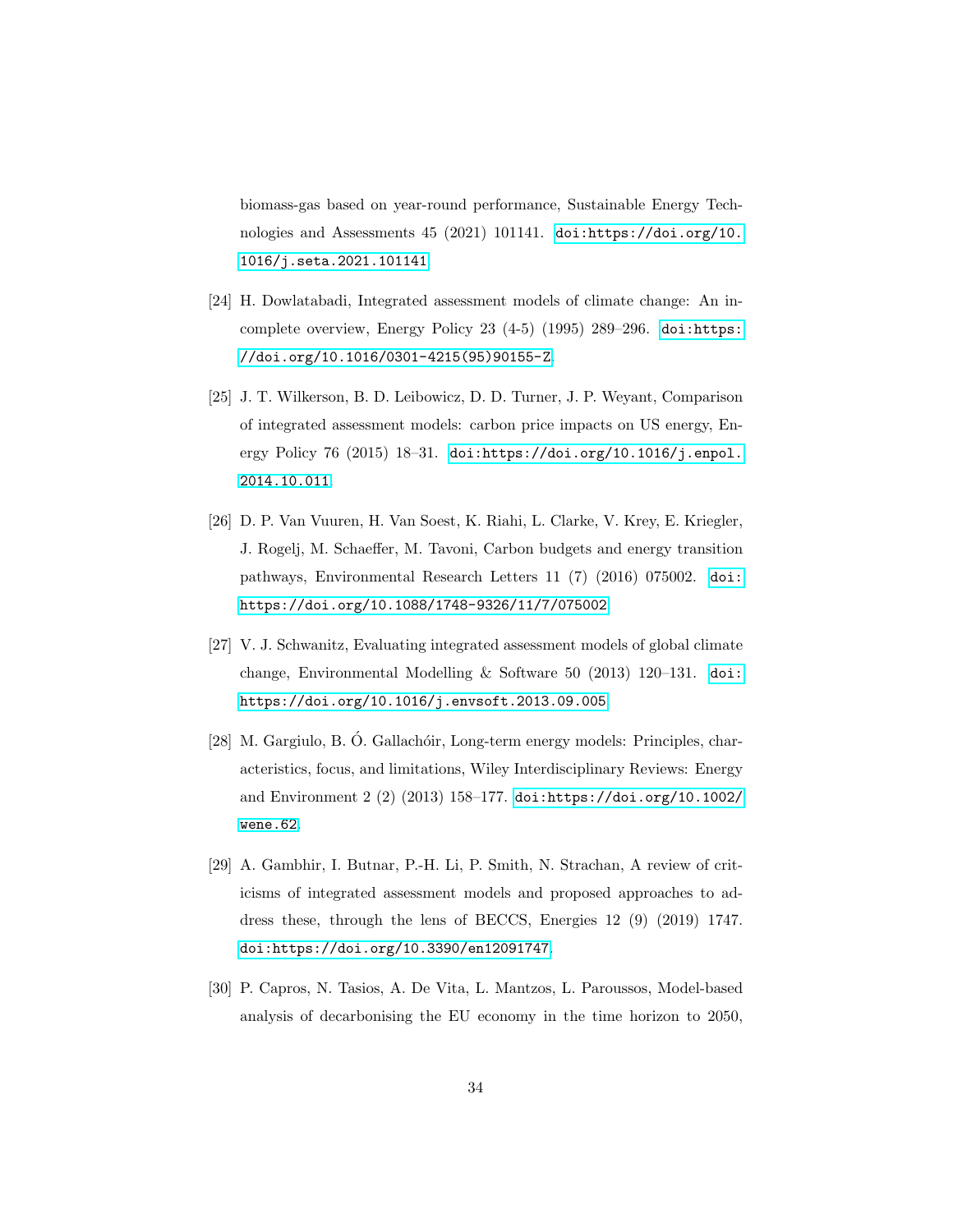Energy Strategy Reviews 1 (2) (2012) 76–84. [doi:https://doi.org/10.](https://doi.org/https://doi.org/10.1016/j.esr.2012.06.003) [1016/j.esr.2012.06.003](https://doi.org/https://doi.org/10.1016/j.esr.2012.06.003).

- <span id="page-35-0"></span>[31] K. Löffler, K. Hainsch, T. Burandt, P.-Y. Oei, C. Kemfert, C. Von Hirschhausen, Designing a model for the global energy system—GENeSYS-MOD: an application of the open-source energy modeling system (OSeMOSYS), Energies 10 (10) (2017) 1468. [doi:https:](https://doi.org/https://doi.org/10.3390/en10101468) [//doi.org/10.3390/en10101468](https://doi.org/https://doi.org/10.3390/en10101468).
- <span id="page-35-1"></span>[32] S. Backe, M. Korpås, A. Tomasgard, Heat and electric vehicle flexibility in the European power system: A case study of Norwegian energy communities, International Journal of Electrical Power & Energy Systems 125 (2021) 106479. [doi:https://doi.org/10.1016/j.ijepes.2020.106479](https://doi.org/https://doi.org/10.1016/j.ijepes.2020.106479).
- <span id="page-35-2"></span>[33] D. Van Vuuren, P. Lucas, H. Hilderink, D. P. van Vuuren, Downscaling drivers of global environmental change, Enabling use of global SRES scenarios at the national and grid levels. MNP Report 550025001 (2006) 2006.
- <span id="page-35-3"></span>[34] Y.-H. Ahn, J.-H. Woo, F. Wagner, S. J. Yoo, Downscaled energy demand projection at the local level using the iterative proportional fitting procedure, Applied Energy 238 (2019) 384–400. [doi:https://doi.org/10.](https://doi.org/https://doi.org/10.1016/j.apenergy.2019.01.051) [1016/j.apenergy.2019.01.051](https://doi.org/https://doi.org/10.1016/j.apenergy.2019.01.051).
- <span id="page-35-4"></span>[35] D. P. van Vuuren, S. J. Smith, K. Riahi, Downscaling socioeconomic and emissions scenarios for global environmental change research: a review, Wiley Interdisciplinary Reviews: Climate Change 1 (3) (2010) 393–404. [doi:https://doi.org/10.1002/wcc.50](https://doi.org/https://doi.org/10.1002/wcc.50).
- <span id="page-35-5"></span>[36] M. S. Alam, P. Duffy, B. Hyde, A. McNabola, Downscaling national road transport emission to street level: A case study in dublin, ireland, Journal of Cleaner Production 183 (2018) 797–809. [doi:https://doi.org/10.](https://doi.org/https://doi.org/10.1016/j.jclepro.2018.02.206) [1016/j.jclepro.2018.02.206](https://doi.org/https://doi.org/10.1016/j.jclepro.2018.02.206).
- <span id="page-35-6"></span>[37] N. Gerhardt, J. Bard, R. Schmitz, M. Beil, M. Pfennig, T. Kneiske, Hydrogen in the energy system of the future: Fo-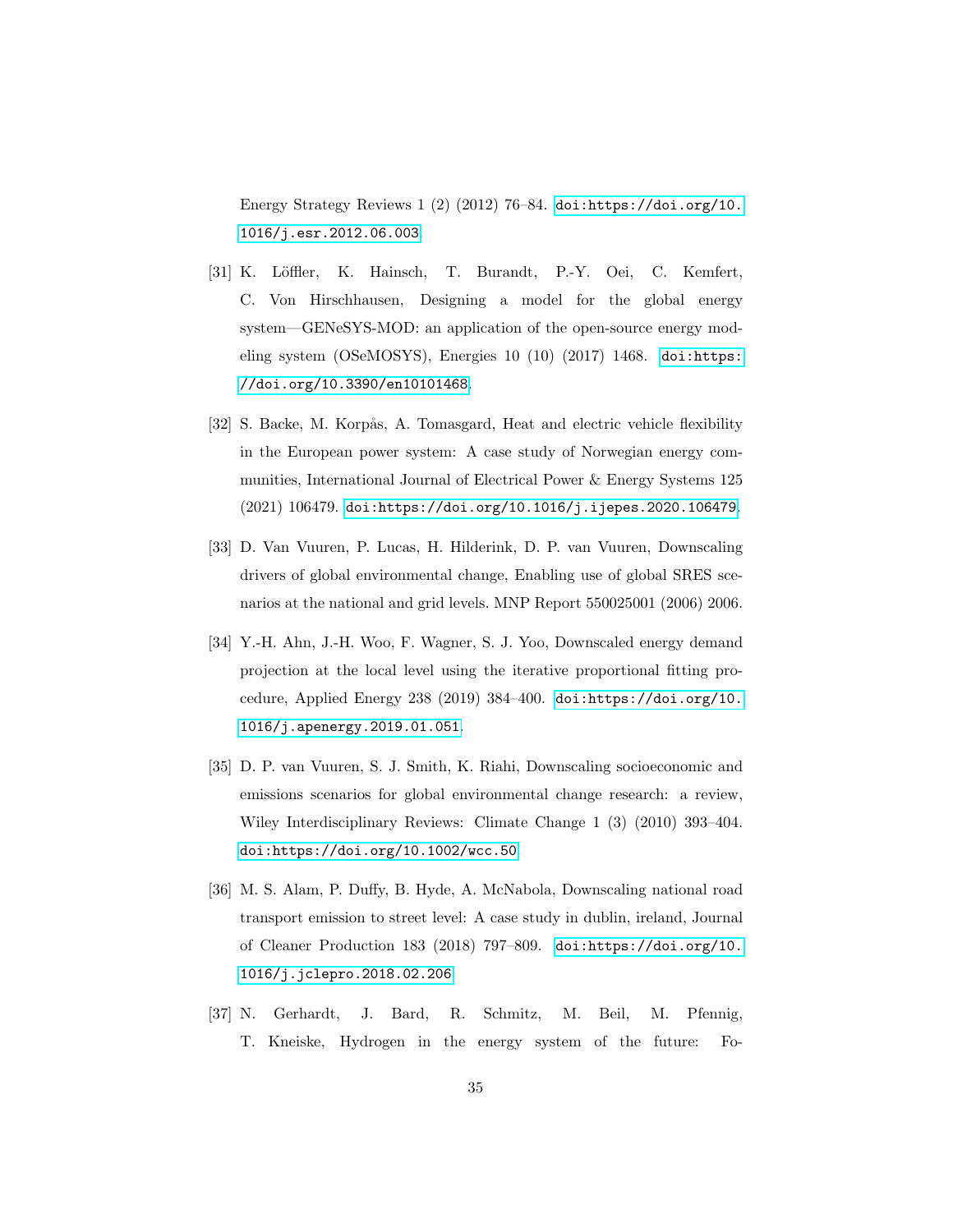cus on heat in buildings, retrieved from Fraunhofer Institute for Energy Economics and Energy System Technology on 06.09.2021, [https://www.iee.fraunhofer.de/en/presse-infothek/press-media/](https://www.iee.fraunhofer.de/en/presse-infothek/press-media/overview/2020/Hydrogen-and-Heat-in-Buildings.html) [overview/2020/Hydrogen-and-Heat-in-Buildings.html](https://www.iee.fraunhofer.de/en/presse-infothek/press-media/overview/2020/Hydrogen-and-Heat-in-Buildings.html) (2020).

- <span id="page-36-0"></span>[38] S. Zwickl-Bernhard, H. Auer, Demystifying natural gas distribution grid decommissioning: An open-source approach to local deep decarbonization of urban neighborhoods, Energy (2021) 121805[doi:https://doi.org/10.](https://doi.org/https://doi.org/10.1016/j.energy.2021.121805) [1016/j.energy.2021.121805](https://doi.org/https://doi.org/10.1016/j.energy.2021.121805).
- <span id="page-36-1"></span>[39] T. Fruergaard, T. H. Christensen, T. Astrup, Energy recovery from waste incineration: Assessing the importance of district heating networks, Waste Management 30 (7) (2010) 1264–1272. [doi:https://doi.org/10.1016/](https://doi.org/https://doi.org/10.1016/j.wasman.2010.03.026) [j.wasman.2010.03.026](https://doi.org/https://doi.org/10.1016/j.wasman.2010.03.026).
- <span id="page-36-2"></span>[40] J. Sahlin, D. Knutsson, T. Ekvall, Effects of planned expansion of waste incineration in the swedish district heating systems, Resources, Conservation and Recycling 41 (4) (2004) 279–292. [doi:https://doi.org/10.1016/j.](https://doi.org/https://doi.org/10.1016/j.resconrec.2003.11.002) [resconrec.2003.11.002](https://doi.org/https://doi.org/10.1016/j.resconrec.2003.11.002).
- <span id="page-36-3"></span>[41] J. M. Weinand, M. Kleinebrahm, R. McKenna, K. Mainzer, W. Fichtner, Developing a combinatorial optimisation approach to design district heating networks based on deep geothermal energy, Applied Energy 251 (2019) 113367. [doi:https://doi.org/10.1016/j.apenergy.2019.113367](https://doi.org/https://doi.org/10.1016/j.apenergy.2019.113367).
- <span id="page-36-4"></span>[42] F. Dalla Longa, L. P. Nogueira, J. Limberger, J.-D. van Wees, B. van der Zwaan, Scenarios for geothermal energy deployment in europe, Energy 206 (2020) 118060. [doi:https://doi.org/10.1016/j.energy.2020.118060](https://doi.org/https://doi.org/10.1016/j.energy.2020.118060).
- <span id="page-36-5"></span>[43] I. Vallios, T. Tsoutsos, G. Papadakis, Design of biomass district heating systems, Biomass and bioenergy 33 (4) (2009) 659–678. [doi:https://doi.](https://doi.org/https://doi.org/10.1016/j.biombioe.2008.10.009) [org/10.1016/j.biombioe.2008.10.009](https://doi.org/https://doi.org/10.1016/j.biombioe.2008.10.009).
- <span id="page-36-6"></span>[44] K. Ericsson, S. Werner, The introduction and expansion of biomass use in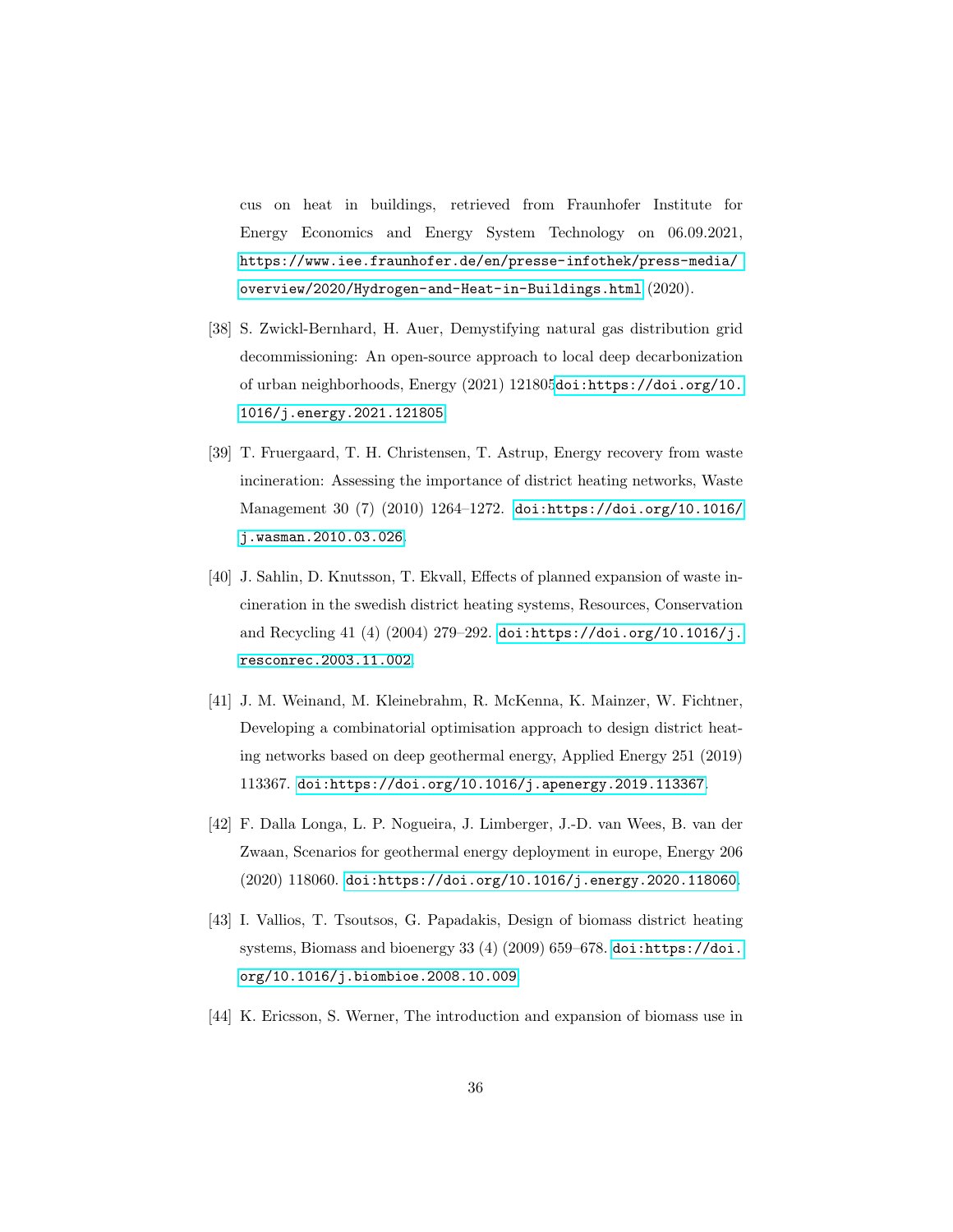swedish district heating systems, Biomass and bioenergy 94 (2016) 57–65. [doi:https://doi.org/10.1016/j.biombioe.2016.08.011](https://doi.org/https://doi.org/10.1016/j.biombioe.2016.08.011).

- <span id="page-37-0"></span>[45] I. G. Jensen, F. Wiese, R. Bramstoft, M. Münster, Potential role of renewable gas in the transition of electricity and district heating systems, Energy Strategy Reviews 27 (2020) 100446. [doi:https://doi.org/10.](https://doi.org/https://doi.org/10.1016/j.esr.2019.100446) [1016/j.esr.2019.100446](https://doi.org/https://doi.org/10.1016/j.esr.2019.100446).
- <span id="page-37-1"></span>[46] P. E. Dodds, I. Staffell, A. D. Hawkes, F. Li, P. Grünewald, W. Mc-Dowall, P. Ekins, Hydrogen and fuel cell technologies for heating: A review, International Journal of Hydrogen Energy 40 (5) (2015) 2065–2083. [doi:https://doi.org/10.1016/j.ijhydene.2014.11.059](https://doi.org/https://doi.org/10.1016/j.ijhydene.2014.11.059).
- <span id="page-37-2"></span>[47] A. Arsalis, Thermodynamic modeling and parametric study of a small-scale natural gas/hydrogen-fueled gas turbine system for decentralized applications, Sustainable Energy Technologies and Assessments 36 (2019) 100560. [doi:https://doi.org/10.1016/j.seta.2019.100560](https://doi.org/https://doi.org/10.1016/j.seta.2019.100560).
- <span id="page-37-3"></span>[48] Y. Yang, J. Ren, H. S. Solgaard, D. Xu, T. T. Nguyen, Using multicriteria analysis to prioritize renewable energy home heating technologies, Sustainable Energy Technologies and Assessments 29 (2018) 36–43. [doi:https://doi.org/10.1016/j.seta.2018.06.005](https://doi.org/https://doi.org/10.1016/j.seta.2018.06.005).
- <span id="page-37-4"></span>[49] S. A. Kyriakis, P. L. Younger, Towards the increased utilisation of geothermal energy in a district heating network through the use of a heat storage, Applied Thermal Engineering 94 (2016) 99–110. [doi:https://doi.org/](https://doi.org/https://doi.org/10.1016/j.applthermaleng.2015.10.094) [10.1016/j.applthermaleng.2015.10.094](https://doi.org/https://doi.org/10.1016/j.applthermaleng.2015.10.094).
- <span id="page-37-5"></span>[50] J. Unternährer, S. Moret, S. Joost, F. Maréchal, Spatial clustering for district heating integration in urban energy systems: Application to geothermal energy, Applied Energy 190 (2017) 749–763. [doi:https://doi.org/](https://doi.org/https://doi.org/10.1016/j.apenergy.2016.12.136) [10.1016/j.apenergy.2016.12.136](https://doi.org/https://doi.org/10.1016/j.apenergy.2016.12.136).
- <span id="page-37-6"></span>[51] A. Zvoleff, A. S. Kocaman, W. T. Huh, V. Modi, The impact of geography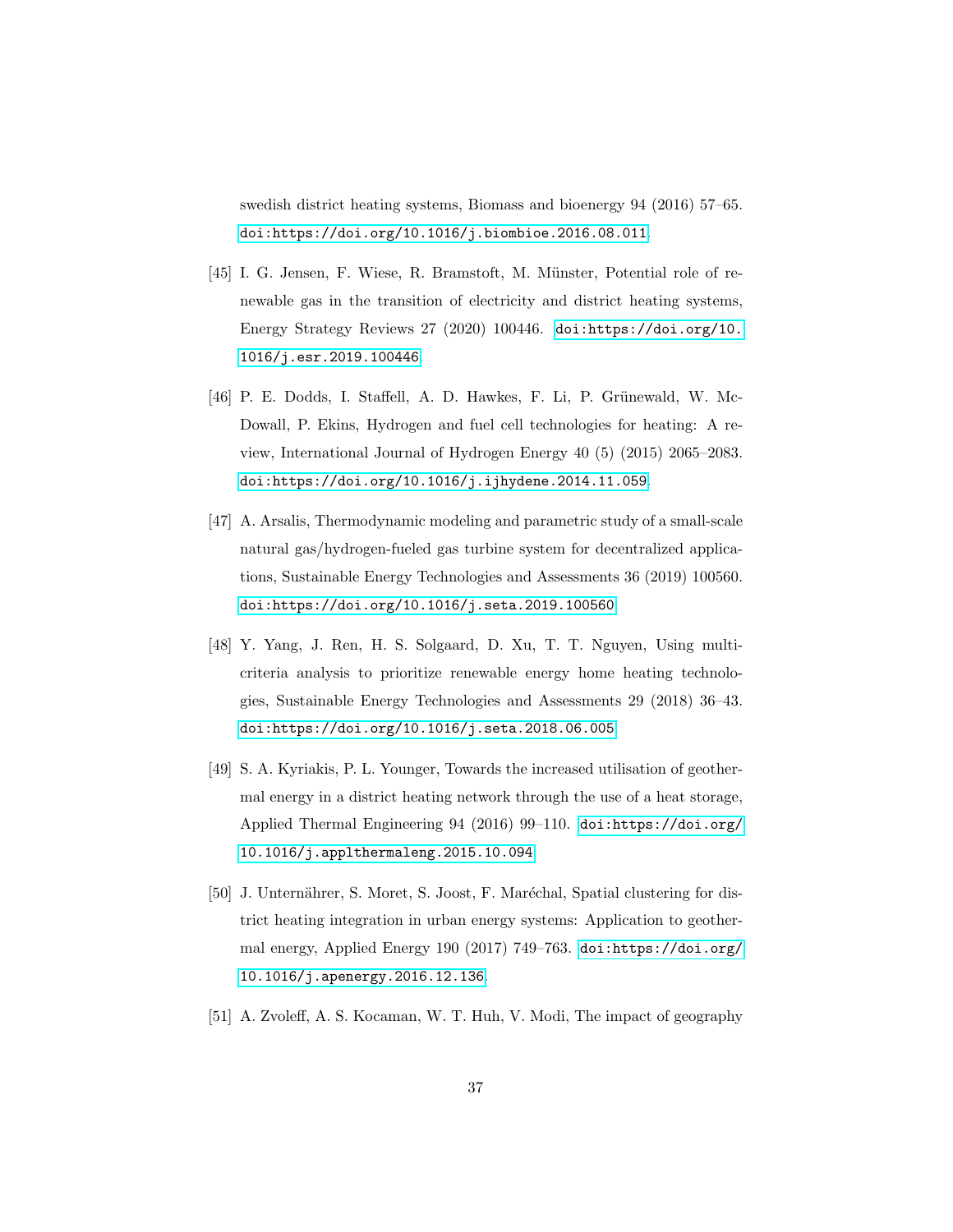on energy infrastructure costs, Energy Policy 37 (10) (2009) 4066–4078. [doi:https://doi.org/10.1016/j.enpol.2009.05.006](https://doi.org/https://doi.org/10.1016/j.enpol.2009.05.006).

- <span id="page-38-0"></span>[52] M. Abuelnasr, W. El-Khattam, I. Helal, Examining the influence of microgrids topologies on optimal energy management systems decisions using genetic algorithm, Ain Shams Engineering Journal 9 (4) (2018) 2807–2814. [doi:https://doi.org/10.1016/j.asej.2017.09.002](https://doi.org/https://doi.org/10.1016/j.asej.2017.09.002).
- <span id="page-38-1"></span>[53] C. Bordin, A. Gordini, D. Vigo, An optimization approach for district heating strategic network design, European Journal of Operational Research 252 (1) (2016) 296–307. [doi:https://doi.org/10.1016/j.ejor.2015.](https://doi.org/https://doi.org/10.1016/j.ejor.2015.12.049) [12.049](https://doi.org/https://doi.org/10.1016/j.ejor.2015.12.049).
- <span id="page-38-2"></span>[54] A. Allen, G. Henze, K. Baker, G. Pavlak, Evaluation of low-exergy heating and cooling systems and topology optimization for deep energy savings at the urban district level, Energy Conversion and Management 222 (2020) 113106. [doi:https://doi.org/10.1016/j.enconman.2020.113106](https://doi.org/https://doi.org/10.1016/j.enconman.2020.113106).
- <span id="page-38-3"></span>[55] S. H. Strogatz, Exploring complex networks, Nature 410 (6825) (2001) 268– 276. [doi:https://doi.org/10.1038/35065725](https://doi.org/https://doi.org/10.1038/35065725).
- <span id="page-38-4"></span>[56] A. Sanfeliu, K.-S. Fu, A distance measure between attributed relational graphs for pattern recognition, IEEE transactions on systems, man, and cybernetics (3) (1983) 353–362. [doi:https://doi.org/10.1109/TSMC.](https://doi.org/https://doi.org/10.1109/TSMC.1983.6313167) [1983.6313167](https://doi.org/https://doi.org/10.1109/TSMC.1983.6313167).
- <span id="page-38-5"></span>[57] Z. Huang, Link prediction based on graph topology: The predictive value of generalized clustering coefficient, Available at SSRN 1634014 (2010). [doi:https://dx.doi.org/10.2139/ssrn.1634014](https://doi.org/https://dx.doi.org/10.2139/ssrn.1634014).
- <span id="page-38-6"></span>[58] Y. Cui, X. Wang, J. Li, Detecting overlapping communities in networks using the maximal sub-graph and the clustering coefficient, Physica A: Statistical Mechanics and its Applications 405 (2014) 85–91. [doi:https:](https://doi.org/https://doi.org/10.1016/j.physa.2014.03.027) [//doi.org/10.1016/j.physa.2014.03.027](https://doi.org/https://doi.org/10.1016/j.physa.2014.03.027).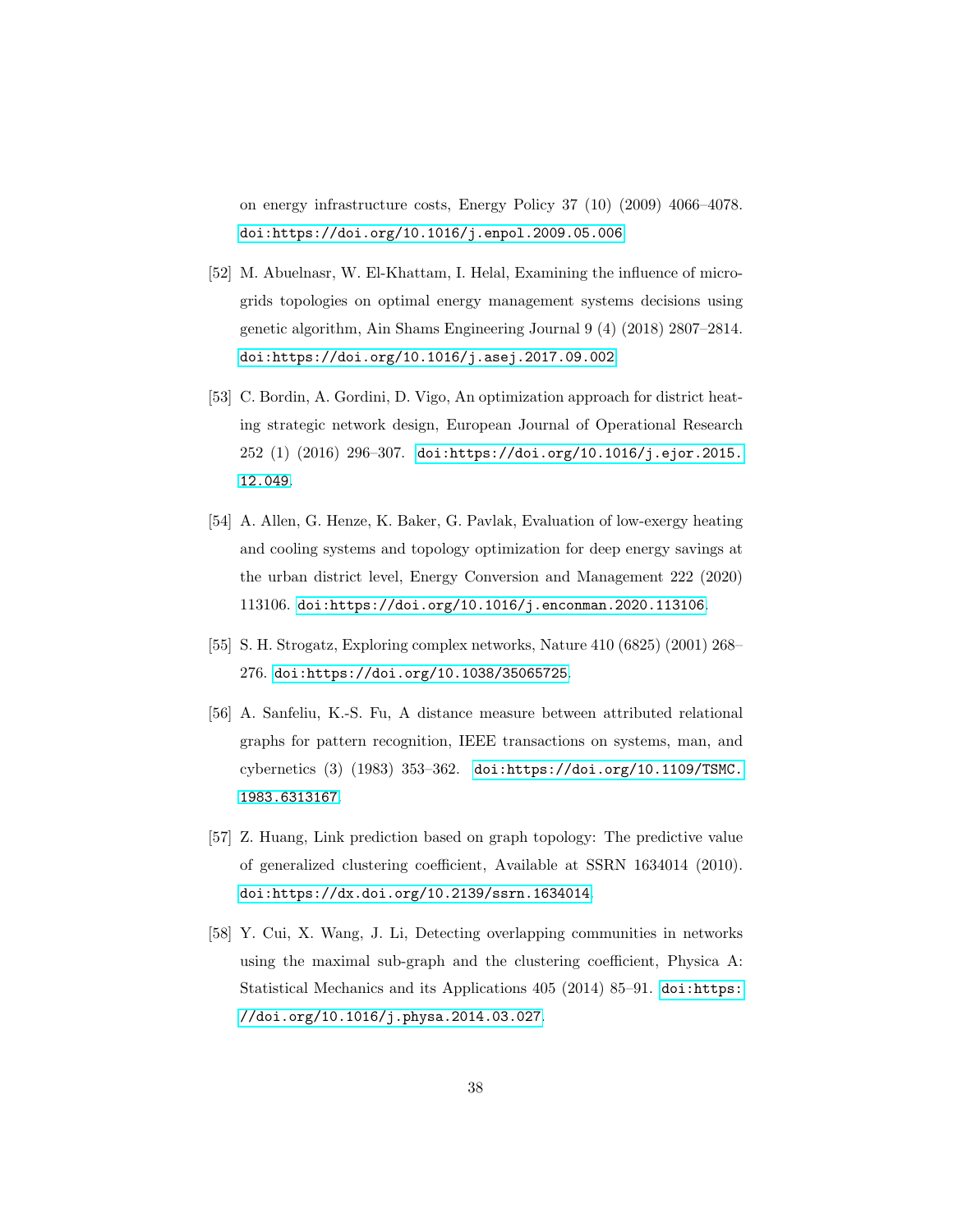- <span id="page-39-0"></span>[59] S. F. Nilsson, C. Reidhav, K. Lygnerud, S. Werner, Sparse district-heating in sweden, Applied Energy 85 (7) (2008) 555–564. [doi:https://doi.org/](https://doi.org/https://doi.org/10.1016/j.apenergy.2007.07.011) [10.1016/j.apenergy.2007.07.011](https://doi.org/https://doi.org/10.1016/j.apenergy.2007.07.011).
- <span id="page-39-1"></span>[60] I. Dochev, I. Peters, H. Seller, G. K. Schuchardt, Analysing district heating potential with linear heat density. a case study from hamburg., Energy Procedia 149 (2018) 410–419. [doi:https://doi.org/10.1016/j.egypro.](https://doi.org/https://doi.org/10.1016/j.egypro.2018.08.205) [2018.08.205](https://doi.org/https://doi.org/10.1016/j.egypro.2018.08.205).
- <span id="page-39-2"></span>[61] D. Huppmann, M. Gidden, Z. Nicholls, J. Hörsch, R. Lamboll, P. Kishimoto, T. Burandt, O. Fricko, E. Byers, J. Kikstra, et al., pyam: Analysis and visualisation of integrated assessment and macro-energy scenarios, Open Research Europe 1 (2021) e74. [doi:https://doi.org/10.12688/](https://doi.org/https://doi.org/10.12688/openreseurope.13633.1) [openreseurope.13633.1](https://doi.org/https://doi.org/10.12688/openreseurope.13633.1).
- <span id="page-39-3"></span>[62] A. Hagberg, P. Swart, D. S Chult, Exploring network structure, dynamics, and function using NetworkX, retrieved on 04.09.2021, [https://www.osti.](https://www.osti.gov/biblio/960616) [gov/biblio/960616](https://www.osti.gov/biblio/960616) (2008).
- <span id="page-39-4"></span>[63] H. Auer, P. C. del Granado, D. Huppmann, P.-Y. Oei, K. Hainsch, K. Löffler, T. Burandt, Quantitative Scenarios for Low Carbon Futures of the Pan-European Energy System, Deliverable D3.1, openENTRANCE, <https://openentrance.eu/> (2020).
- <span id="page-39-5"></span>[64] H. Auer, P. C. del Granado, P.-Y. Oei, K. Hainsch, K. Löffler, T. Burandt, D. Huppmann, I. Grabaak, Development and modelling of different decarbonization scenarios of the European energy system until 2050 as a contribution to achieving the ambitious 1.5°C climate target–establishment of open source/data modelling in the European H2020 project openEN-TRANCE, e & i Elektrotechnik und Informationstechnik (2020) 1–13. [doi:](https://doi.org/https://doi.org/10.1007/s00502-020-00832-7) [https://doi.org/10.1007/s00502-020-00832-7](https://doi.org/https://doi.org/10.1007/s00502-020-00832-7).
- <span id="page-39-6"></span>[65] T. Burandt, K. Löffler, K. Hainsch, GENeSYS-MOD v2.0 - Enhancing the Global Energy System Model: Model improvements, framework changes, and European data set, Tech. rep., DIW Data Documentation (2018).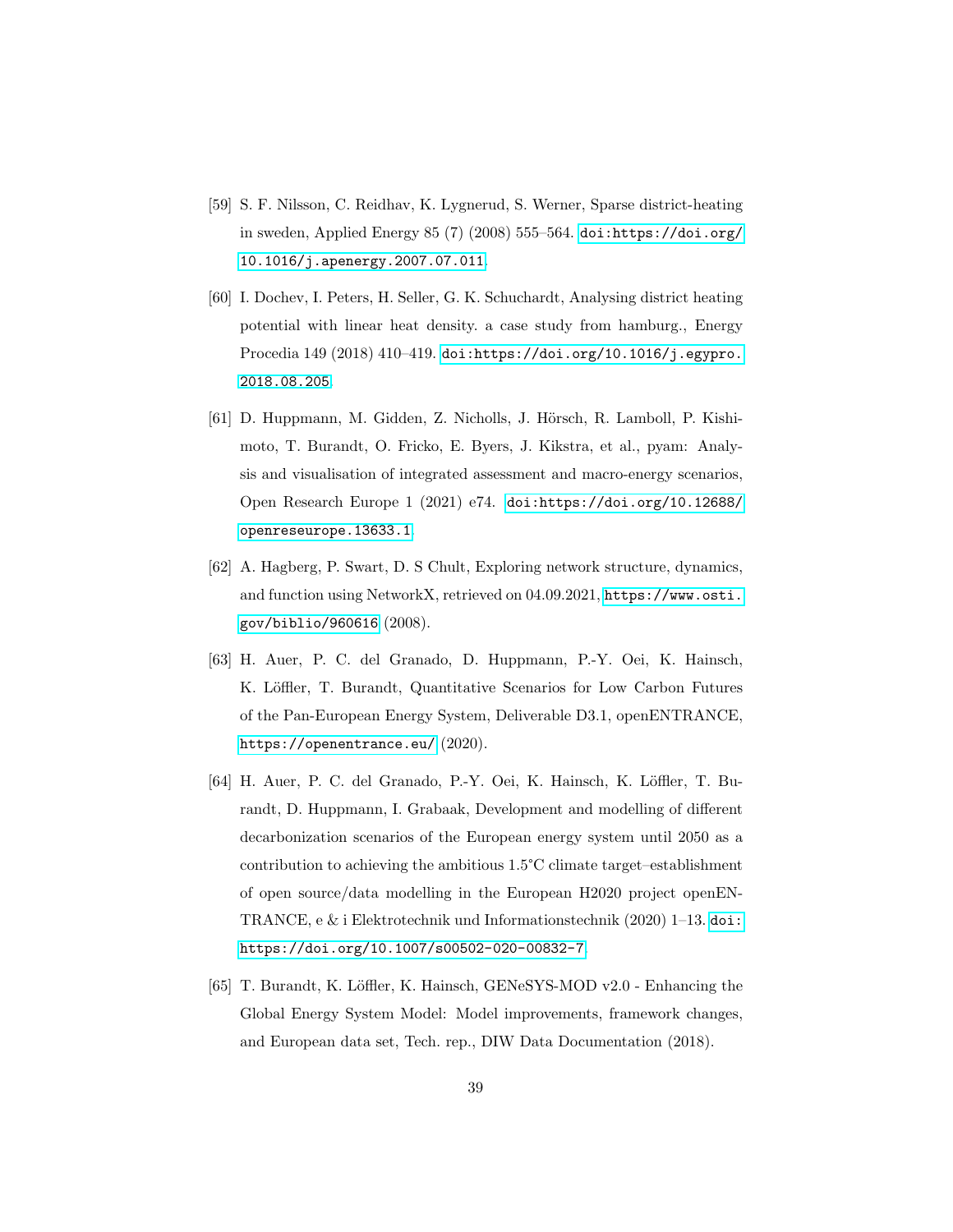<span id="page-40-0"></span>[66] D. Huppmann, E. Kriegler, V. Krey, IAMC 1.5°C Scenario Explorer and Data hosted by IIASA (version 2.0, retrieved on 04.09.2021, [https:](https://data.ece.iiasa.ac.at/iamc-1.5c-explorer/) [//data.ece.iiasa.ac.at/iamc-1.5c-explorer/](https://data.ece.iiasa.ac.at/iamc-1.5c-explorer/) (2019). [doi:https://](https://doi.org/https://doi.org/10.5281/zenodo.3363345) [doi.org/10.5281/zenodo.3363345](https://doi.org/https://doi.org/10.5281/zenodo.3363345).

#### Appendix A. Data and further empirical settings

|                             | Data availability<br>Description |                           | Data source |
|-----------------------------|----------------------------------|---------------------------|-------------|
| GENeSYS-MOD v2.0            | Heat generation by source        | [66]<br>$\left[31\right]$ |             |
| Austrian population density | in $2019$                        | <i>Statistik Austria</i>  |             |
| Austrian population         | in $2050$                        | Eurostat                  |             |

Table A.1: Empirical data settings

#### Appendix B. Further methodology illustrations

Figure [B.1](#page-41-0) shows an illustrative example of the iterative downscaling algorithm (Algorithm 2). It shows two different conditions of a simple graph. In the first condition  $(i)$ , the network topology consists of four nodes  $(A-D)$  and four lines. It is shown in the subfigure in the top left. The table below (bottom left) shows the amount of centralized and on-site heat supply as well as the indicator value for each node. Note that the numbers are only for illustration. Node A has the lowest indicator value (see marker [1] in the left table) and, therefore, its amount of centralized heat supply (marker [2]) is reallocated to the remaining nodes of the network (marker [3]). This process increases the on-site heat supply accordingly at node A as this node is not connected to the network in condition  $i + 1$  and increases the amount of centralized heat supply at nodes B-D (see the larger nodes in the top right subfigure). The heat demand of node A in condition  $i + 1$  is covered only by on-site heat supply. Node A is removed from the graph and thus disconnected from the network.